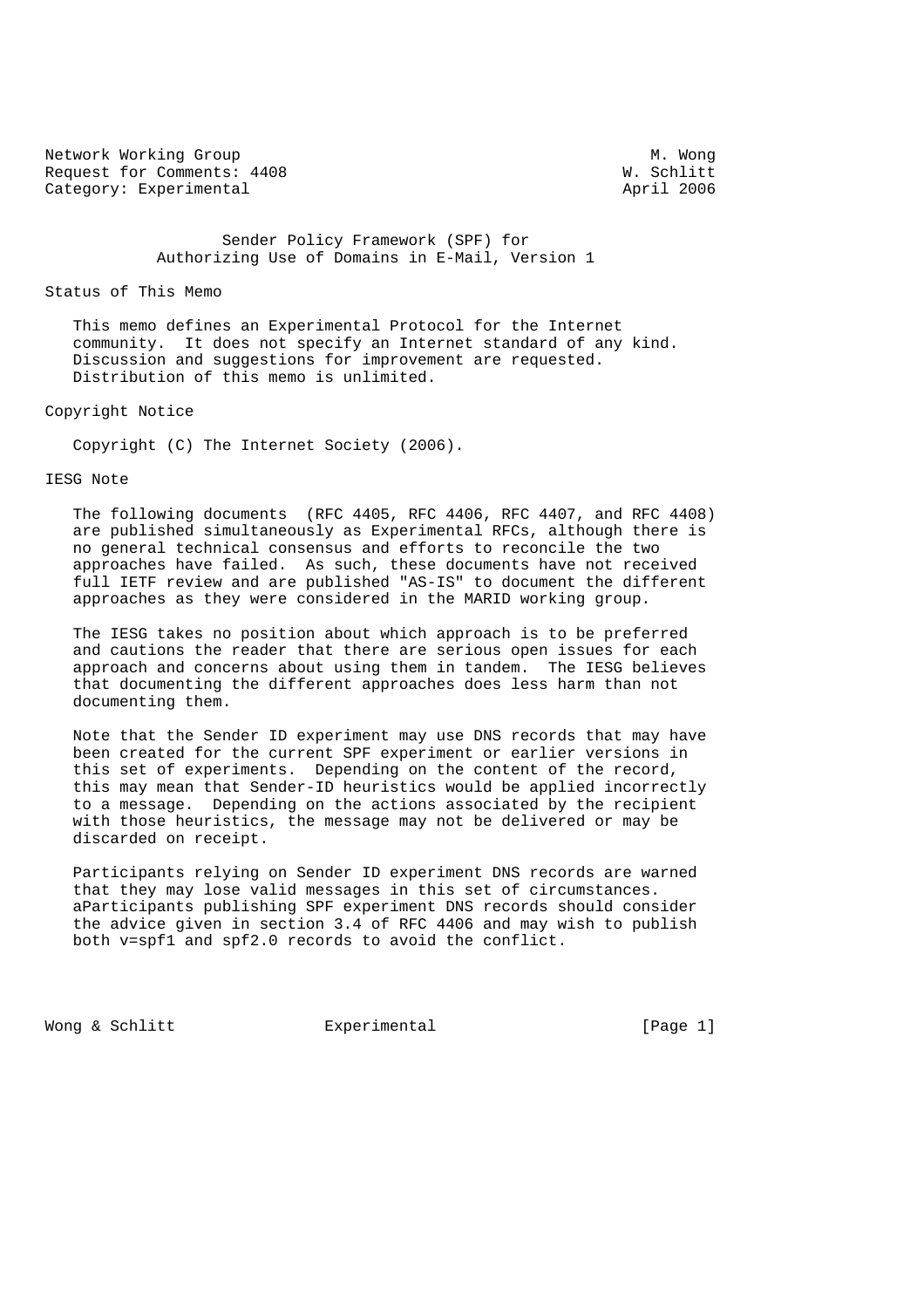Participants in the Sender-ID experiment need to be aware that the way Resent-\* header fields are used will result in failure to receive legitimate email when interacting with standards-compliant systems (specifically automatic forwarders which comply with the standards by not adding Resent-\* headers, and systems which comply with RFC 822 but have not yet implemented RFC 2822 Resent-\* semantics). It would be inappropriate to advance Sender-ID on the standards track without resolving this interoperability problem.

 The community is invited to observe the success or failure of the two approaches during the two years following publication, in order that a community consensus can be reached in the future.

#### Abstract

 E-mail on the Internet can be forged in a number of ways. In particular, existing protocols place no restriction on what a sending host can use as the reverse-path of a message or the domain given on the SMTP HELO/EHLO commands. This document describes version 1 of the Sender Policy Framework (SPF) protocol, whereby a domain may explicitly authorize the hosts that are allowed to use its domain name, and a receiving host may check such authorization.

## Table of Contents

| 2.5.6.                                            |
|---------------------------------------------------|
|                                                   |
|                                                   |
|                                                   |
| 3.1.1. DNS Resource Record Types 10               |
| $3.1.2$ . Multiple DNS Records 11                 |
| 3.1.3. Multiple Strings in a Single DNS record 11 |
|                                                   |
| Wildcard Records 11<br>3.1.5.                     |

Wong & Schlitt Experimental Experimental [Page 2]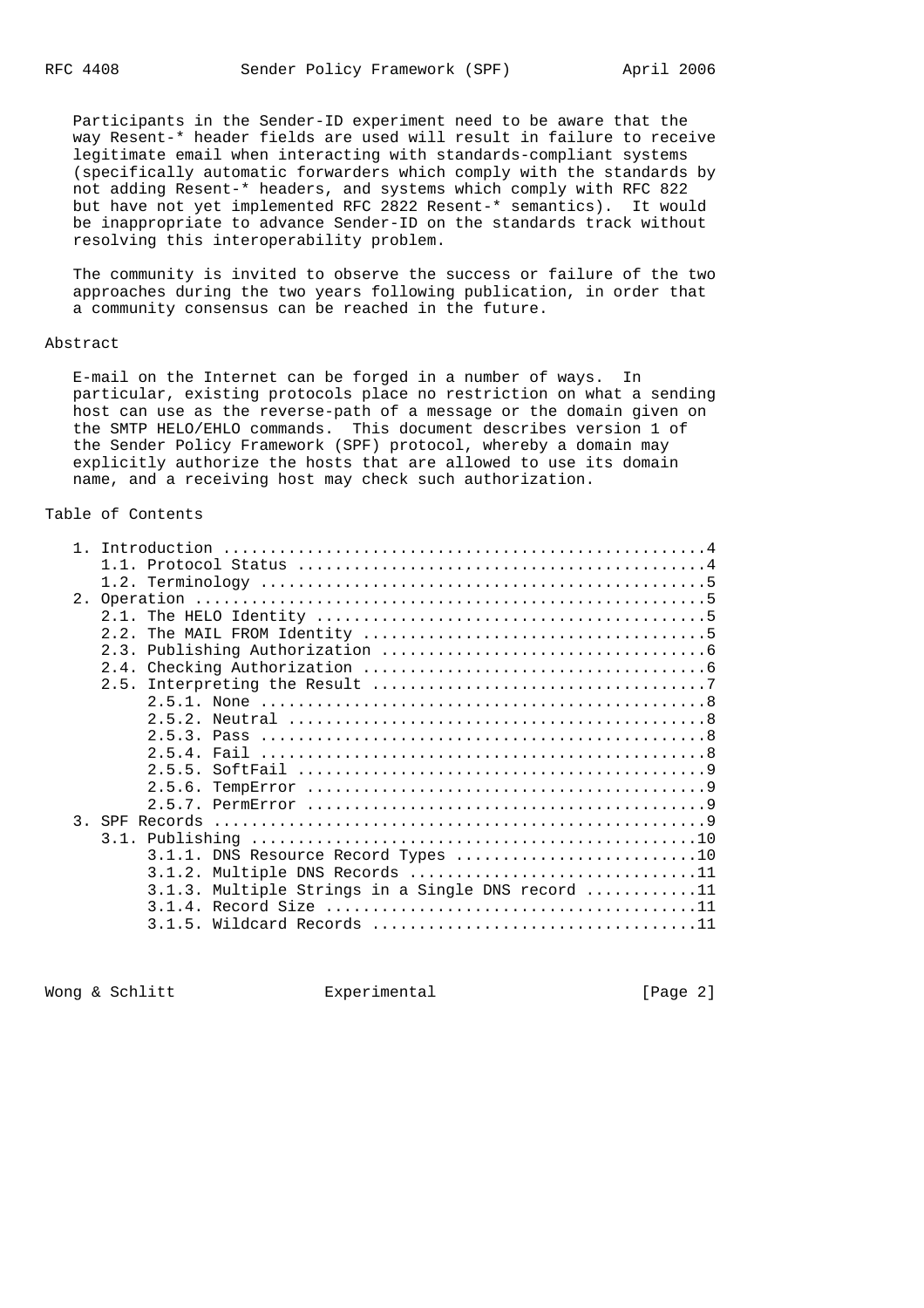|  | 5.1.                                                |
|--|-----------------------------------------------------|
|  | 5.2.                                                |
|  | 5.3.                                                |
|  | 5.4.                                                |
|  | 5.5.                                                |
|  |                                                     |
|  | 5.6.                                                |
|  | 5.7.                                                |
|  |                                                     |
|  |                                                     |
|  |                                                     |
|  |                                                     |
|  |                                                     |
|  |                                                     |
|  |                                                     |
|  |                                                     |
|  |                                                     |
|  |                                                     |
|  | 9.3. Forwarding Services and Aliases 32             |
|  |                                                     |
|  |                                                     |
|  |                                                     |
|  |                                                     |
|  | 10.2. SPF-Authorized E-Mail May Contain Other False |
|  |                                                     |
|  |                                                     |
|  |                                                     |
|  | 10.5. Untrusted Information Sources 38              |
|  |                                                     |
|  | 11. Contributors and Acknowledgements 38            |
|  |                                                     |
|  |                                                     |
|  | 12.2. The Received-SPF Mail Header Field 39         |
|  |                                                     |
|  |                                                     |
|  |                                                     |
|  |                                                     |

Wong & Schlitt **Experimental** Experimental [Page 3]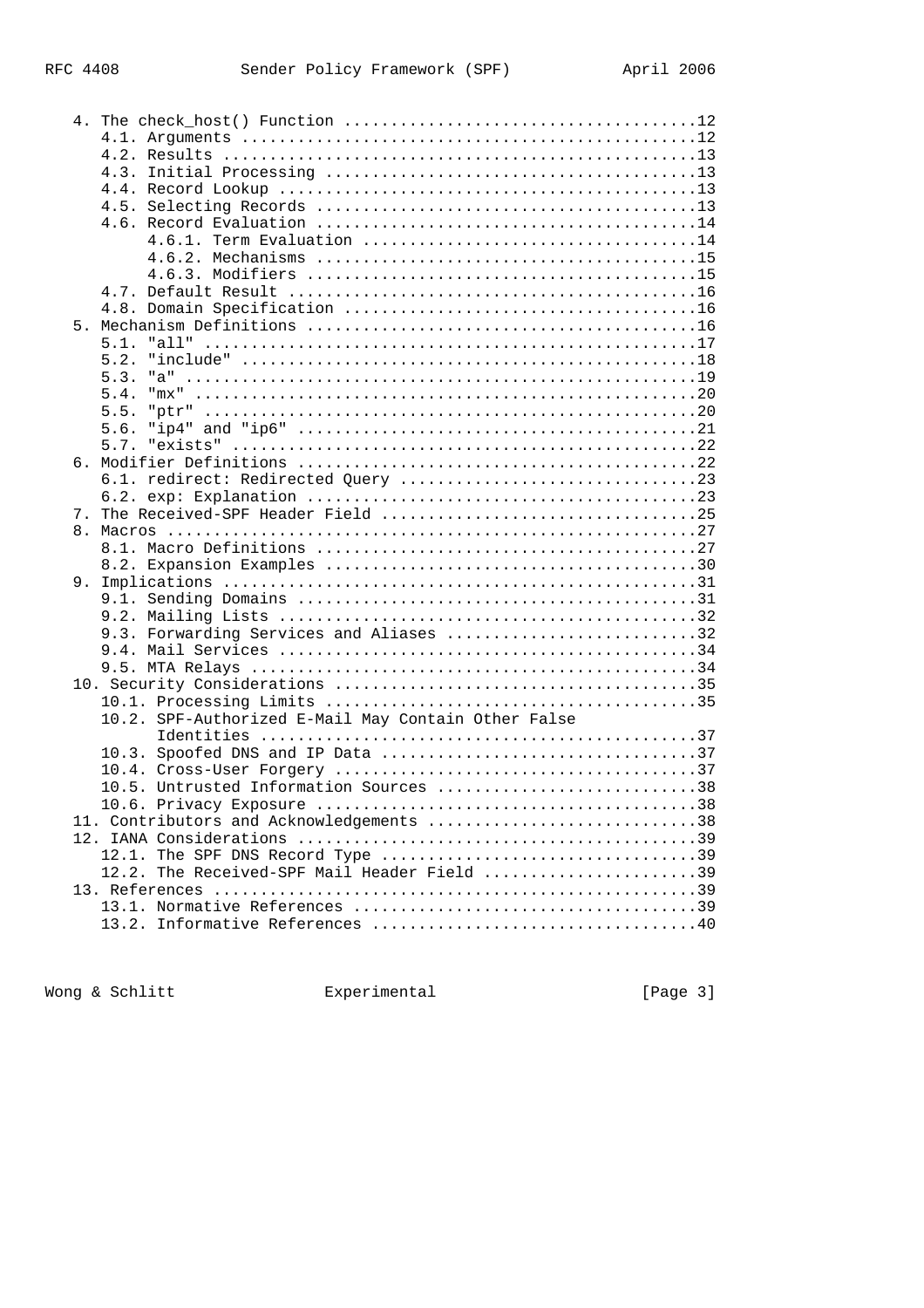|  | B.4. Multiple Requirements Example 46 |
|--|---------------------------------------|
|  |                                       |

# 1. Introduction

 The current E-Mail infrastructure has the property that any host injecting mail into the mail system can identify itself as any domain name it wants. Hosts can do this at a variety of levels: in particular, the session, the envelope, and the mail headers. Although this feature is desirable in some circumstances, it is a major obstacle to reducing Unsolicited Bulk E-Mail (UBE, aka spam). Furthermore, many domain name holders are understandably concerned about the ease with which other entities may make use of their domain names, often with malicious intent.

 This document defines a protocol by which domain owners may authorize hosts to use their domain name in the "MAIL FROM" or "HELO" identity. Compliant domain holders publish Sender Policy Framework (SPF) records specifying which hosts are permitted to use their names, and compliant mail receivers use the published SPF records to test the authorization of sending Mail Transfer Agents (MTAs) using a given "HELO" or "MAIL FROM" identity during a mail transaction.

 An additional benefit to mail receivers is that after the use of an identity is verified, local policy decisions about the mail can be made based on the sender's domain, rather than the host's IP address. This is advantageous because reputation of domain names is likely to be more accurate than reputation of host IP addresses. Furthermore, if a claimed identity fails verification, local policy can take stronger action against such E-Mail, such as rejecting it.

# 1.1. Protocol Status

 SPF has been in development since the summer of 2003 and has seen deployment beyond the developers beginning in December 2003. The design of SPF slowly evolved until the spring of 2004 and has since stabilized. There have been quite a number of forms of SPF, some written up as documents, some submitted as Internet Drafts, and many discussed and debated in development forums.

 The goal of this document is to clearly document the protocol defined by earlier draft specifications of SPF as used in existing implementations. This conception of SPF is sometimes called "SPF Classic". It is understood that particular implementations and

Wong & Schlitt **Experimental** Experimental [Page 4]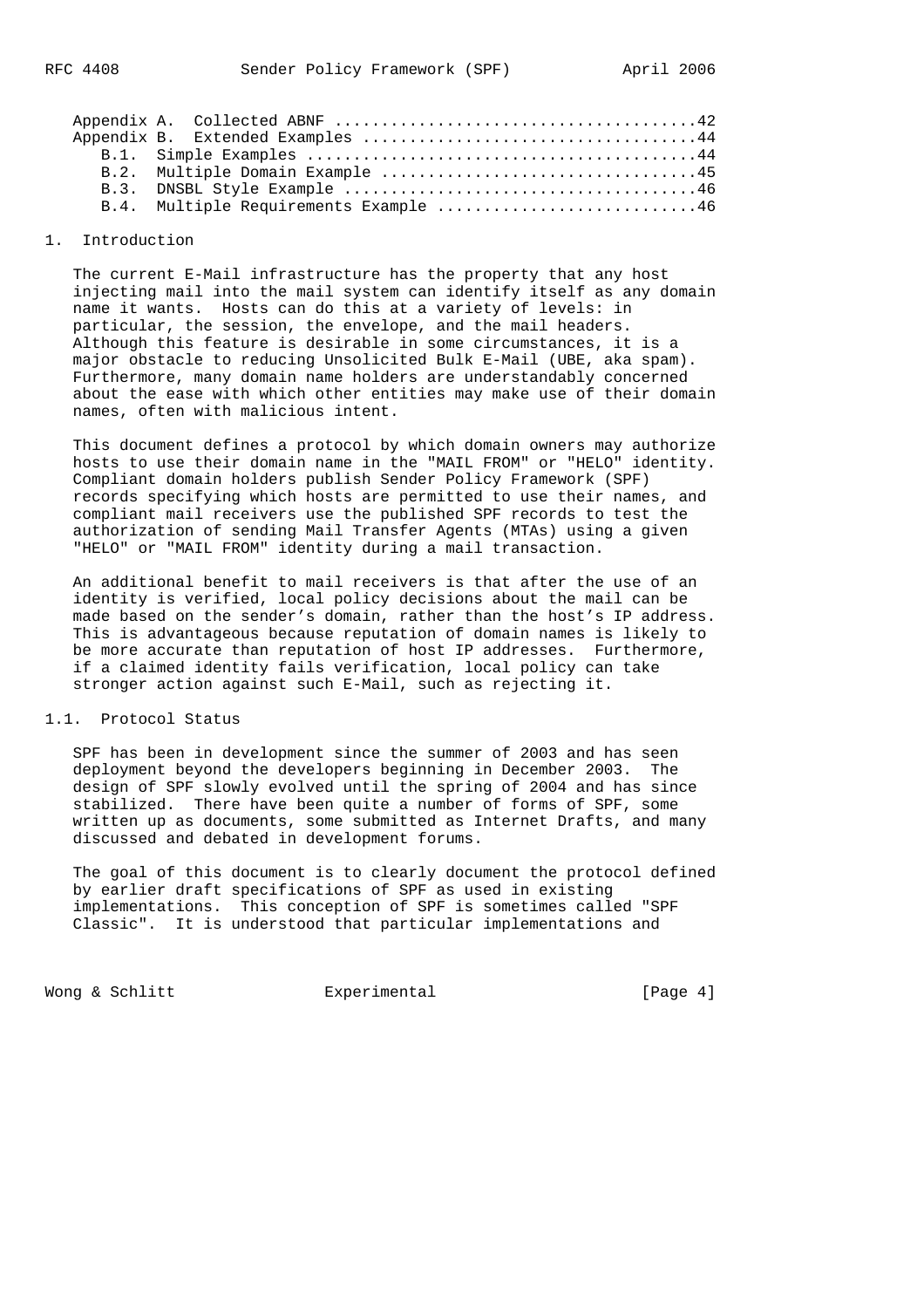deployments may differ from, and build upon, this work. It is hoped that we have nonetheless captured the common understanding of SPF version 1.

# 1.2. Terminology

 The key words "MUST", "MUST NOT", "REQUIRED", "SHALL", "SHALL NOT", "SHOULD", "SHOULD NOT", "RECOMMENDED", "MAY", and "OPTIONAL" in this document are to be interpreted as described in [RFC2119].

 This document is concerned with the portion of a mail message commonly called "envelope sender", "return path", "reverse path", "bounce address", "2821 FROM", or "MAIL FROM". Since these terms are either not well defined or often used casually, this document defines the "MAIL FROM" identity in Section 2.2. Note that other terms that may superficially look like the common terms, such as "reverse-path", are used only with the defined meanings from normative documents.

### 2. Operation

### 2.1. The HELO Identity

 The "HELO" identity derives from either the SMTP HELO or EHLO command (see [RFC2821]). These commands supply the SMTP client (sending host) for the SMTP session. Note that requirements for the domain presented in the EHLO or HELO command are not always clear to the sending party, and SPF clients must be prepared for the "HELO" identity to be malformed or an IP address literal. At the time of this writing, many legitimate E-Mails are delivered with invalid HELO domains.

 It is RECOMMENDED that SPF clients not only check the "MAIL FROM" identity, but also separately check the "HELO" identity by applying the check\_host() function (Section 4) to the "HELO" identity as the <sender>.

#### 2.2. The MAIL FROM Identity

 The "MAIL FROM" identity derives from the SMTP MAIL command (see [RFC2821]). This command supplies the "reverse-path" for a message, which generally consists of the sender mailbox, and is the mailbox to which notification messages are to be sent if there are problems delivering the message.

 [RFC2821] allows the reverse-path to be null (see Section 4.5.5 in RFC 2821). In this case, there is no explicit sender mailbox, and such a message can be assumed to be a notification message from the mail system itself. When the reverse-path is null, this document

Wong & Schlitt **Experimental** Experiment [Page 5]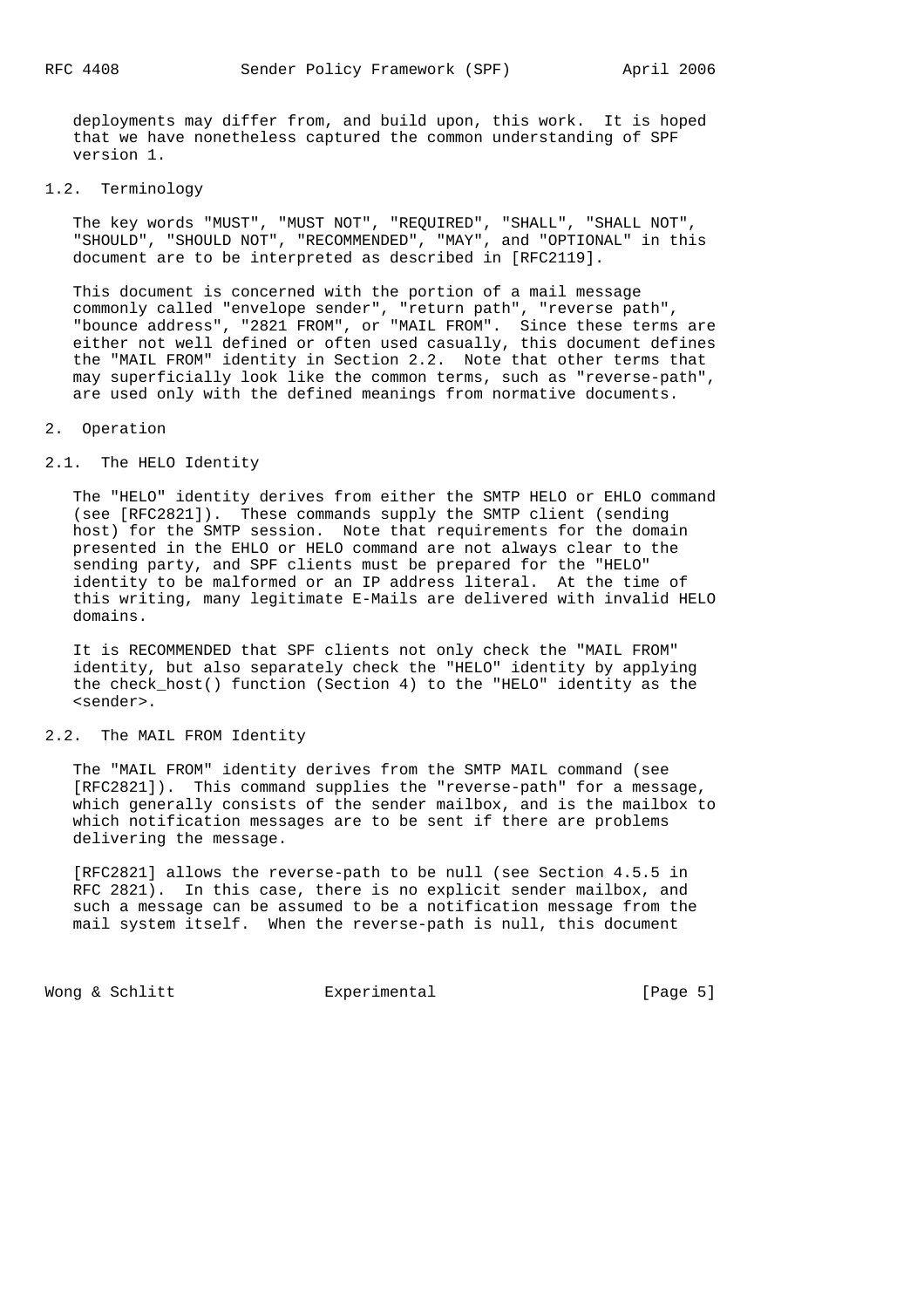defines the "MAIL FROM" identity to be the mailbox composed of the localpart "postmaster" and the "HELO" identity (which may or may not have been checked separately before).

 SPF clients MUST check the "MAIL FROM" identity. SPF clients check the "MAIL FROM" identity by applying the check\_host() function to the "MAIL FROM" identity as the <sender>.

# 2.3. Publishing Authorization

 An SPF-compliant domain MUST publish a valid SPF record as described in Section 3. This record authorizes the use of the domain name in the "HELO" and "MAIL FROM" identities by the MTAs it specifies.

 If domain owners choose to publish SPF records, it is RECOMMENDED that they end in "-all", or redirect to other records that do, so that a definitive determination of authorization can be made.

 Domain holders may publish SPF records that explicitly authorize no hosts if mail should never originate using that domain.

 When changing SPF records, care must be taken to ensure that there is a transition period so that the old policy remains valid until all legitimate E-Mail has been checked.

### 2.4. Checking Authorization

 A mail receiver can perform a set of SPF checks for each mail message it receives. An SPF check tests the authorization of a client host to emit mail with a given identity. Typically, such checks are done by a receiving MTA, but can be performed elsewhere in the mail processing chain so long as the required information is available and reliable. At least the "MAIL FROM" identity MUST be checked, but it is RECOMMENDED that the "HELO" identity also be checked beforehand.

 Without explicit approval of the domain owner, checking other identities against SPF version 1 records is NOT RECOMMENDED because there are cases that are known to give incorrect results. For example, almost all mailing lists rewrite the "MAIL FROM" identity (see Section 9.2), but some do not change any other identities in the message. The scenario described in Section 9.3, sub-section 1.2, is another example. Documents that define other identities should define the method for explicit approval.

 It is possible that mail receivers will use the SPF check as part of a larger set of tests on incoming mail. The results of other tests may influence whether or not a particular SPF check is performed. For example, finding the sending host's IP address on a local white

Wong & Schlitt Experimental Experimental [Page 6]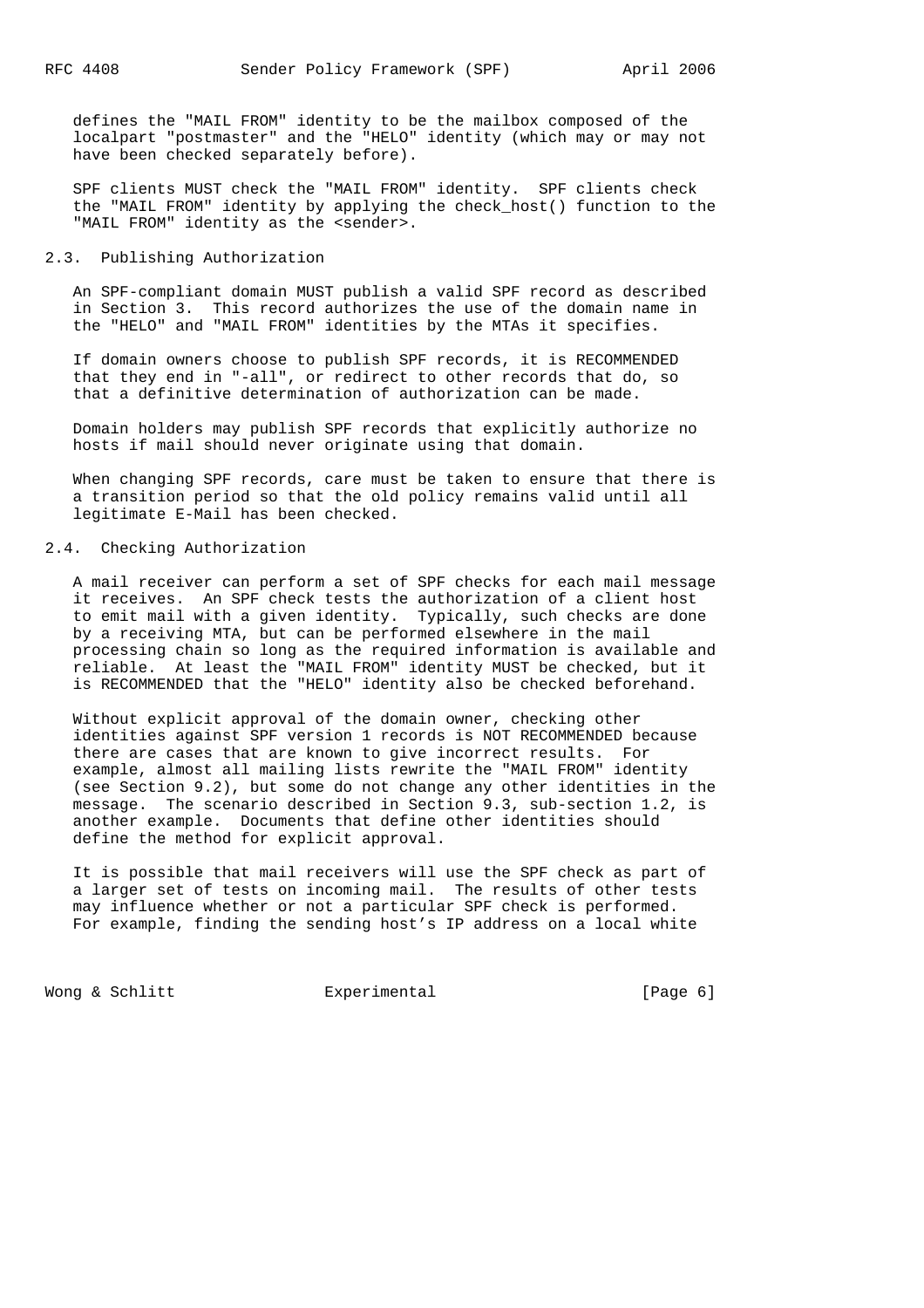list may cause all other tests to be skipped and all mail from that host to be accepted.

 When a mail receiver decides to perform an SPF check, it MUST use a correctly-implemented check\_host() function (Section 4) evaluated with the correct parameters. Although the test as a whole is optional, once it has been decided to perform a test it must be performed as specified so that the correct semantics are preserved between publisher and receiver.

 To make the test, the mail receiver MUST evaluate the check\_host() function with the arguments set as follows:

 <ip> - the IP address of the SMTP client that is emitting the mail, either IPv4 or IPv6.

<domain> - the domain portion of the "MAIL FROM" or "HELO" identity.

<sender> - the "MAIL FROM" or "HELO" identity.

 Note that the <domain> argument may not be a well-formed domain name. For example, if the reverse-path was null, then the EHLO/HELO domain is used, with its associated problems (see Section 2.1). In these cases, check\_host() is defined in Section 4.3 to return a "None" result.

 Although invalid, malformed, or non-existent domains cause SPF checks to return "None" because no SPF record can be found, it has long been the policy of many MTAs to reject E-Mail from such domains, especially in the case of invalid "MAIL FROM". In order to prevent the circumvention of SPF records, rejecting E-Mail from invalid domains should be considered.

 Implementations must take care to correctly extract the <domain> from the data given with the SMTP MAIL FROM command as many MTAs will still accept such things as source routes (see [RFC2821], Appendix C), the %-hack (see [RFC1123]), and bang paths (see [RFC1983]). These archaic features have been maliciously used to bypass security systems.

#### 2.5. Interpreting the Result

 This section describes how software that performs the authorization should interpret the results of the check\_host() function. The authorization check SHOULD be performed during the processing of the SMTP transaction that sends the mail. This allows errors to be returned directly to the sending MTA by way of SMTP replies.

Wong & Schlitt Experimental Experimental [Page 7]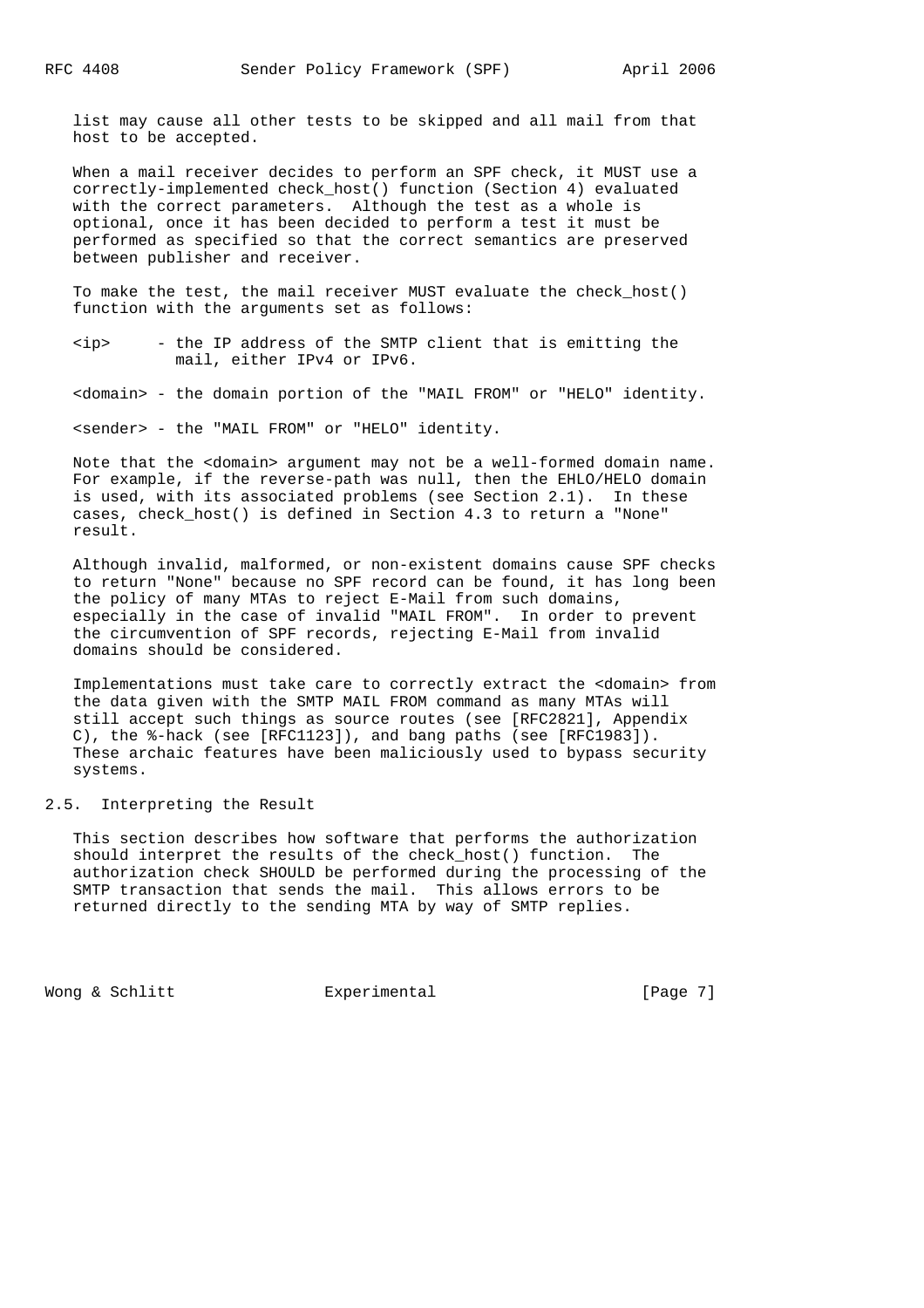Performing the authorization after the SMTP transaction has finished may cause problems, such as the following: (1) It may be difficult to accurately extract the required information from potentially deceptive headers; (2) legitimate E-Mail may fail because the sender's policy may have since changed.

 Generating non-delivery notifications to forged identities that have failed the authorization check is generally abusive and against the explicit wishes of the identity owner.

### 2.5.1. None

 A result of "None" means that no records were published by the domain or that no checkable sender domain could be determined from the given identity. The checking software cannot ascertain whether or not the client host is authorized.

# 2.5.2. Neutral

 The domain owner has explicitly stated that he cannot or does not want to assert whether or not the IP address is authorized. A "Neutral" result MUST be treated exactly like the "None" result; the distinction exists only for informational purposes. Treating "Neutral" more harshly than "None" would discourage domain owners from testing the use of SPF records (see Section 9.1).

# 2.5.3. Pass

 A "Pass" result means that the client is authorized to inject mail with the given identity. The domain can now, in the sense of reputation, be considered responsible for sending the message. Further policy checks can now proceed with confidence in the legitimate use of the identity.

### 2.5.4. Fail

 A "Fail" result is an explicit statement that the client is not authorized to use the domain in the given identity. The checking software can choose to mark the mail based on this or to reject the mail outright.

 If the checking software chooses to reject the mail during the SMTP transaction, then it SHOULD use an SMTP reply code of 550 (see [RFC2821]) and, if supported, the 5.7.1 Delivery Status Notification (DSN) code (see [RFC3464]), in addition to an appropriate reply text. The check\_host() function may return either a default explanation string or one from the domain that published the SPF records (see Section 6.2). If the information does not originate with the

Wong & Schlitt Experimental Experimental [Page 8]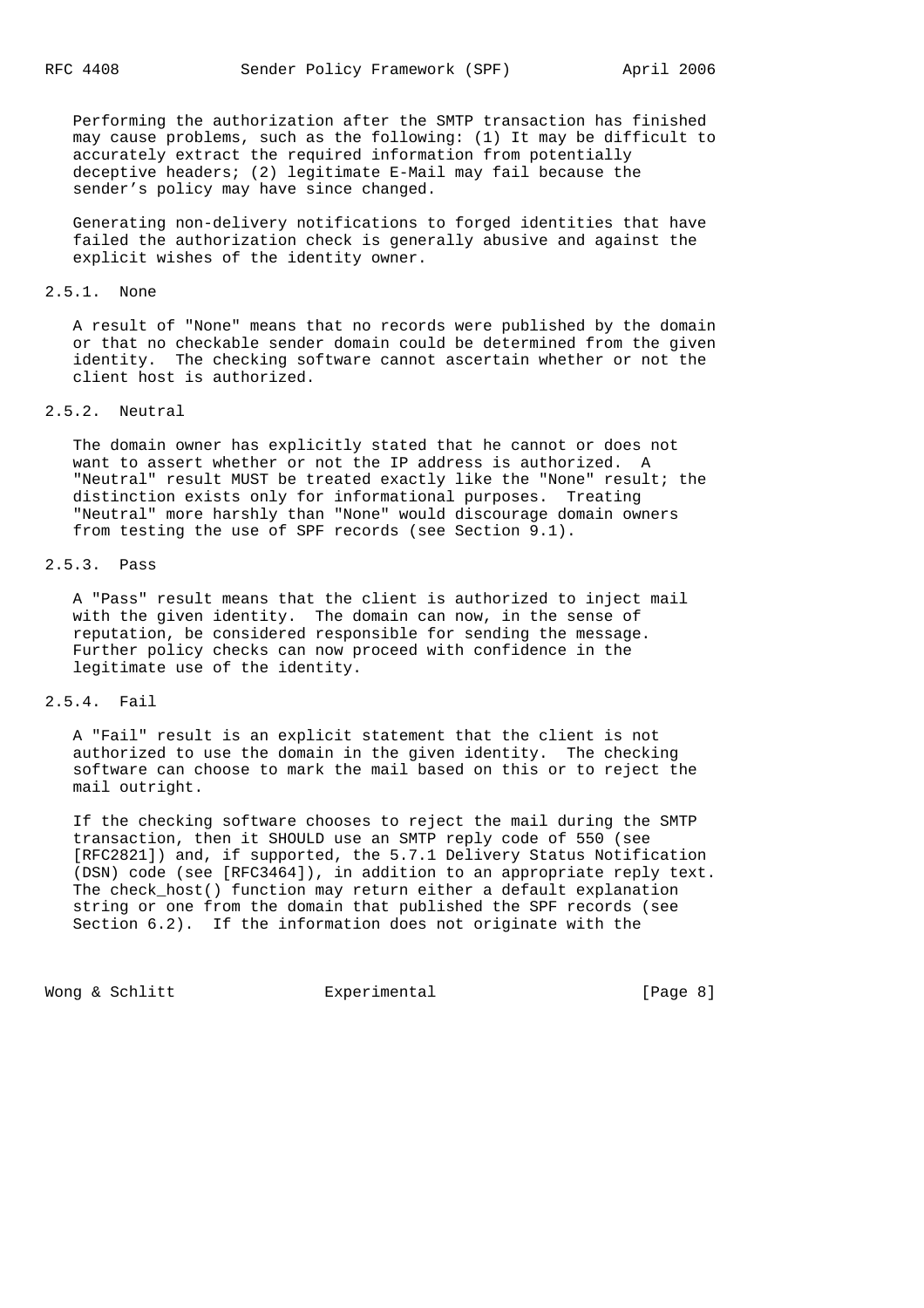checking software, it should be made clear that the text is provided by the sender's domain. For example:

 550-5.7.1 SPF MAIL FROM check failed: 550-5.7.1 The domain example.com explains: 550 5.7.1 Please see http://www.example.com/mailpolicy.html

## 2.5.5. SoftFail

 A "SoftFail" result should be treated as somewhere between a "Fail" and a "Neutral". The domain believes the host is not authorized but is not willing to make that strong of a statement. Receiving software SHOULD NOT reject the message based solely on this result, but MAY subject the message to closer scrutiny than normal.

 The domain owner wants to discourage the use of this host and thus desires limited feedback when a "SoftFail" result occurs. For example, the recipient's Mail User Agent (MUA) could highlight the "SoftFail" status, or the receiving MTA could give the sender a message using a technique called "greylisting" whereby the MTA can issue an SMTP reply code of 451 (4.3.0 DSN code) with a note the first time the message is received, but accept it the second time.

# 2.5.6. TempError

 A "TempError" result means that the SPF client encountered a transient error while performing the check. Checking software can choose to accept or temporarily reject the message. If the message is rejected during the SMTP transaction for this reason, the software SHOULD use an SMTP reply code of 451 and, if supported, the 4.4.3 DSN code.

### 2.5.7. PermError

 A "PermError" result means that the domain's published records could not be correctly interpreted. This signals an error condition that requires manual intervention to be resolved, as opposed to the TempError result. Be aware that if the domain owner uses macros (Section 8), it is possible that this result is due to the checked identities having an unexpected format.

# 3. SPF Records

 An SPF record is a DNS Resource Record (RR) that declares which hosts are, and are not, authorized to use a domain name for the "HELO" and "MAIL FROM" identities. Loosely, the record partitions all hosts into permitted and not-permitted sets (though some hosts might fall into neither category).

Wong & Schlitt **Experimental** Experiment [Page 9]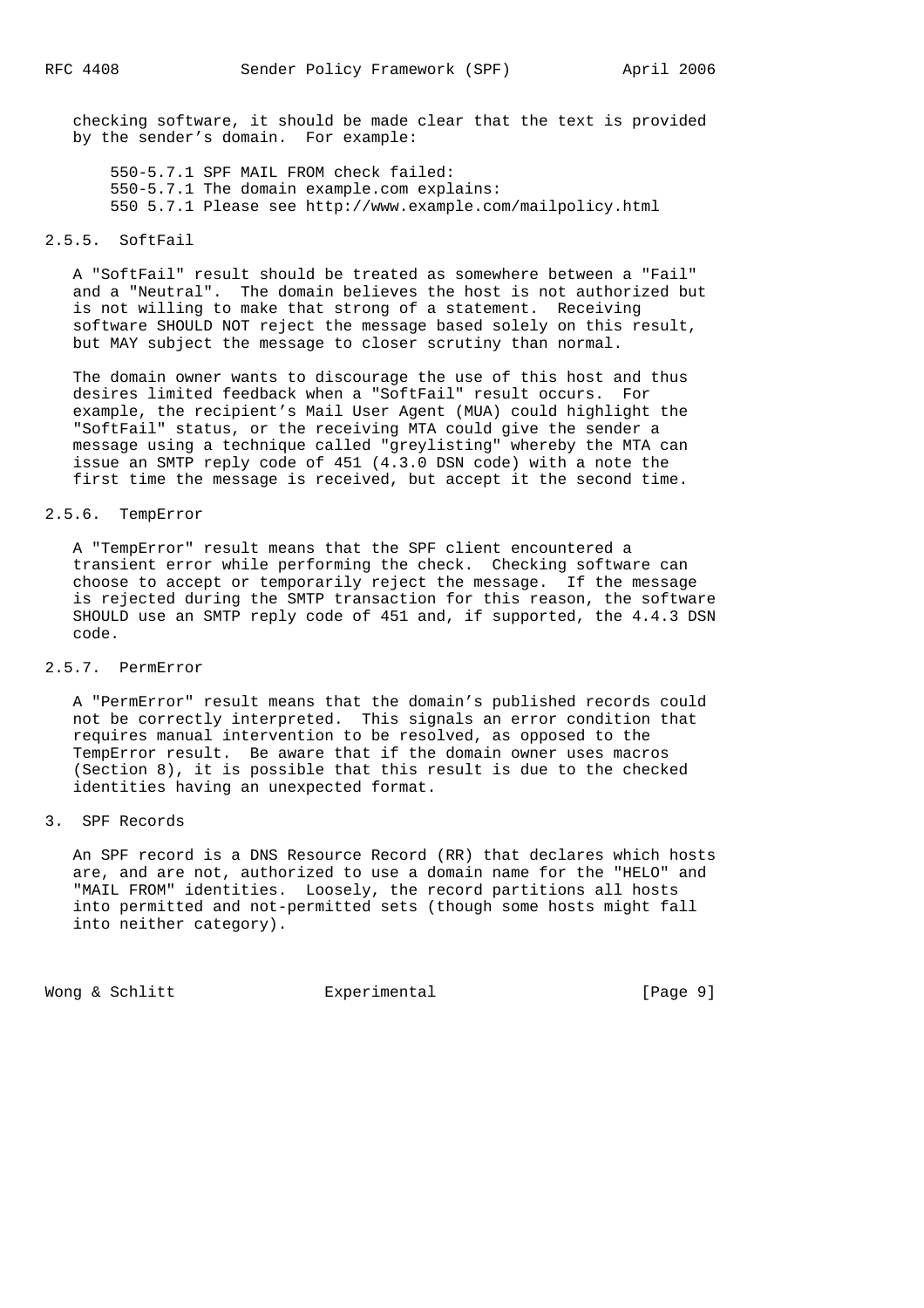The SPF record is a single string of text. An example record is the following:

v=spf1 +mx a:colo.example.com/28 -all

 This record has a version of "spf1" and three directives: "+mx", "a:colo.example.com/28" (the + is implied), and "-all".

#### 3.1. Publishing

 Domain owners wishing to be SPF compliant must publish SPF records for the hosts that are used in the "MAIL FROM" and "HELO" identities. The SPF records are placed in the DNS tree at the host name it pertains to, not a subdomain under it, such as is done with SRV records. This is the same whether the TXT or SPF RR type (see Section 3.1.1) is used.

 The example above in Section 3 might be published via these lines in a domain zone file:

 example.com. TXT "v=spf1 +mx a:colo.example.com/28 -all" smtp-out.example.com. TXT "v=spf1 a -all"

 When publishing via TXT records, beware of other TXT records published there for other purposes. They may cause problems with size limits (see Section 3.1.4).

3.1.1. DNS Resource Record Types

 This document defines a new DNS RR of type SPF, code 99. The format of this type is identical to the TXT RR [RFC1035]. For either type, the character content of the record is encoded as [US-ASCII].

 It is recognized that the current practice (using a TXT record) is not optimal, but it is necessary because there are a number of DNS server and resolver implementations in common use that cannot handle the new RR type. The two-record-type scheme provides a forward path to the better solution of using an RR type reserved for this purpose.

 An SPF-compliant domain name SHOULD have SPF records of both RR types. A compliant domain name MUST have a record of at least one type. If a domain has records of both types, they MUST have identical content. For example, instead of publishing just one record as in Section 3.1 above, it is better to publish:

 example.com. IN TXT "v=spf1 +mx a:colo.example.com/28 -all" example.com. IN SPF "v=spf1 +mx a:colo.example.com/28 -all"

Wong & Schlitt Experimental [Page 10]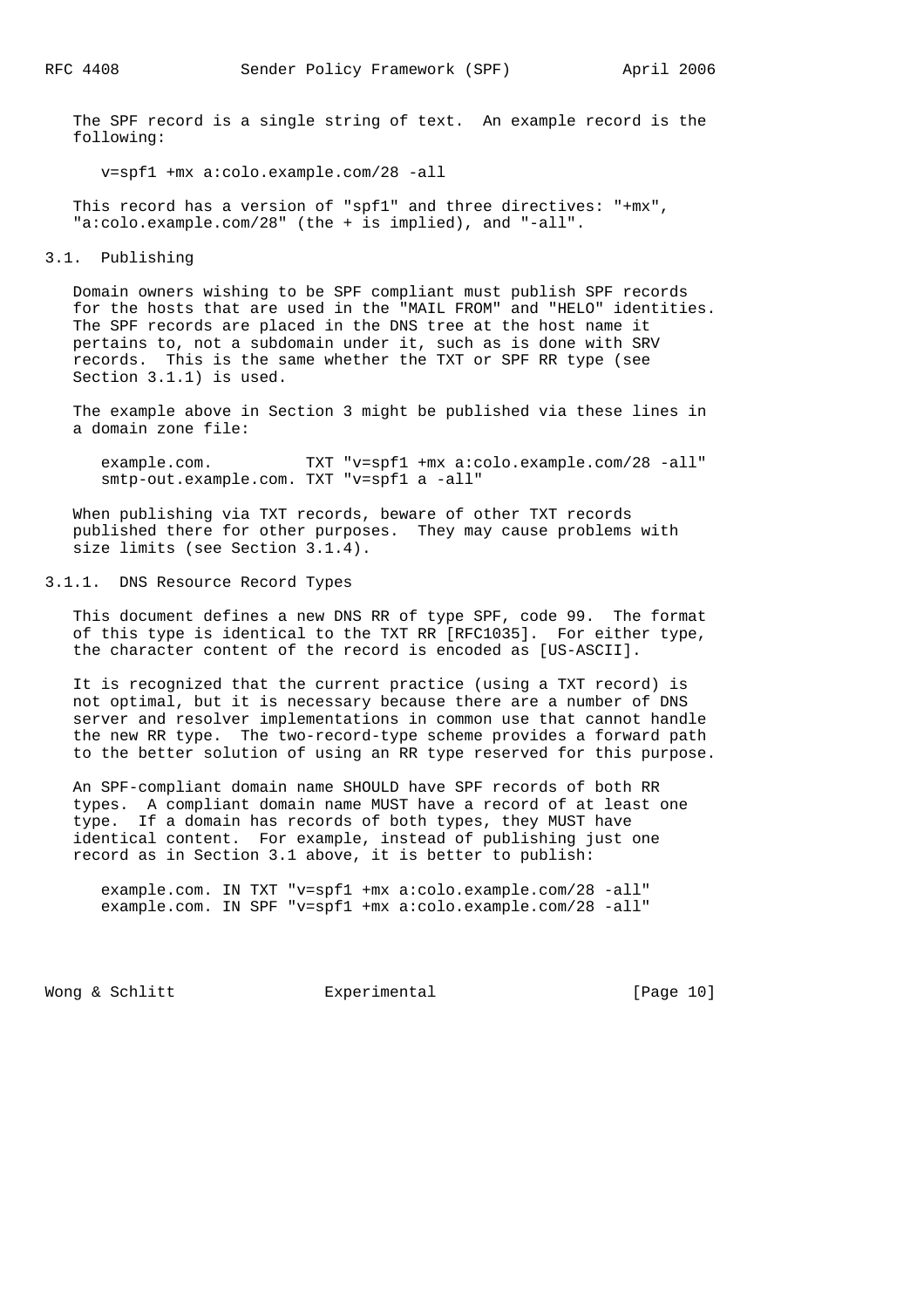Example RRs in this document are shown with the TXT record type; however, they could be published with the SPF type or with both types.

# 3.1.2. Multiple DNS Records

 A domain name MUST NOT have multiple records that would cause an authorization check to select more than one record. See Section 4.5 for the selection rules.

3.1.3. Multiple Strings in a Single DNS record

 As defined in [RFC1035] sections 3.3.14 and 3.3, a single text DNS record (either TXT or SPF RR types) can be composed of more than one string. If a published record contains multiple strings, then the record MUST be treated as if those strings are concatenated together without adding spaces. For example:

IN TXT "v=spf1 .... first" "second string..."

MUST be treated as equivalent to

IN TXT "v=spf1 .... firstsecond string..."

 SPF or TXT records containing multiple strings are useful in constructing records that would exceed the 255-byte maximum length of a string within a single TXT or SPF RR record.

# 3.1.4. Record Size

 The published SPF record for a given domain name SHOULD remain small enough that the results of a query for it will fit within 512 octets. This will keep even older DNS implementations from falling over to TCP. Since the answer size is dependent on many things outside the scope of this document, it is only possible to give this guideline: If the combined length of the DNS name and the text of all the records of a given type (TXT or SPF) is under 450 characters, then DNS answers should fit in UDP packets. Note that when computing the sizes for queries of the TXT format, one must take into account any other TXT records published at the domain name. Records that are too long to fit in a single UDP packet MAY be silently ignored by SPF clients.

#### 3.1.5. Wildcard Records

 Use of wildcard records for publishing is not recommended. Care must be taken if wildcard records are used. If a domain publishes wildcard MX records, it may want to publish wildcard declarations,

Wong & Schlitt Experimental Form [Page 11]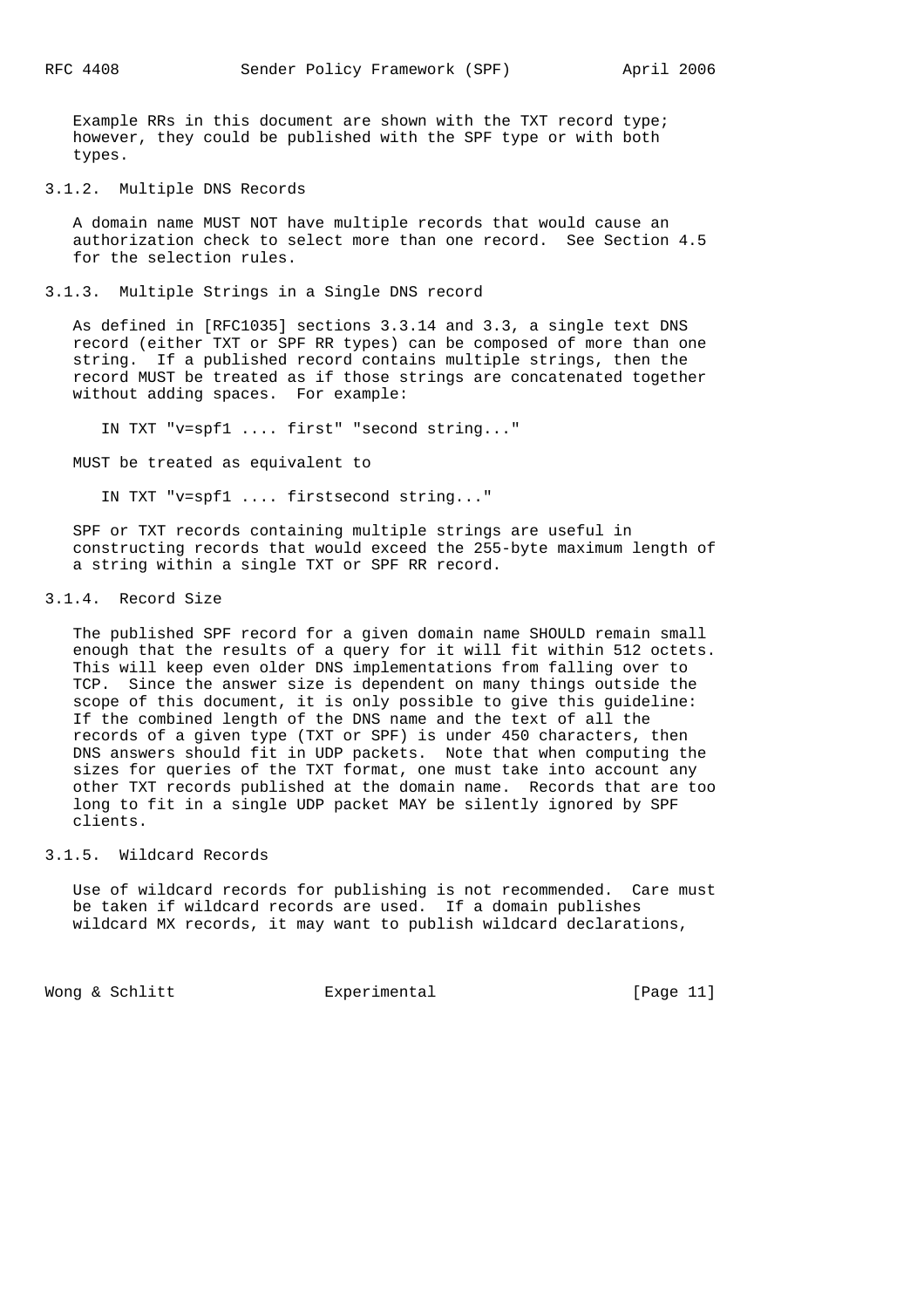subject to the same requirements and problems. In particular, the declaration must be repeated for any host that has any RR records at all, and for subdomains thereof. For example, the example given in [RFC1034], Section 4.3.3, could be extended with the following:

| X.COM.<br>X.COM.                   | МX<br>TXT      | 10              | A.X.COM<br>" $v = spf1 a:A.X.COM -all"$  |
|------------------------------------|----------------|-----------------|------------------------------------------|
| $*$ .X.COM.<br>$*$ .X.COM.         | МX<br>TXT      | 10              | A.X.COM<br>" $v=spf1 a:A.X.COM -all"$    |
| A.X.COM.<br>A.X.COM.<br>A.X.COM.   | A<br>МX<br>TXT | 1.2.3.4<br>10 D | A.X.COM<br>" $v=spf1$ a:A.X.COM $-al1$ " |
| $*, A, X, COM.$<br>$*, A, X, COM.$ | МX<br>TXT      | 10              | A.X.COM<br>" $v=spf1 a:A.X.COM -all"$    |

 Notice that SPF records must be repeated twice for every name within the domain: once for the name, and once with a wildcard to cover the tree under the name.

 Use of wildcards is discouraged in general as they cause every name under the domain to exist and queries against arbitrary names will never return RCODE 3 (Name Error).

# 4. The check\_host() Function

 The check\_host() function fetches SPF records, parses them, and interprets them to determine whether a particular host is or is not permitted to send mail with a given identity. Mail receivers that perform this check MUST correctly evaluate the check\_host() function as described here.

 Implementations MAY use a different algorithm than the canonical algorithm defined here, so long as the results are the same in all cases.

# 4.1. Arguments

The check\_host() function takes these arguments:

- <ip> the IP address of the SMTP client that is emitting the mail, either IPv4 or IPv6.
- <domain> the domain that provides the sought-after authorization information; initially, the domain portion of the "MAIL FROM" or "HELO" identity.

Wong & Schlitt Experimental [Page 12]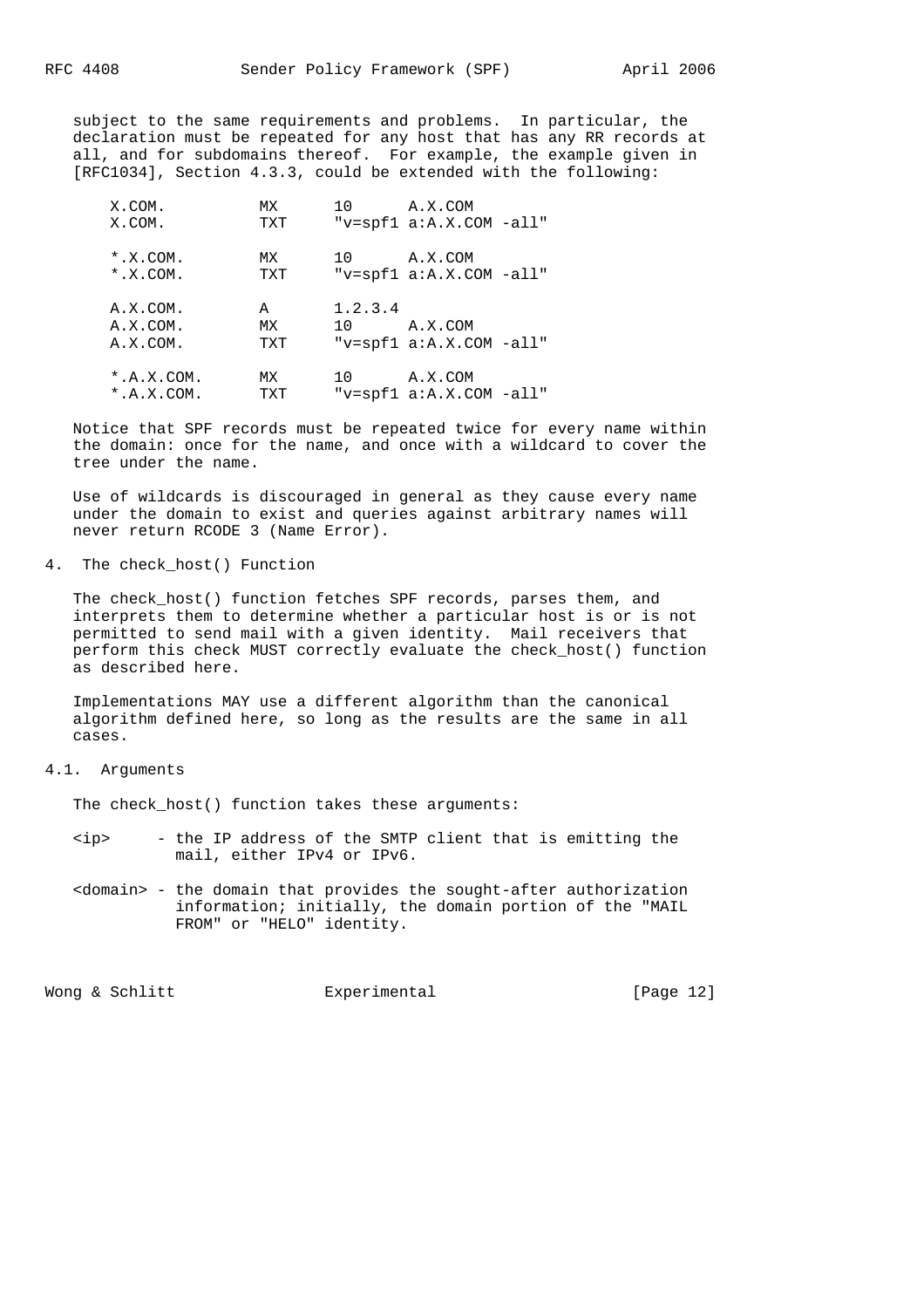<sender> - the "MAIL FROM" or "HELO" identity.

The domain portion of <sender> will usually be the same as the <domain> argument when check\_host() is initially evaluated. However, this will generally not be true for recursive evaluations (see Section 5.2 below).

 Actual implementations of the check\_host() function may need additional arguments.

#### 4.2. Results

 The function check\_host() can return one of several results described in Section 2.5. Based on the result, the action to be taken is determined by the local policies of the receiver.

## 4.3. Initial Processing

 If the <domain> is malformed (label longer than 63 characters, zero length label not at the end, etc.) or is not a fully qualified domain name, or if the DNS lookup returns "domain does not exist" (RCODE 3), check\_host() immediately returns the result "None".

 If the <sender> has no localpart, substitute the string "postmaster" for the localpart.

# 4.4. Record Lookup

 In accordance with how the records are published (see Section 3.1 above), a DNS query needs to be made for the <domain> name, querying for either RR type TXT, SPF, or both. If both SPF and TXT RRs are looked up, the queries MAY be done in parallel.

 If all DNS lookups that are made return a server failure (RCODE 2), or other error (RCODE other than 0 or 3), or time out, then check\_host() exits immediately with the result "TempError".

#### 4.5. Selecting Records

Records begin with a version section:

| record  | = version terms *SP |  |
|---------|---------------------|--|
| version | $=$ "v=spf1"        |  |

 Starting with the set of records that were returned by the lookup, record selection proceeds in two steps:

Wong & Schlitt **Experimental** Experimental [Page 13]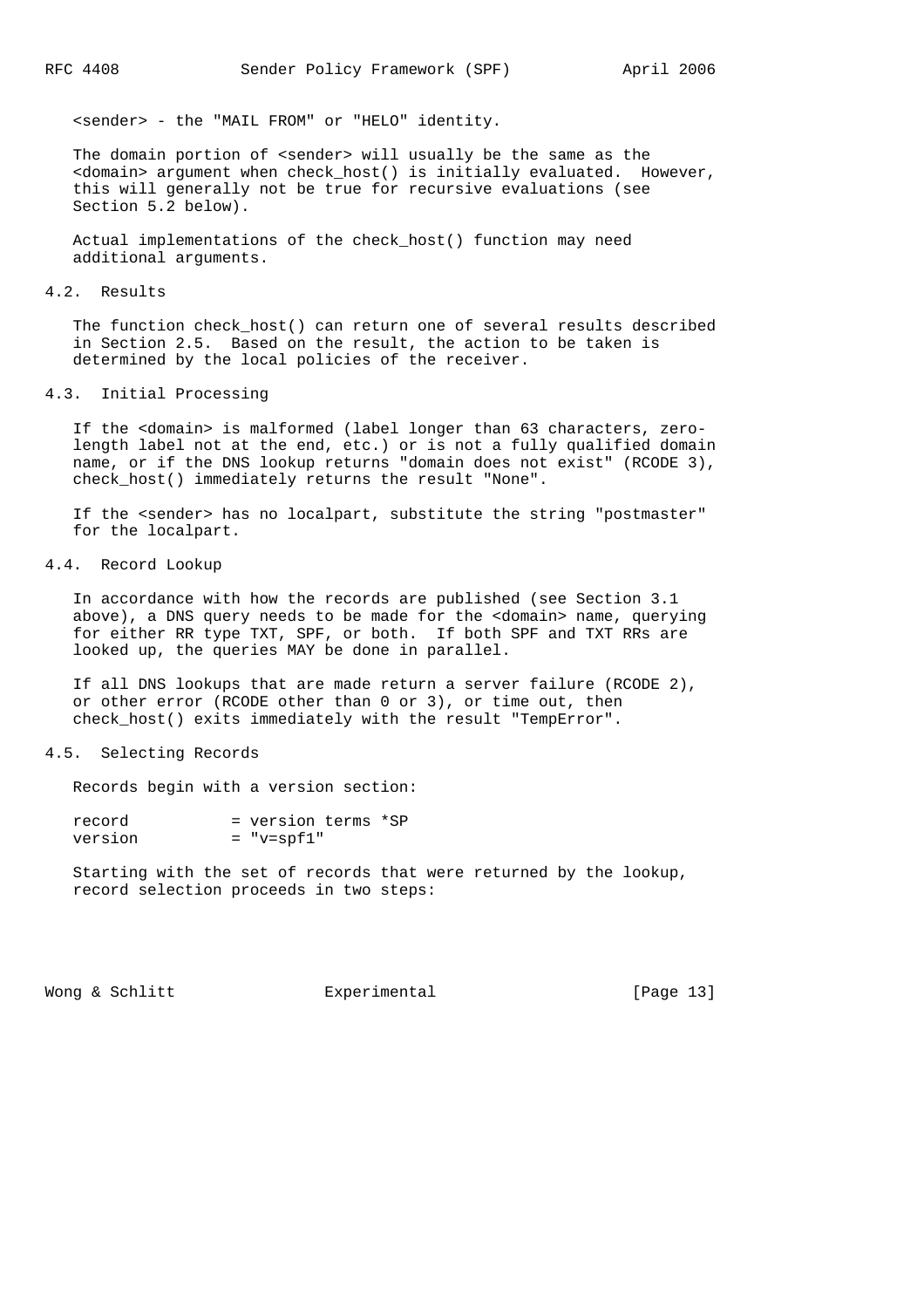- 1. Records that do not begin with a version section of exactly "v=spf1" are discarded. Note that the version section is terminated either by an SP character or the end of the record. A record with a version section of "v=spf10" does not match and must be discarded.
- 2. If any records of type SPF are in the set, then all records of type TXT are discarded.

 After the above steps, there should be exactly one record remaining and evaluation can proceed. If there are two or more records remaining, then check\_host() exits immediately with the result of "PermError".

 If no matching records are returned, an SPF client MUST assume that the domain makes no SPF declarations. SPF processing MUST stop and return "None".

4.6. Record Evaluation

After one SPF record has been selected, the check host() function parses and interprets it to find a result for the current test. If there are any syntax errors, check\_host() returns immediately with the result "PermError".

 Implementations MAY choose to parse the entire record first and return "PermError" if the record is not syntactically well formed. However, in all cases, any syntax errors anywhere in the record MUST be detected.

## 4.6.1. Term Evaluation

 There are two types of terms: mechanisms and modifiers. A record contains an ordered list of these as specified in the following Augmented Backus-Naur Form (ABNF).

| terms                  | $= *$ ( $1*SP$ ( directive / modifier ) )                                                 |
|------------------------|-------------------------------------------------------------------------------------------|
| directive<br>qualifier | = [ qualifier ] mechanism<br>$=$ "+" / "-" / "?" / "~"                                    |
| mechanism              | $=$ ( all / include<br>/ A / MX / PTR / IP4 / IP6 / exists )                              |
| modifier               | = redirect / explanation / unknown-modifier<br>$unknown-modifier = name "=" macro-string$ |
| name                   | = ALPHA *( ALPHA / DIGIT / "-" / " " / "." )                                              |
|                        | Most mechanisms allow a ":" or "/" character after the name.                              |

Wong & Schlitt Experimental [Page 14]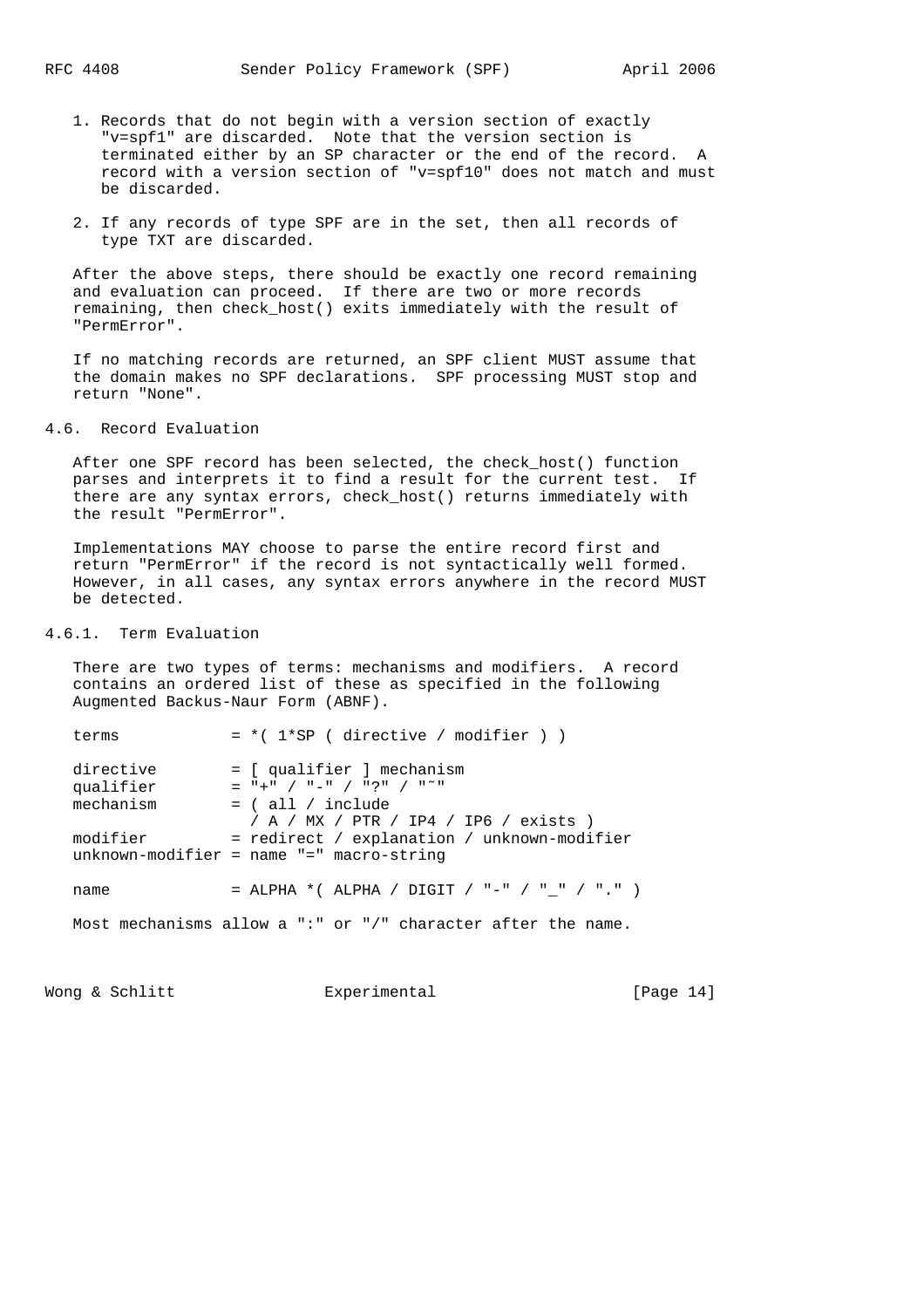Modifiers always contain an equals ('=') character immediately after the name, and before any ":" or "/" characters that may be part of the macro-string.

Terms that do not contain any of  $"=" " " " " , or " /*" are mechanisms, as$ defined in Section 5.

 As per the definition of the ABNF notation in [RFC4234], mechanism and modifier names are case-insensitive.

4.6.2. Mechanisms

 Each mechanism is considered in turn from left to right. If there are no more mechanisms, the result is specified in Section 4.7.

 When a mechanism is evaluated, one of three things can happen: it can match, not match, or throw an exception.

 If it matches, processing ends and the qualifier value is returned as the result of that record. If it does not match, processing continues with the next mechanism. If it throws an exception, mechanism processing ends and the exception value is returned.

The possible qualifiers, and the results they return are as follows:

 "+" Pass "-" Fail "˜" SoftFail "?" Neutral

The qualifier is optional and defaults to "+".

When a mechanism matches and the qualifier is "-", then a "Fail" result is returned and the explanation string is computed as described in Section 6.2.

The specific mechanisms are described in Section 5.

4.6.3. Modifiers

 Modifiers are not mechanisms: they do not return match or not-match. Instead they provide additional information. Although modifiers do not directly affect the evaluation of the record, the "redirect" modifier has an effect after all the mechanisms have been evaluated.

Wong & Schlitt Experimental [Page 15]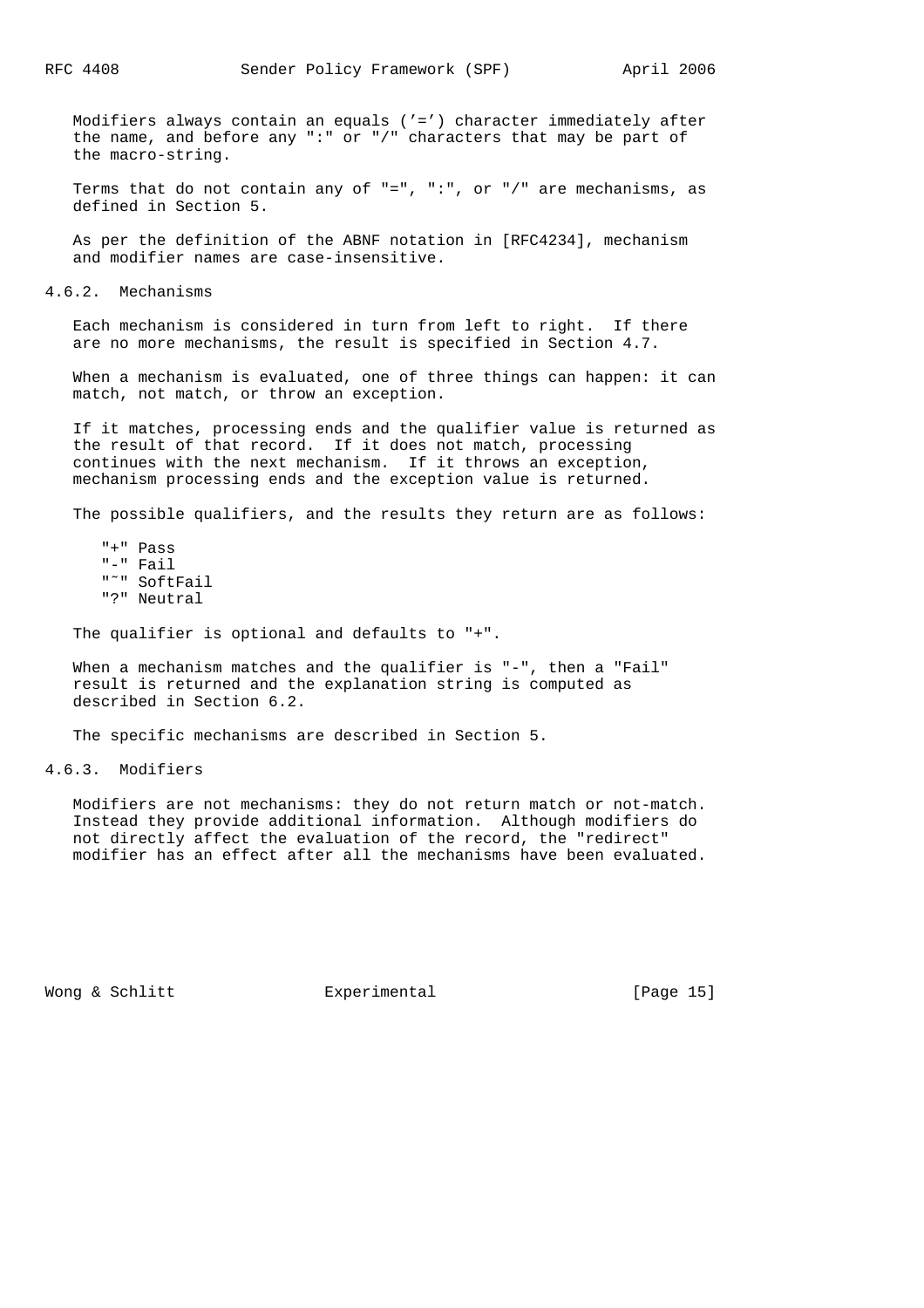4.7. Default Result

 If none of the mechanisms match and there is no "redirect" modifier, then the check\_host() returns a result of "Neutral", just as if "?all" were specified as the last directive. If there is a "redirect" modifier, check\_host() proceeds as defined in Section 6.1.

 Note that records SHOULD always use either a "redirect" modifier or an "all" mechanism to explicitly terminate processing.

For example:

 v=spf1 +mx -all or v=spf1 +mx redirect=\_spf.example.com

#### 4.8. Domain Specification

 Several of these mechanisms and modifiers have a <domain-spec> section. The <domain-spec> string is macro expanded (see Section 8). The resulting string is the common presentation form of a fully qualified DNS name: a series of labels separated by periods. This domain is called the <target-name> in the rest of this document.

 Note: The result of the macro expansion is not subject to any further escaping. Hence, this facility cannot produce all characters that are legal in a DNS label (e.g., the control characters). However, this facility is powerful enough to express legal host names and common utility labels (such as "\_spf") that are used in DNS.

 For several mechanisms, the <domain-spec> is optional. If it is not provided, the <domain> is used as the <target-name>.

5. Mechanism Definitions

This section defines two types of mechanisms.

 Basic mechanisms contribute to the language framework. They do not specify a particular type of authorization scheme.

 all include

 Designated sender mechanisms are used to designate a set of <ip> addresses as being permitted or not permitted to use the <domain> for sending mail.

Wong & Schlitt Experimental [Page 16]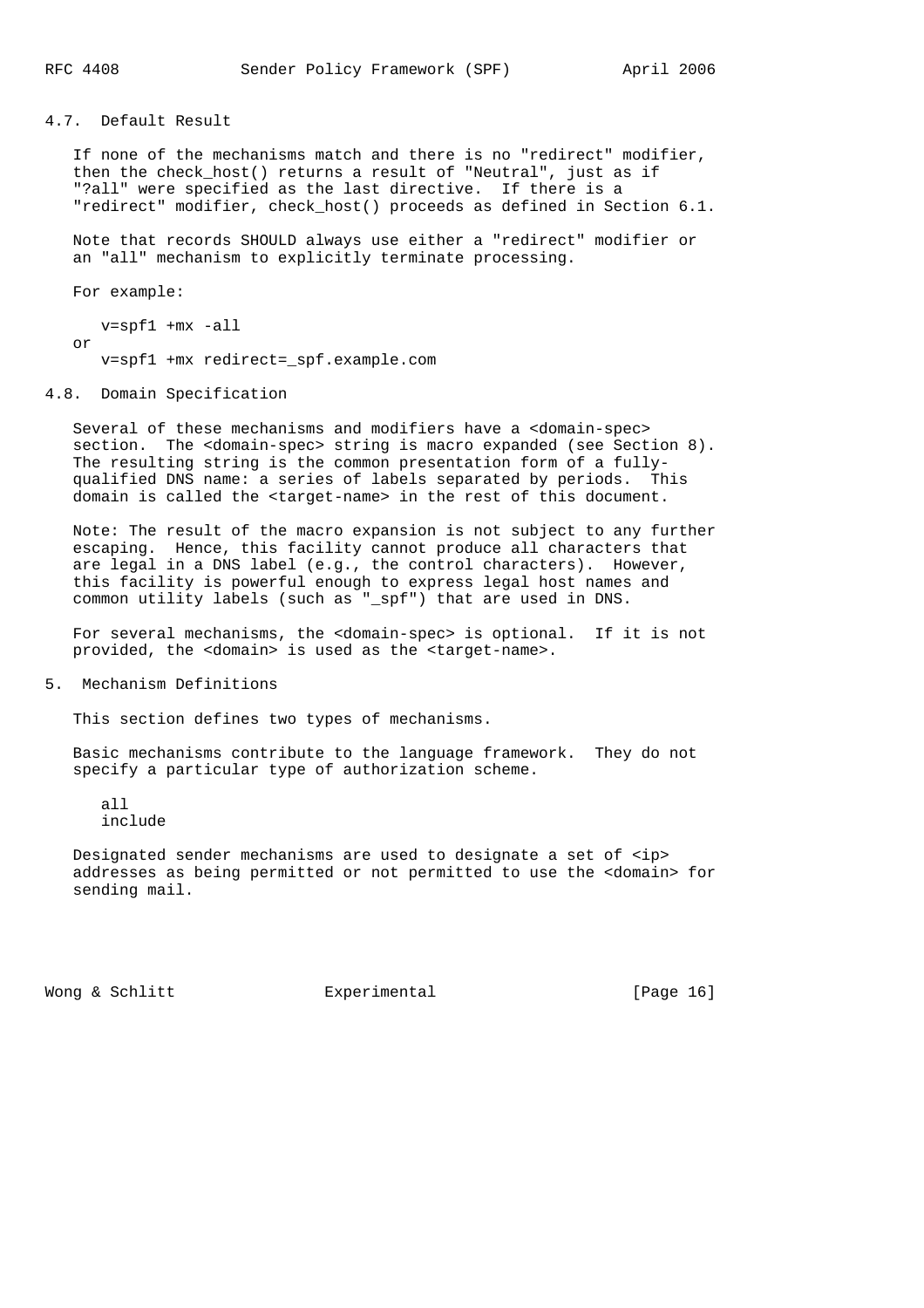a mx ptr ip4 ip6 exists

 The following conventions apply to all mechanisms that perform a comparison between <ip> and an IP address at any point:

If no CIDR-length is given in the directive, then <ip> and the IP address are compared for equality. (Here, CIDR is Classless Inter- Domain Routing.)

 If a CIDR-length is specified, then only the specified number of high-order bits of <ip> and the IP address are compared for equality.

When any mechanism fetches host addresses to compare with <ip>, when <ip> is an IPv4 address, A records are fetched, when <ip> is an IPv6 address, AAAA records are fetched. Even if the SMTP connection is via IPv6, an IPv4-mapped IPv6 IP address (see [RFC3513], Section 2.5.5) MUST still be considered an IPv4 address.

 Several mechanisms rely on information fetched from DNS. For these DNS queries, except where noted, if the DNS server returns an error (RCODE other than 0 or 3) or the query times out, the mechanism throws the exception "TempError". If the server returns "domain does not exist" (RCODE 3), then evaluation of the mechanism continues as if the server returned no error (RCODE 0) and zero answer records.

5.1. "all"

all  $=$  "all"

 The "all" mechanism is a test that always matches. It is used as the rightmost mechanism in a record to provide an explicit default.

For example:

v=spf1 a mx -all

 Mechanisms after "all" will never be tested. Any "redirect" modifier (Section 6.1) has no effect when there is an "all" mechanism.

Wong & Schlitt Experimental [Page 17]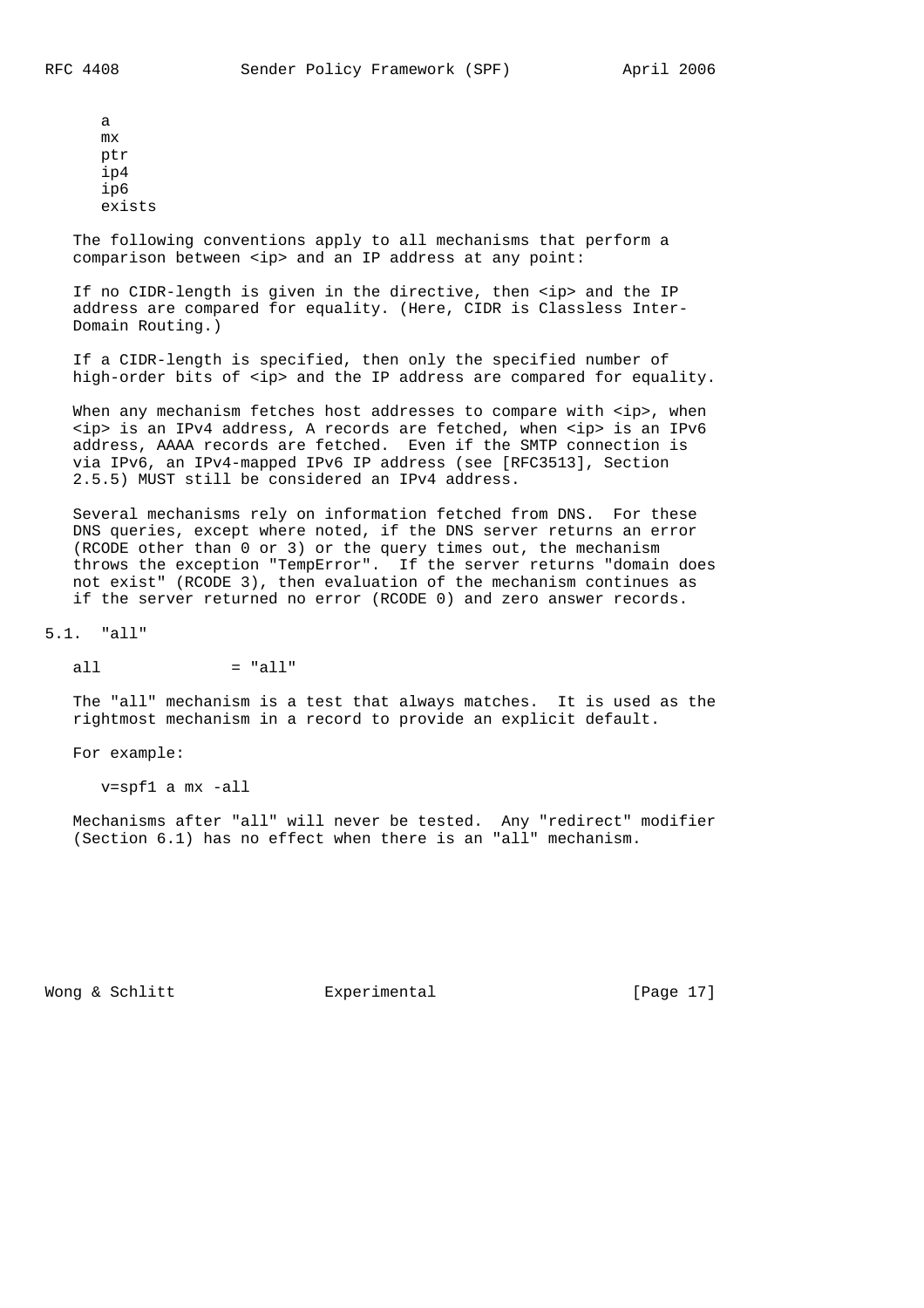### 5.2. "include"

include = "include" ":" domain-spec

 The "include" mechanism triggers a recursive evaluation of check\_host(). The domain-spec is expanded as per Section 8. Then check\_host() is evaluated with the resulting string as the <domain>. The <ip> and <sender> arguments remain the same as in the current evaluation of check host().

 In hindsight, the name "include" was poorly chosen. Only the evaluated result of the referenced SPF record is used, rather than acting as if the referenced SPF record was literally included in the first. For example, evaluating a "-all" directive in the referenced record does not terminate the overall processing and does not necessarily result in an overall "Fail". (Better names for this mechanism would have been "if-pass", "on-pass", etc.)

 The "include" mechanism makes it possible for one domain to designate multiple administratively-independent domains. For example, a vanity domain "example.net" might send mail using the servers of administratively-independent domains example.com and example.org.

Example.net could say

IN TXT "v=spf1 include:example.com include:example.org -all"

 This would direct check\_host() to, in effect, check the records of example.com and example.org for a "Pass" result. Only if the host were not permitted for either of those domains would the result be "Fail".

Wong & Schlitt Experimental [Page 18]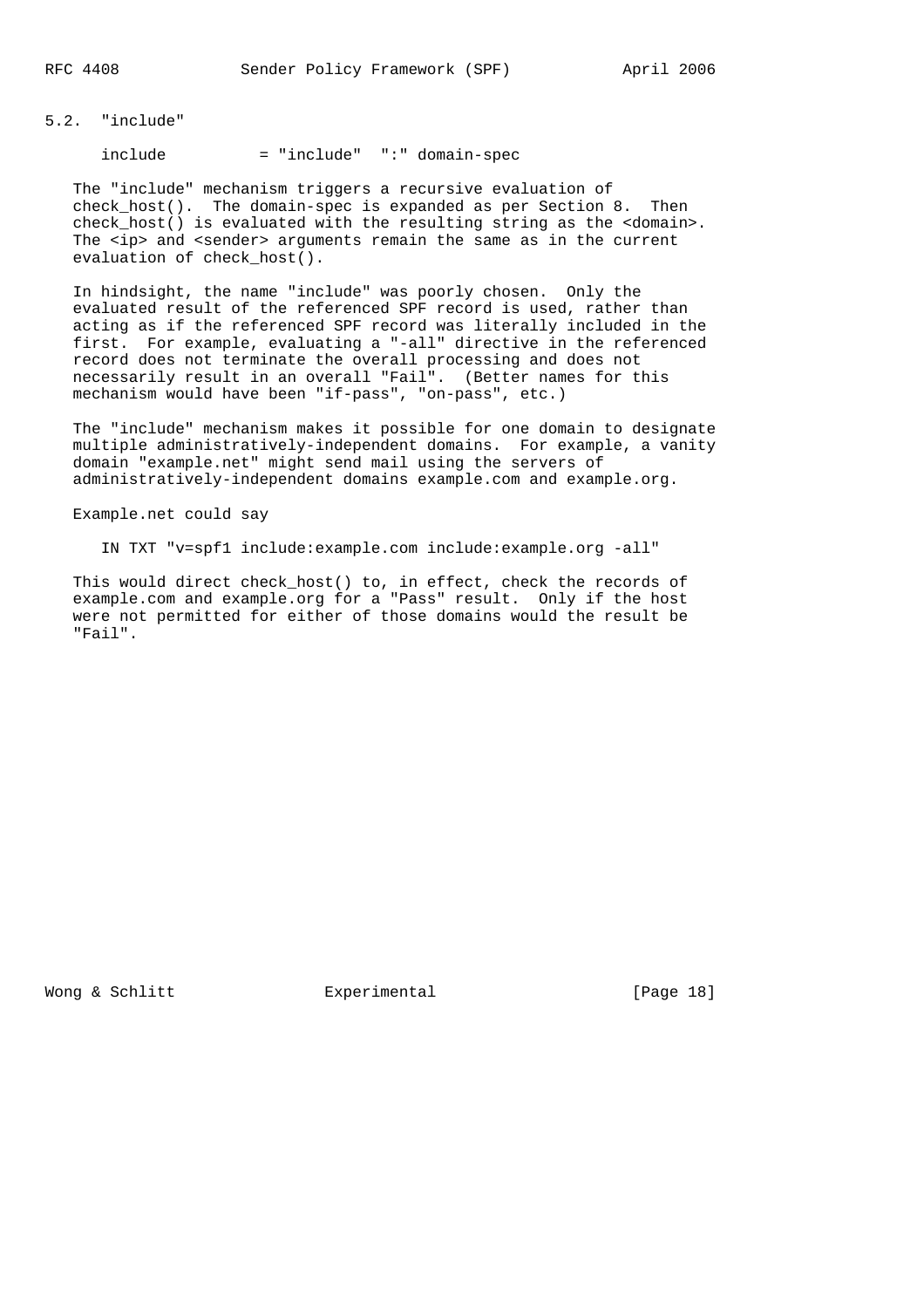Whether this mechanism matches, does not match, or throws an exception depends on the result of the recursive evaluation of check host():

| A recursive check_host() result   Causes the "include" mechanism<br>of: | to:             |
|-------------------------------------------------------------------------|-----------------|
| Pass                                                                    | match           |
| Fail                                                                    | not match       |
| SoftFail                                                                | not match       |
| Neutral                                                                 | not match       |
| TempError                                                               | throw TempError |
| PermError                                                               | throw PermError |
| None                                                                    | throw PermError |
|                                                                         |                 |

 The "include" mechanism is intended for crossing administrative boundaries. Although it is possible to use includes to consolidate multiple domains that share the same set of designated hosts, domains are encouraged to use redirects where possible, and to minimize the number of includes within a single administrative domain. For example, if example.com and example.org were managed by the same entity, and if the permitted set of hosts for both domains was "mx:example.com", it would be possible for example.org to specify "include:example.com", but it would be preferable to specify "redirect=example.com" or even "mx:example.com".

#### 5.3. "a"

This mechanism matches if <ip> is one of the <target-name>'s IP addresses.

A = "a" [ ":" domain-spec ] [ dual-cidr-length ]

 An address lookup is done on the <target-name>. The <ip> is compared to the returned address(es). If any address matches, the mechanism matches.

Wong & Schlitt **Experimental** Experimental [Page 19]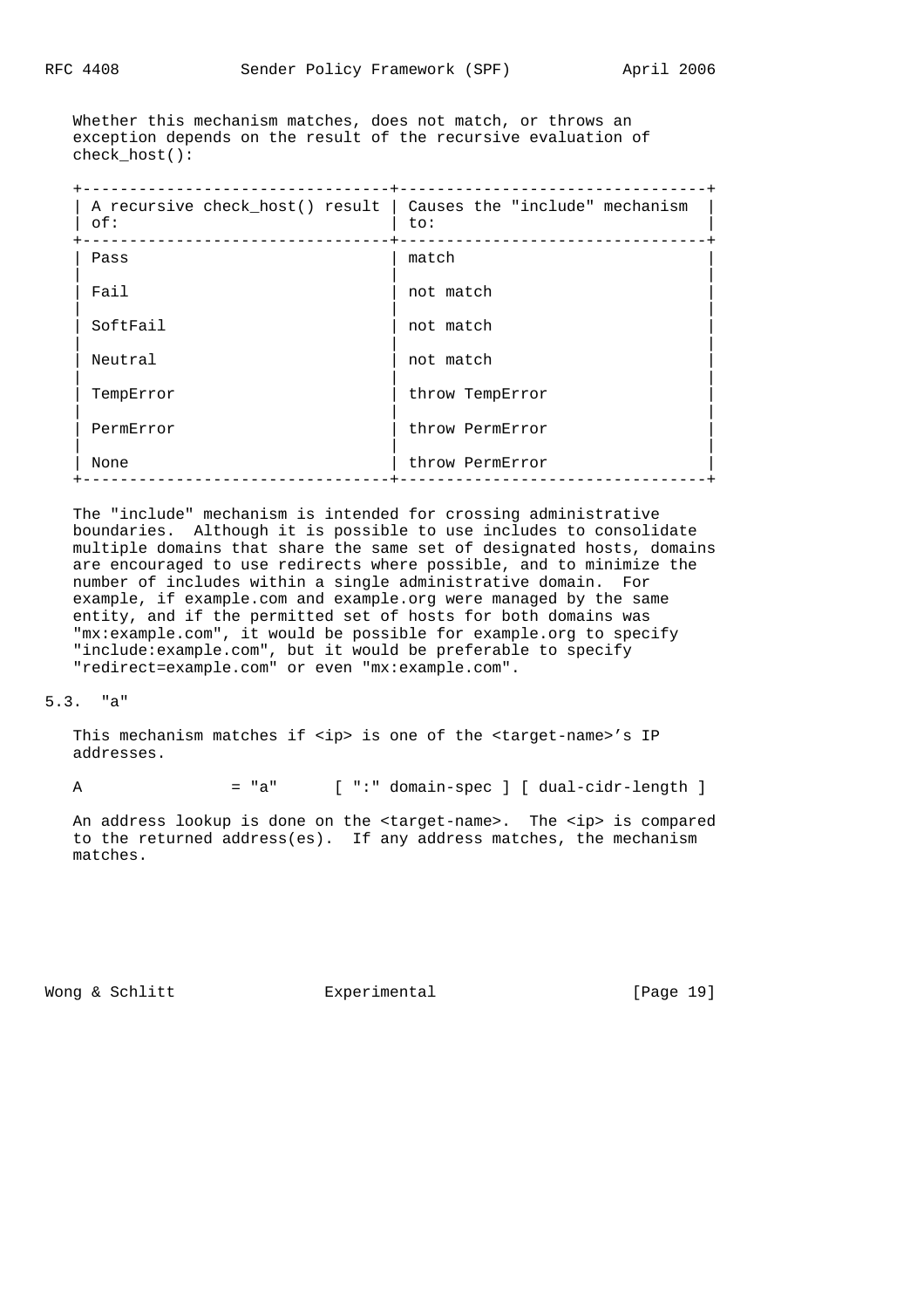# 5.4. "mx"

This mechanism matches if <ip> is one of the MX hosts for a domain name.

MX = "mx" [ ":" domain-spec ] [ dual-cidr-length ]

 check\_host() first performs an MX lookup on the <target-name>. Then it performs an address lookup on each MX name returned. The <ip> is compared to each returned IP address. To prevent Denial of Service (DoS) attacks, more than 10 MX names MUST NOT be looked up during the evaluation of an "mx" mechanism (see Section 10). If any address matches, the mechanism matches.

 Note regarding implicit MXs: If the <target-name> has no MX records, check\_host() MUST NOT pretend the target is its single MX, and MUST NOT default to an A lookup on the <target-name> directly. This behavior breaks with the legacy "implicit MX" rule. See [RFC2821], Section 5. If such behavior is desired, the publisher should specify an "a" directive.

### 5.5. "ptr"

This mechanism tests whether the DNS reverse-mapping for <ip> exists and correctly points to a domain name within a particular domain.

 $PTR$  = "ptr" [ ":" domain-spec ]

First, the <ip>'s name is looked up using this procedure: perform a DNS reverse-mapping for <ip>, looking up the corresponding PTR record in "in-addr.arpa." if the address is an IPv4 one and in "ip6.arpa." if it is an IPv6 address. For each record returned, validate the domain name by looking up its IP address. To prevent DoS attacks, more than 10 PTR names MUST NOT be looked up during the evaluation of a "ptr" mechanism (see Section 10). If <ip> is among the returned IP addresses, then that domain name is validated. In pseudocode:

sending-domain\_names :=  $ptr\_lookup(sending-host\_IP)$ ; if more than 10 sending-domain\_names are found, use at most 10. for each name in (sending-domain\_names) { IP\_addresses := a\_lookup(name); if the sending-domain\_IP is one of the IP\_addresses { validated-sending-domain\_names += name; } }

 Check all validated domain names to see if they end in the <target-name> domain. If any do, this mechanism matches. If no validated domain name can be found, or if none of the validated

Wong & Schlitt **Experimental** Experimental [Page 20]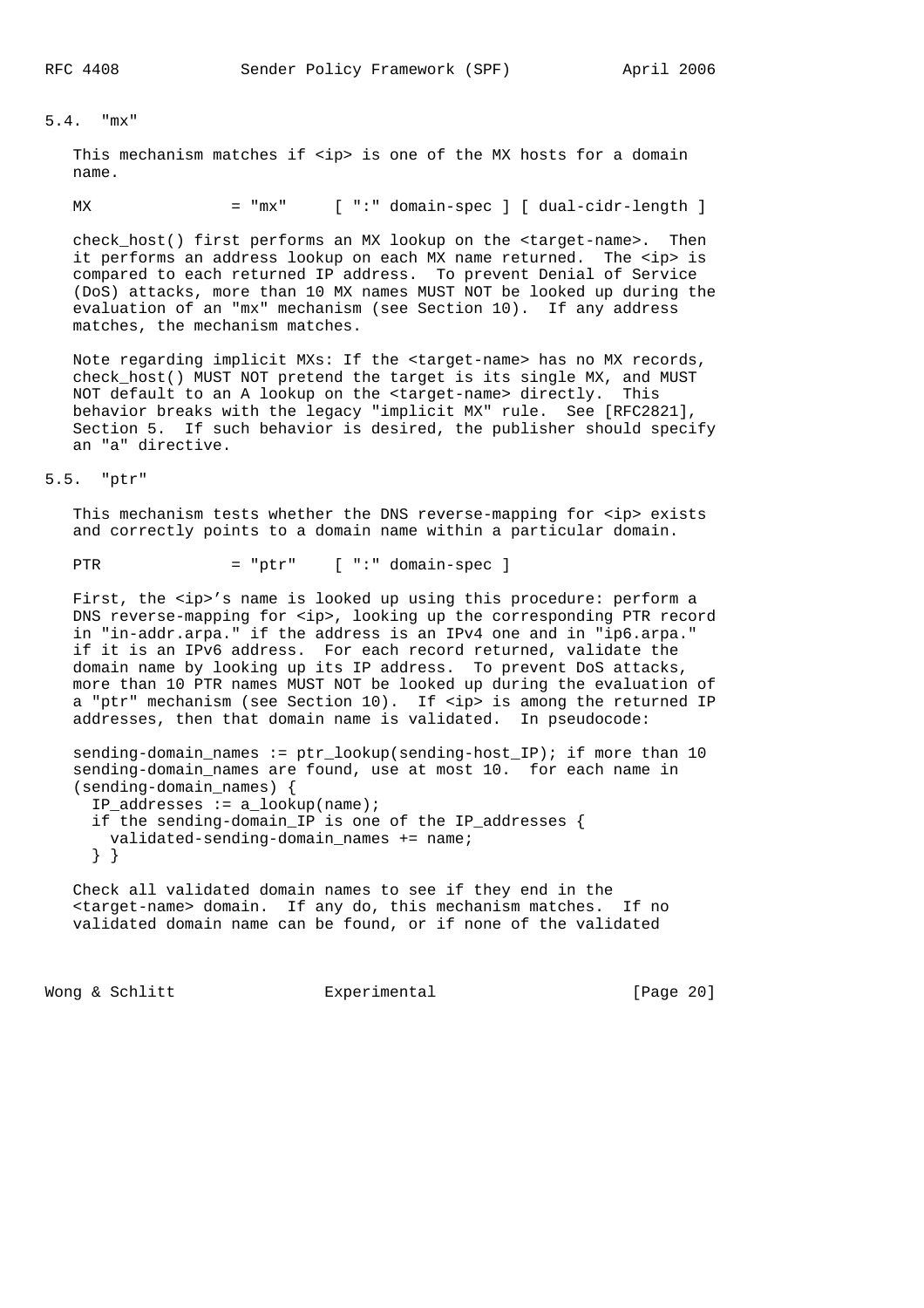domain names end in the <target-name>, this mechanism fails to match. If a DNS error occurs while doing the PTR RR lookup, then this mechanism fails to match. If a DNS error occurs while doing an A RR lookup, then that domain name is skipped and the search continues.

Pseudocode:

 for each name in (validated-sending-domain\_names) { if name ends in <domain-spec>, return match. if name is <domain-spec>, return match. } return no-match.

 This mechanism matches if the <target-name> is either an ancestor of a validated domain name or if the <target-name> and a validated domain name are the same. For example: "mail.example.com" is within the domain "example.com", but "mail.bad-example.com" is not.

 Note: Use of this mechanism is discouraged because it is slow, it is not as reliable as other mechanisms in cases of DNS errors, and it places a large burden on the arpa name servers. If used, proper PTR records must be in place for the domain's hosts and the "ptr" mechanism should be one of the last mechanisms checked.

```
5.6. "ip4" and "ip6"
```
These mechanisms test whether <ip> is contained within a given IP network.

IP4 = "ip4" ":" ip4-network [ ip4-cidr-length ]<br>IP6 = "ip6" ":" ip6-network [ ip6-cidr-length ] IP6 = "ip6" ":" ip6-network [ ip6-cidr-length ] ip4-cidr-length = "/" 1\*DIGIT ip6-cidr-length = "/" 1\*DIGIT dual-cidr-length = [ ip4-cidr-length ] [ "/" ip6-cidr-length ]  $ip4-network$  = qnum "." qnum "." qnum "." qnum "." qnum qnum  $=$   $DIGIT$  ;  $0-9$  / %x31-39 DIGIT ; 10-99 / "1" 2DIGIT ; 100-199 / "2" %x30-34 DIGIT ; 200-249 / "25" %x30-35 ; 250-255 ; as per conventional dotted quad notation. e.g., 192.0.2.0  $ip6-network$  = <as per [RFC 3513], section 2.2> ; e.g., 2001:DB8::CD30

The <ip> is compared to the given network. If CIDR-length high-order bits match, the mechanism matches.

Wong & Schlitt **Experimental** [Page 21]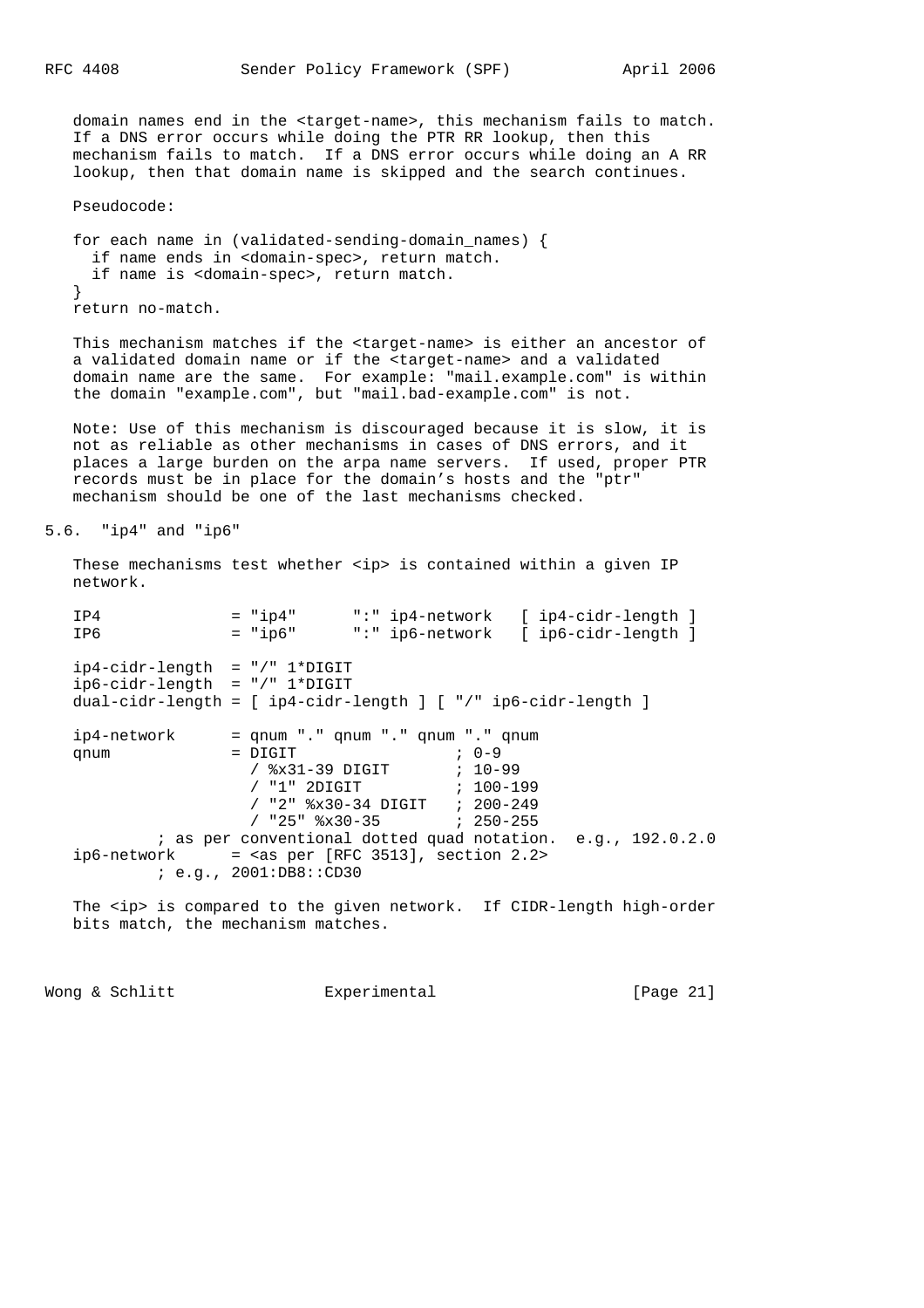If ip4-cidr-length is omitted, it is taken to be "/32". If ip6-cidr-length is omitted, it is taken to be "/128". It is not permitted to omit parts of the IP address instead of using CIDR notations. That is, use 192.0.2.0/24 instead of 192.0.2.

5.7. "exists"

 This mechanism is used to construct an arbitrary domain name that is used for a DNS A record query. It allows for complicated schemes involving arbitrary parts of the mail envelope to determine what is permitted.

exists = "exists" ":" domain-spec

 The domain-spec is expanded as per Section 8. The resulting domain name is used for a DNS A RR lookup. If any A record is returned, this mechanism matches. The lookup type is A even when the connection type is IPv6.

 Domains can use this mechanism to specify arbitrarily complex queries. For example, suppose example.com publishes the record:

v=spf1 exists:%{ir}.%{l1r+-}.\_spf.%{d} -all

 The <target-name> might expand to "1.2.0.192.someuser.\_spf.example.com". This makes fine-grained decisions possible at the level of the user and client IP address.

 This mechanism enables queries that mimic the style of tests that existing anti-spam DNS blacklists (DNSBL) use.

6. Modifier Definitions

 Modifiers are name/value pairs that provide additional information. Modifiers always have an "=" separating the name and the value.

 The modifiers defined in this document ("redirect" and "exp") MAY appear anywhere in the record, but SHOULD appear at the end, after all mechanisms. Ordering of these two modifiers does not matter. These two modifiers MUST NOT appear in a record more than once each. If they do, then check\_host() exits with a result of "PermError".

 Unrecognized modifiers MUST be ignored no matter where in a record, or how often. This allows implementations of this document to gracefully handle records with modifiers that are defined in other specifications.

Wong & Schlitt Experimental [Page 22]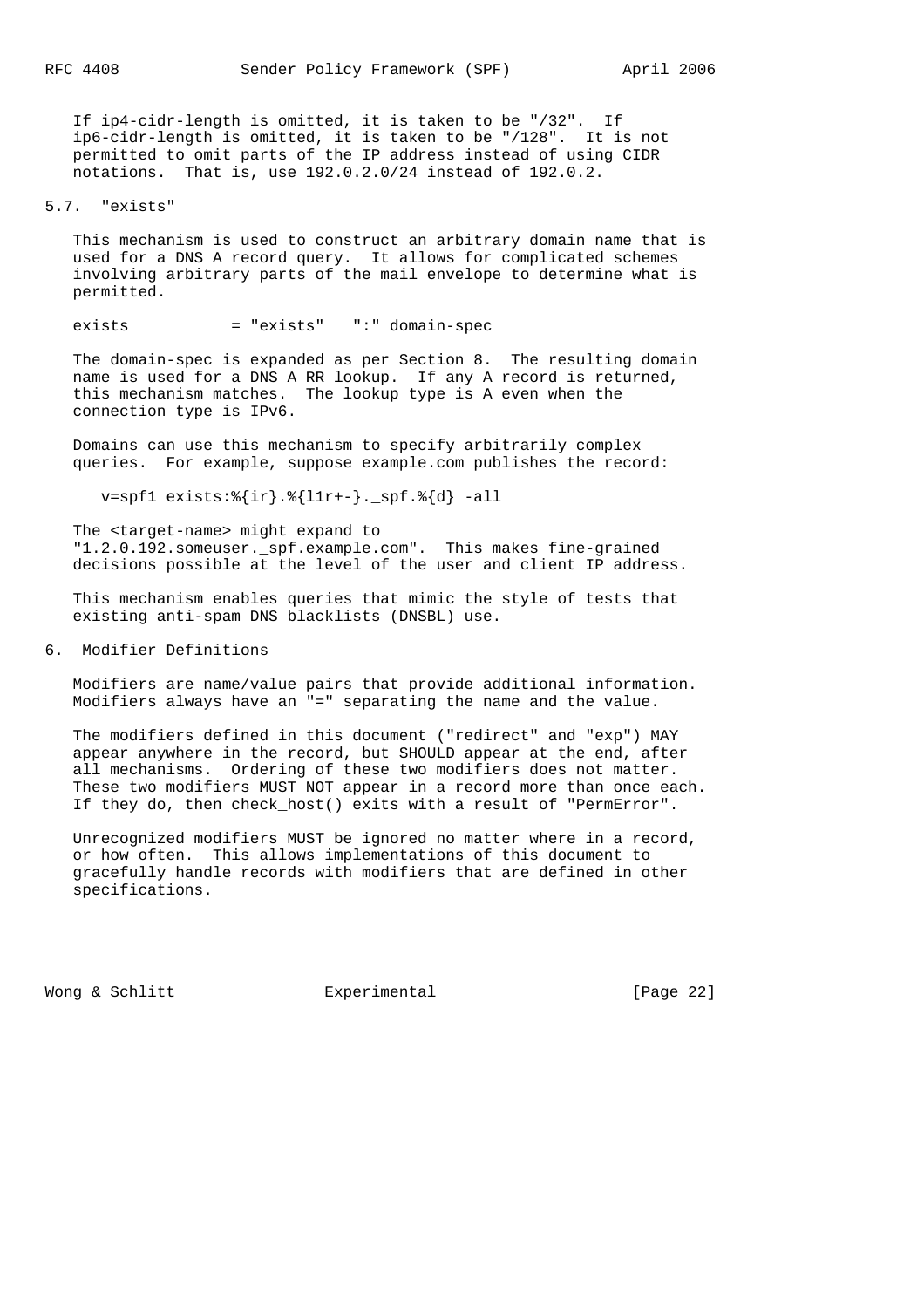6.1. redirect: Redirected Query

 If all mechanisms fail to match, and a "redirect" modifier is present, then processing proceeds as follows:

redirect = "redirect" "=" domain-spec

 The domain-spec portion of the redirect section is expanded as per the macro rules in Section 8. Then check host() is evaluated with the resulting string as the <domain>. The <ip> and <sender> arguments remain the same as current evaluation of check\_host().

 The result of this new evaluation of check\_host() is then considered the result of the current evaluation with the exception that if no SPF record is found, or if the target-name is malformed, the result is a "PermError" rather than "None".

 Note that the newly-queried domain may itself specify redirect processing.

 This facility is intended for use by organizations that wish to apply the same record to multiple domains. For example:

la.example.com. TXT "v=spf1 redirect= spf.example.com" ny.example.com. TXT "v=spf1 redirect=\_spf.example.com" sf.example.com. TXT "v=spf1 redirect=\_spf.example.com" \_spf.example.com. TXT "v=spf1 mx:example.com -all"

 In this example, mail from any of the three domains is described by the same record. This can be an administrative advantage.

 Note: In general, the domain "A" cannot reliably use a redirect to another domain "B" not under the same administrative control. Since the <sender> stays the same, there is no guarantee that the record at domain "B" will correctly work for mailboxes in domain "A", especially if domain "B" uses mechanisms involving localparts. An "include" directive may be more appropriate.

 For clarity, it is RECOMMENDED that any "redirect" modifier appear as the very last term in a record.

6.2. exp: Explanation

explanation = "exp" "=" domain-spec

 If check\_host() results in a "Fail" due to a mechanism match (such as "-all"), and the "exp" modifier is present, then the explanation string returned is computed as described below. If no "exp" modifier

Wong & Schlitt **Experimental** Experimental [Page 23]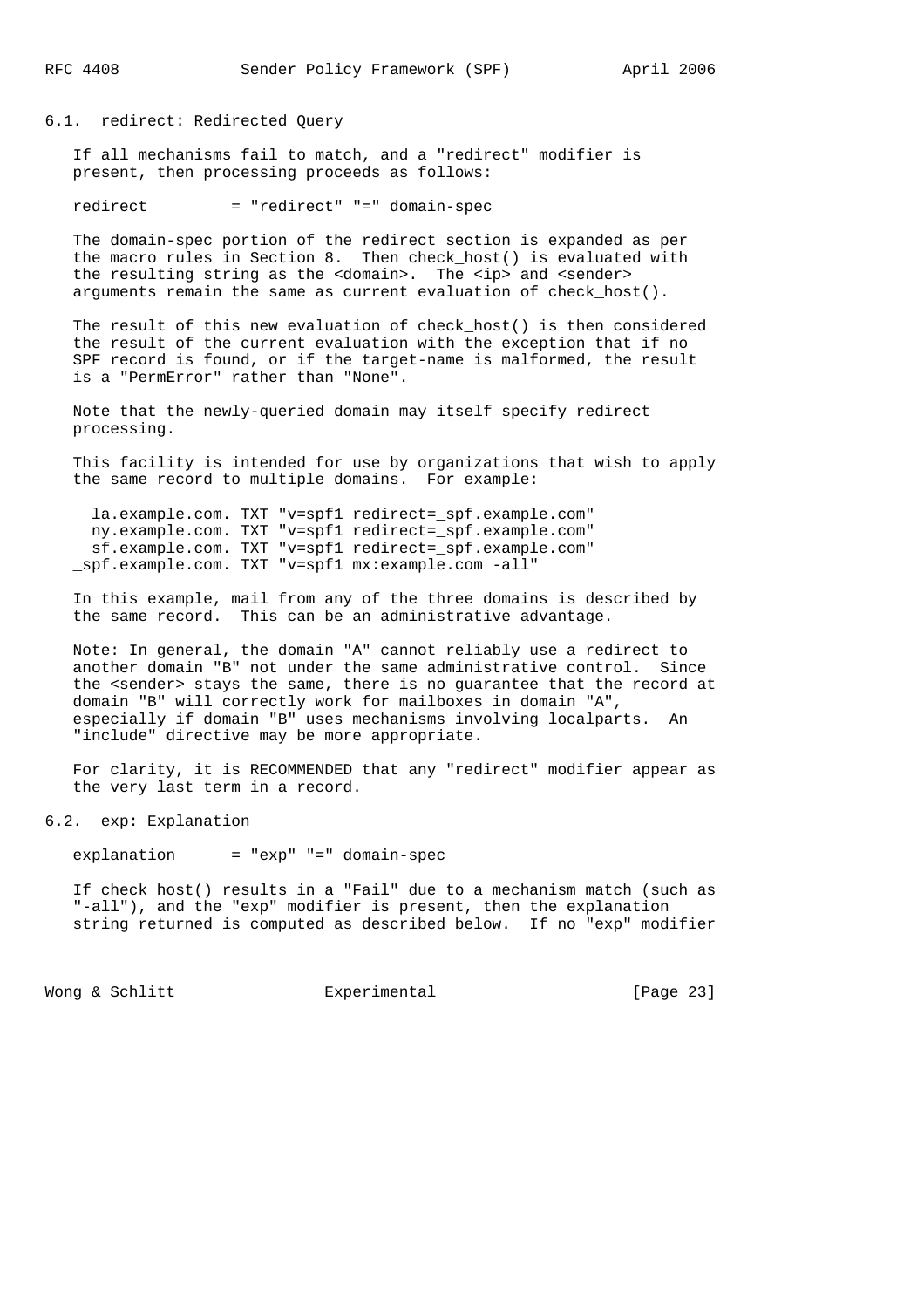is present, then either a default explanation string or an empty explanation string may be returned.

 The <domain-spec> is macro expanded (see Section 8) and becomes the <target-name>. The DNS TXT record for the <target-name> is fetched.

 If <domain-spec> is empty, or there are any DNS processing errors (any RCODE other than 0), or if no records are returned, or if more than one record is returned, or if there are syntax errors in the explanation string, then proceed as if no exp modifier was given.

 The fetched TXT record's strings are concatenated with no spaces, and then treated as an <explain-string>, which is macro-expanded. This final result is the explanation string. Implementations MAY limit the length of the resulting explanation string to allow for other protocol constraints and/or reasonable processing limits. Since the explanation string is intended for an SMTP response and [RFC2821] Section 2.4 says that responses are in [US-ASCII], the explanation string is also limited to US-ASCII.

 Software evaluating check\_host() can use this string to communicate information from the publishing domain in the form of a short message or URL. Software SHOULD make it clear that the explanation string comes from a third party. For example, it can prepend the macro string "%{o} explains: " to the explanation, such as shown in Section 2.5.4.

Suppose example.com has this record:

 $v=spf1$  mx -all exp=explain.  $spf.\$ {d}

 Here are some examples of possible explanation TXT records at explain.\_spf.example.com:

- "Mail from example.com should only be sent by its own servers." -- a simple, constant message
- "%{i} is not one of %{d}'s designated mail servers." -- a message with a little more information, including the IP address that failed the check
- "See http://%{d}/why.html?s=%{S}&i=%{I}" -- a complicated example that constructs a URL with the arguments to check\_host() so that a web page can be generated with detailed, custom instructions

 Note: During recursion into an "include" mechanism, an exp= modifier from the <target-name> MUST NOT be used. In contrast, when executing

Wong & Schlitt **Experimental** Experimental [Page 24]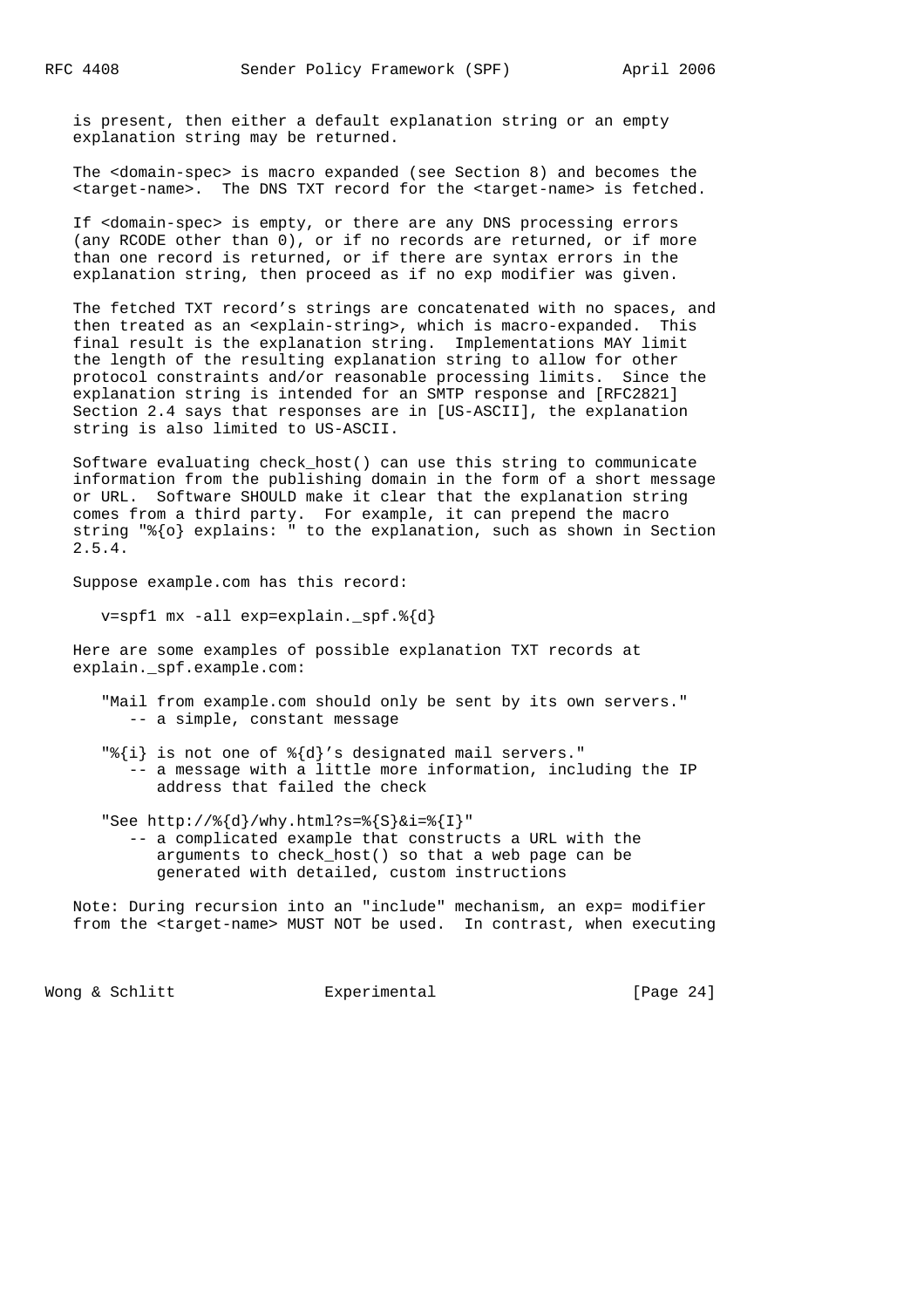RFC 4408 Sender Policy Framework (SPF) April 2006

 a "redirect" modifier, an exp= modifier from the original domain MUST NOT be used.

7. The Received-SPF Header Field

 It is RECOMMENDED that SMTP receivers record the result of SPF processing in the message header. If an SMTP receiver chooses to do so, it SHOULD use the "Received-SPF" header field defined here for each identity that was checked. This information is intended for the recipient. (Information intended for the sender is described in Section 6.2, Explanation.)

 The Received-SPF header field is a trace field (see [RFC2822] Section 3.6.7) and SHOULD be prepended to the existing header, above the Received: field that is generated by the SMTP receiver. It MUST appear above all other Received-SPF fields in the message. The header field has the following format:

| header-field                                                | = "Received-SPF:" [CFWS] result FWS [comment FWS]<br>[ key-value-list ] CRLF                                                                                                                                                                                                                                                                                                                                                   |
|-------------------------------------------------------------|--------------------------------------------------------------------------------------------------------------------------------------------------------------------------------------------------------------------------------------------------------------------------------------------------------------------------------------------------------------------------------------------------------------------------------|
| result                                                      | $=$ "Pass" / "Fail" / "SoftFail" / "Neutral" /<br>"None" / "TempError" / "PermError"                                                                                                                                                                                                                                                                                                                                           |
| key-value-list                                              | = key-value-pair *( ";" [CFWS] key-value-pair )<br>$\lceil$ " ; " ]                                                                                                                                                                                                                                                                                                                                                            |
|                                                             | $key-value-pair = key [CFWS] == (dot-atom / quoted-string)$                                                                                                                                                                                                                                                                                                                                                                    |
| key                                                         | = "client-ip" / "envelope-from" / "helo" /<br>"problem" / "receiver" / "identity" /<br>mechanism $/$ "x-" name $/$ name                                                                                                                                                                                                                                                                                                        |
| identity                                                    | = "mailfrom" ; for the "MAIL FROM" identity<br>/ "helo" ; for the "HELO" identity<br>/ name (a) i other identities                                                                                                                                                                                                                                                                                                             |
| dot-atom<br>quoted-string<br>comment<br>CFWS<br>FWS<br>CRLF | = <unquoted [rfc2822]="" as="" per="" word=""><br/>= <quoted [rfc2822]="" as="" per="" string=""><br/>= <comment [rfc2822]="" as="" per="" string=""><br/>= <comment [rfc2822]="" as="" folding="" or="" per="" space="" white=""><br/>= <folding [rfc2822]="" as="" per="" space="" white=""><br/>= <standard [rfc2822]="" as="" end-of-line="" per="" token=""></standard></folding></comment></comment></quoted></unquoted> |
|                                                             |                                                                                                                                                                                                                                                                                                                                                                                                                                |

 The header field SHOULD include a "(...)" style <comment> after the result, conveying supporting information for the result, such as <ip>, <sender>, and <domain>.

Wong & Schlitt Experimental [Page 25]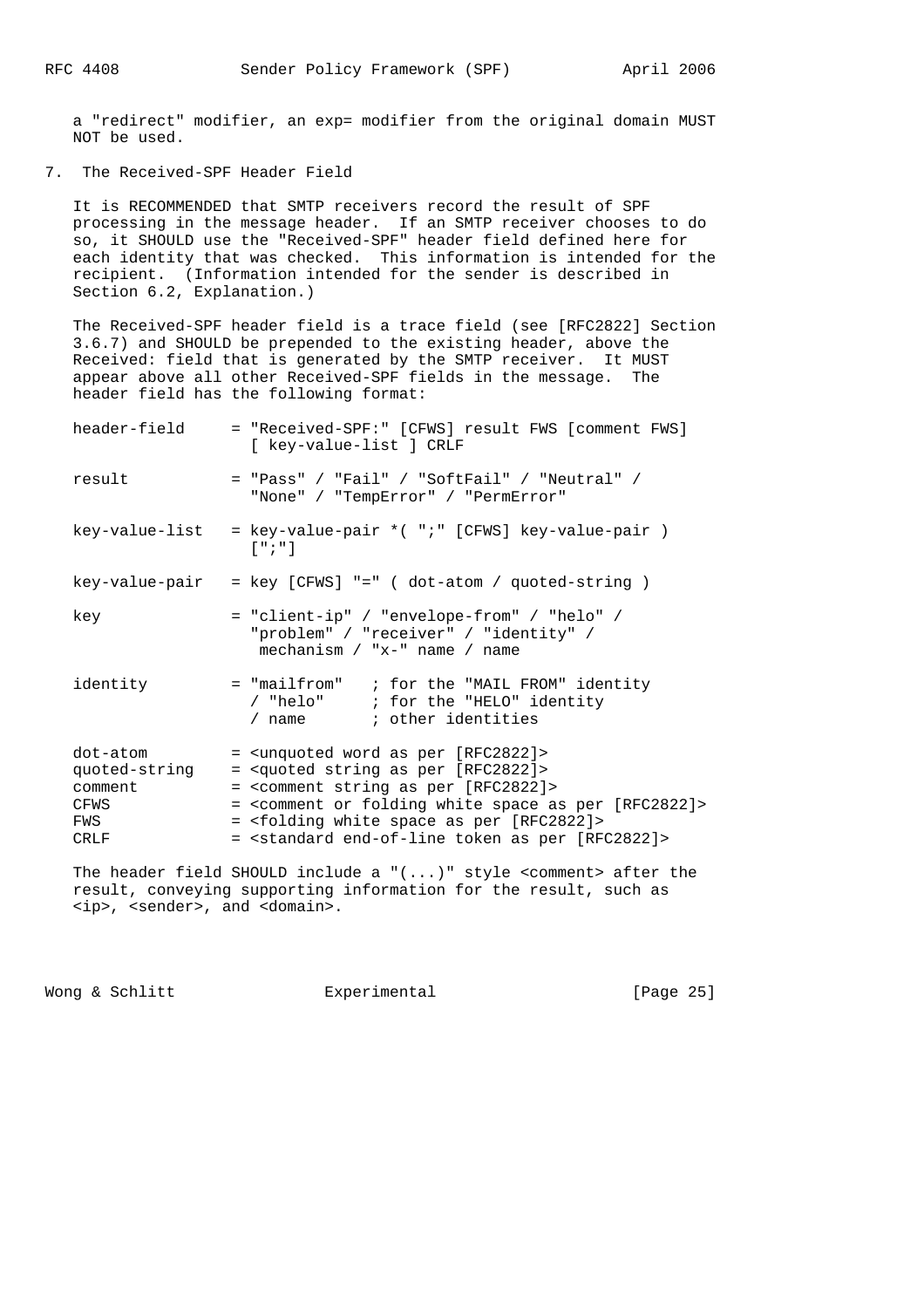The following key-value pairs are designed for later machine parsing. SPF clients SHOULD give enough information so that the SPF results can be verified. That is, at least "client-ip", "helo", and, if the "MAIL FROM" identity was checked, "envelope-from".

client-ip the IP address of the SMTP client

envelope-from the envelope sender mailbox

helo the host name given in the HELO or EHLO command

 mechanism the mechanism that matched (if no mechanisms matched, substitute the word "default")

problem if an error was returned, details about the error

receiver the host name of the SPF client

identity the identity that was checked; see the <identity> ABNF rule

 Other keys may be defined by SPF clients. Until a new key name becomes widely accepted, new key names should start with "x-".

 SPF clients MUST make sure that the Received-SPF header field does not contain invalid characters, is not excessively long, and does not contain malicious data that has been provided by the sender.

 Examples of various header styles that could be generated are the following:

 Received-SPF: Pass (mybox.example.org: domain of myname@example.com designates 192.0.2.1 as permitted sender) receiver=mybox.example.org; client-ip=192.0.2.1; envelope-from=<myname@example.com>; helo=foo.example.com;

 Received-SPF: Fail (mybox.example.org: domain of myname@example.com does not designate 192.0.2.1 as permitted sender) identity=mailfrom; client-ip=192.0.2.1; envelope-from=<myname@example.com>;

Wong & Schlitt Experimental [Page 26]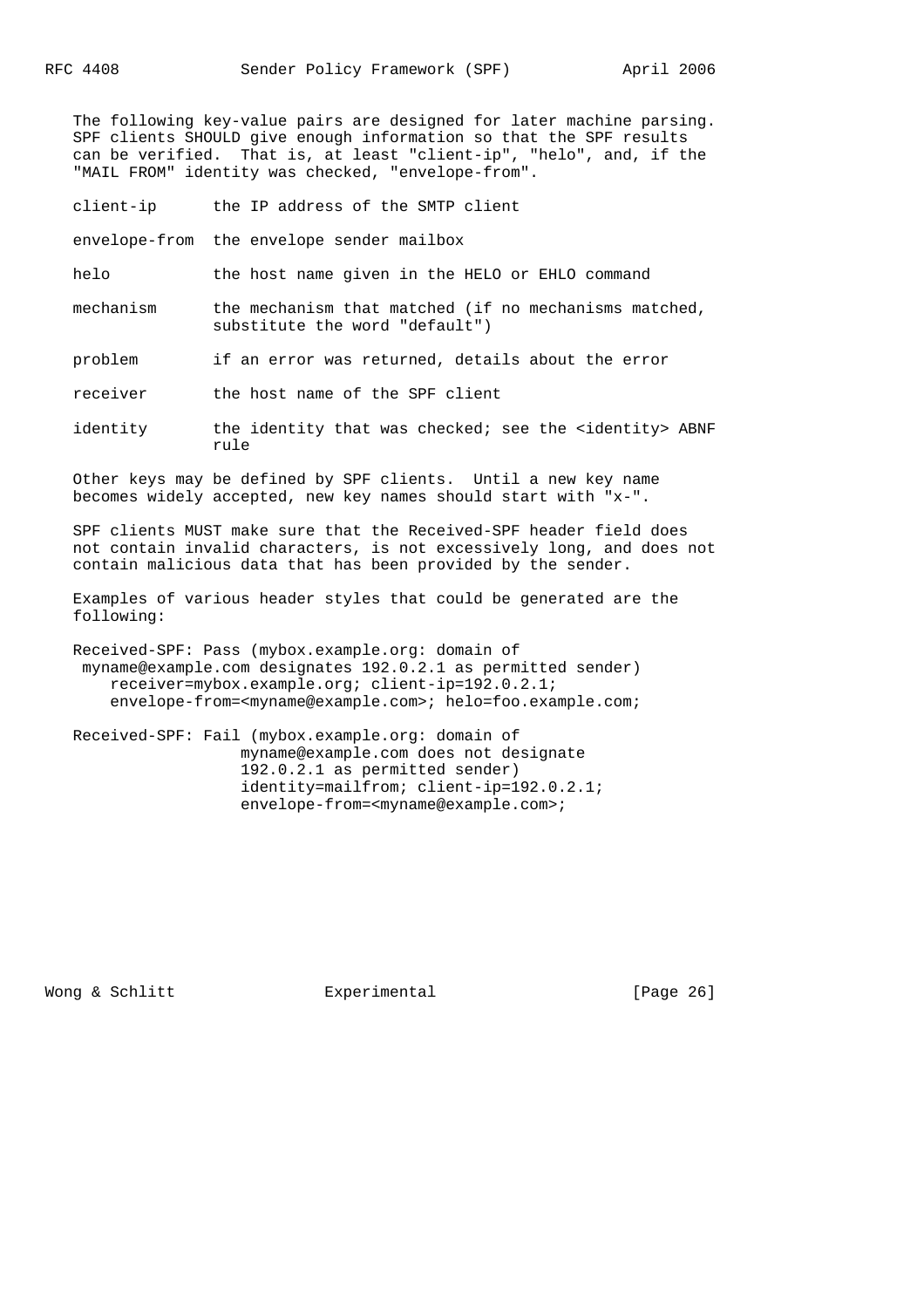# 8. Macros

# 8.1. Macro Definitions

 Many mechanisms and modifiers perform macro expansion on part of the term. domain-spec = macro-string domain-end domain-end = ( "." toplabel [ "." ] ) / macro-expand toplabel = ( \*alphanum ALPHA \*alphanum ) / ( 1\*alphanum "-" \*( alphanum / "-" ) alphanum ) ; LDH rule plus additional TLD restrictions ; (see [RFC3696], Section 2) alphanum = ALPHA / DIGIT explain-string  $= *$  (macro-string / SP ) macro-string = \*( macro-expand / macro-literal ) macro-expand = ( "%{" macro-letter transformers \*delimiter "}" ) / "%%" / "%\_" / "%-"  $macro-literal$  =  $8x21-24 / 8x26-7E$  ; visible characters except "%" macro-letter = "s" / "l" / "o" / "d" / "i" / "p" / "h" / "c" / "r" / "t" transformers = \*DIGIT [ "r" ] delimiter = "." / "-" / "+" / "," / "/" / "\_" / "=" A literal "%" is expressed by "%%". "%\_" expands to a single " " space. "%-" expands to a URL-encoded space, viz., "%20". The following macro letters are expanded in term arguments: s = <sender> l = local-part of <sender> o = domain of <sender> d = <domain>  $i = *ip*$  p = the validated domain name of <ip> v = the string "in-addr" if <ip> is ipv4, or "ip6" if <ip> is ipv6 h = HELO/EHLO domain

Wong & Schlitt Experimental [Page 27]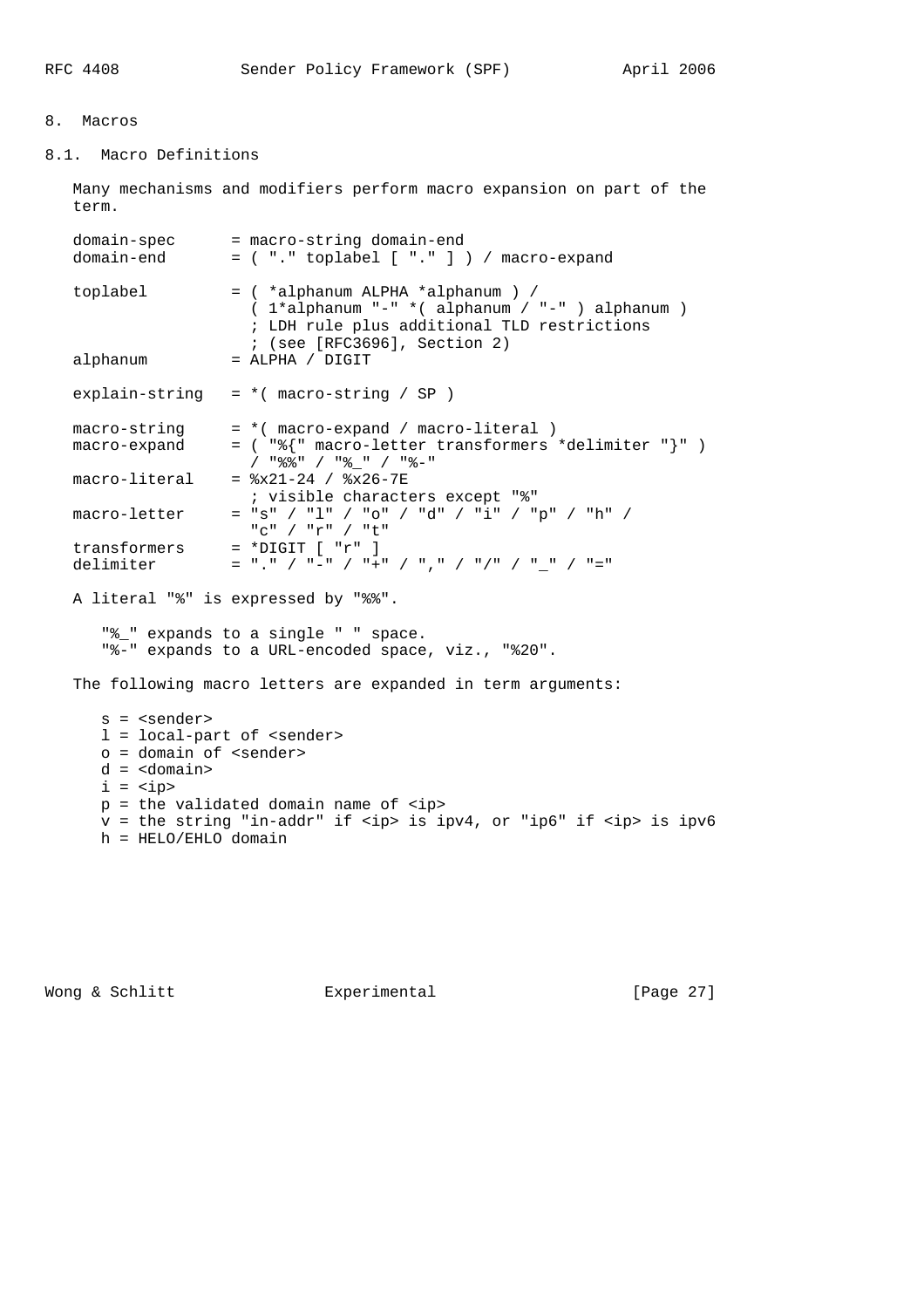The following macro letters are allowed only in "exp" text:

 c = SMTP client IP (easily readable format)  $r =$  domain name of host performing the check t = current timestamp

A '%' character not followed by a '{', '%', '-', or '\_' character is a syntax error. So

-exists:%(ir).sbl.spamhaus.example.org

is incorrect and will cause check host() to return a "PermError". Instead, say

-exists:%{ir}.sbl.spamhaus.example.org

Optional transformers are the following:

 \*DIGIT = zero or more digits 'r' = reverse value, splitting on dots by default

 If transformers or delimiters are provided, the replacement value for a macro letter is split into parts. After performing any reversal operation and/or removal of left-hand parts, the parts are rejoined using "." and not the original splitting characters.

 By default, strings are split on "." (dots). Note that no special treatment is given to leading, trailing, or consecutive delimiters, and so the list of parts may contain empty strings. Older implementations of SPF prohibit trailing dots in domain names, so trailing dots should not be published by domain owners, although they must be accepted by implementations conforming to this document. Macros may specify delimiter characters that are used instead of ".".

 The 'r' transformer indicates a reversal operation: if the client IP address were 192.0.2.1, the macro %{i} would expand to "192.0.2.1" and the macro  $\{ir\}$  would expand to "1.2.0.192".

 The DIGIT transformer indicates the number of right-hand parts to use, after optional reversal. If a DIGIT is specified, the value MUST be nonzero. If no DIGITs are specified, or if the value specifies more parts than are available, all the available parts are used. If the DIGIT was 5, and only 3 parts were available, the macro interpreter would pretend the DIGIT was 3. Implementations MUST support at least a value of 128, as that is the maximum number of labels in a domain name.

Wong & Schlitt Experimental [Page 28]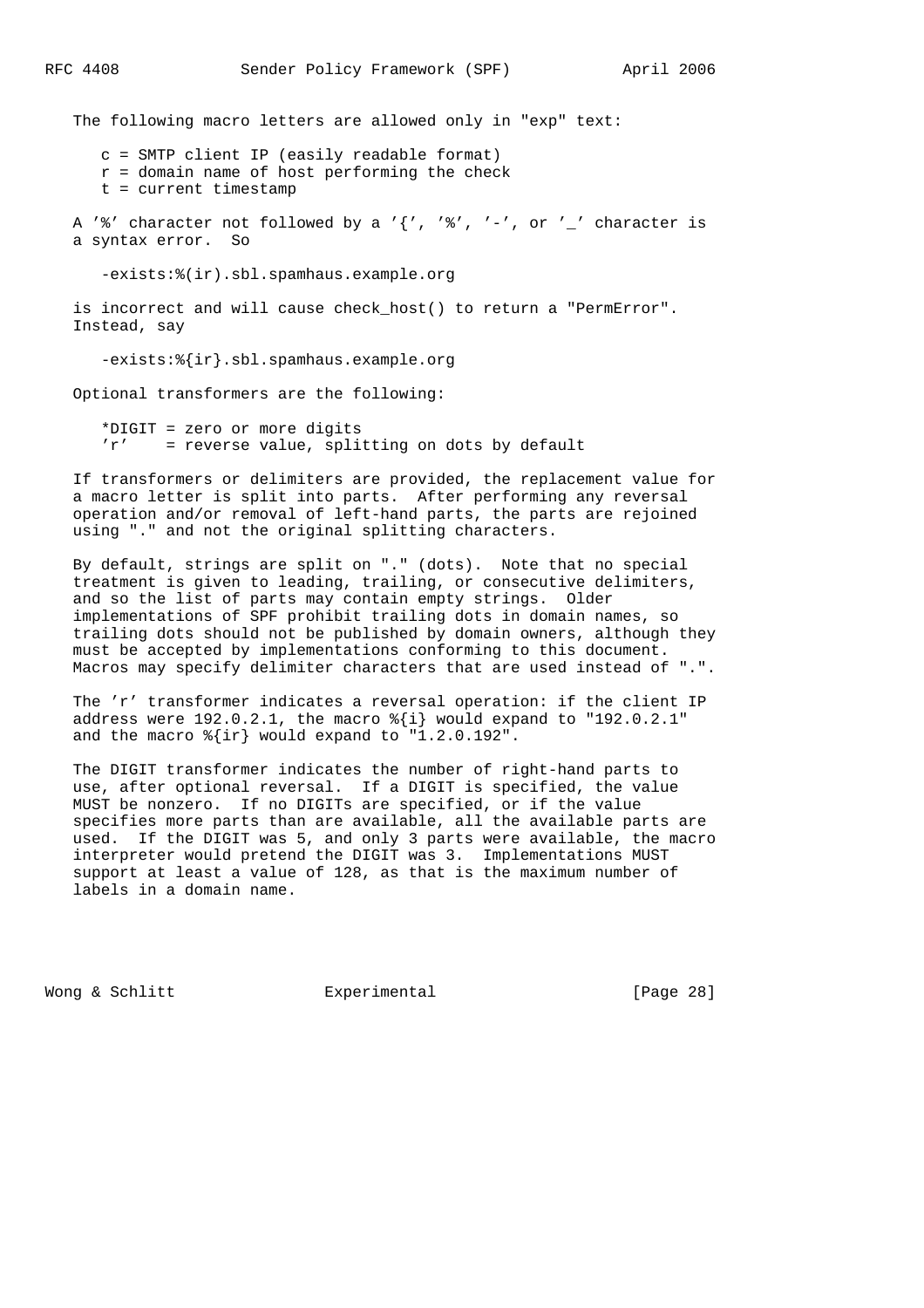The "s" macro expands to the <sender> argument. It is an E-Mail address with a localpart, an "@" character, and a domain. The "l" macro expands to just the localpart. The "o" macro expands to just the domain part. Note that these values remain the same during recursive and chained evaluations due to "include" and/or "redirect". Note also that if the original <sender> had no localpart, the localpart was set to "postmaster" in initial processing (see Section 4.3).

 For IPv4 addresses, both the "i" and "c" macros expand to the standard dotted-quad format.

 For IPv6 addresses, the "i" macro expands to a dot-format address; it is intended for use in  $\{ir\}$ . The "c" macro may expand to any of the hexadecimal colon-format addresses specified in [RFC3513], Section 2.2. It is intended for humans to read.

 The "p" macro expands to the validated domain name of <ip>. The procedure for finding the validated domain name is defined in Section 5.5. If the <domain> is present in the list of validated domains, it SHOULD be used. Otherwise, if a subdomain of the <domain> is present, it SHOULD be used. Otherwise, any name from the list may be used. If there are no validated domain names or if a DNS error occurs, the string "unknown" is used.

 The "r" macro expands to the name of the receiving MTA. This SHOULD be a fully qualified domain name, but if one does not exist (as when the checking is done by a MUA) or if policy restrictions dictate otherwise, the word "unknown" SHOULD be substituted. The domain name may be different from the name found in the MX record that the client MTA used to locate the receiving MTA.

 The "t" macro expands to the decimal representation of the approximate number of seconds since the Epoch (Midnight, January 1, 1970, UTC). This is the same value as is returned by the POSIX time() function in most standards-compliant libraries.

When the result of macro expansion is used in a domain name query, if the expanded domain name exceeds 253 characters (the maximum length of a domain name), the left side is truncated to fit, by removing successive domain labels until the total length does not exceed 253 characters.

 Uppercased macros expand exactly as their lowercased equivalents, and are then URL escaped. URL escaping must be performed for characters not in the "uric" set, which is defined in [RFC3986].

Wong & Schlitt **Experimental** Experimental [Page 29]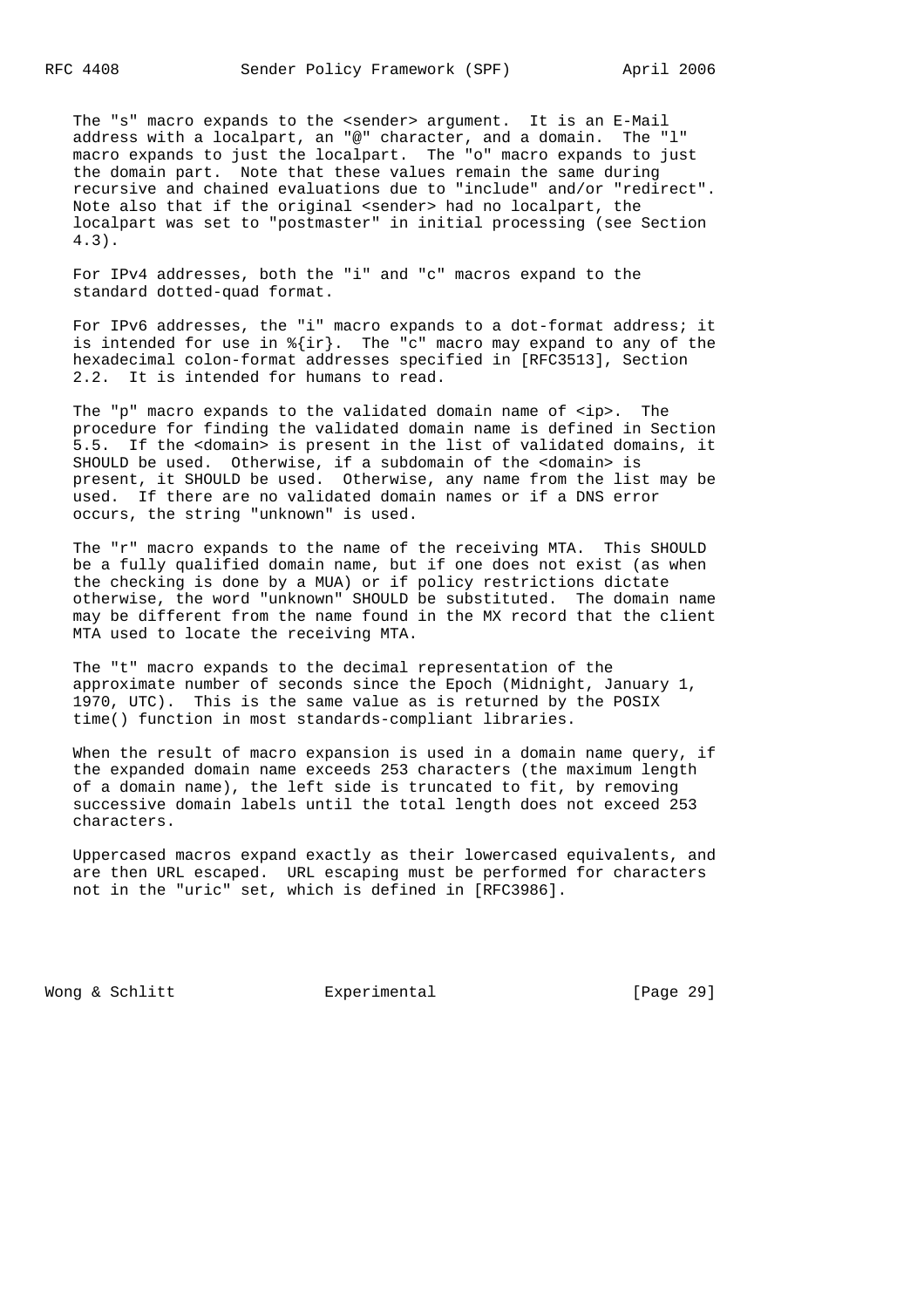Note: Care must be taken so that macro expansion for legitimate E-Mail does not exceed the 63-character limit on DNS labels. The localpart of E-Mail addresses, in particular, can have more than 63 characters between dots.

 Note: Domains should avoid using the "s", "l", "o", or "h" macros in conjunction with any mechanism directive. Although these macros are powerful and allow per-user records to be published, they severely limit the ability of implementations to cache results of check\_host() and they reduce the effectiveness of DNS caches.

 Implementations should be aware that if no directive processed during the evaluation of check\_host() contains an "s", "l", "o", or "h" macro, then the results of the evaluation can be cached on the basis of <domain> and <ip> alone for as long as the shortest Time To Live (TTL) of all the DNS records involved.

8.2. Expansion Examples

 The <sender> is strong-bad@email.example.com. The IPv4 SMTP client IP is 192.0.2.3. The IPv6 SMTP client IP is 2001:DB8::CB01. The PTR domain name of the client IP is mx.example.org.

| macro                      | expansion                    |
|----------------------------|------------------------------|
|                            |                              |
| 8 { s }                    | strong-bad@email.example.com |
| %{ㅇ}                       | email.example.com            |
| %{d}                       | email.example.com            |
| $\{\mathrm{d}4\}$          | email.example.com            |
| $8\{d3\}$                  | email.example.com            |
| $\S{d2}$                   | example.com                  |
| $\delta\{d1\}$             | com                          |
| $\delta\$ dr               | com.example.email            |
| $\{\text{d}2r\}$           | example.email                |
| %{1}                       | strong-bad                   |
| $\{1-\}$                   | strong.bad                   |
| $\{\vert\mathbf{r}\vert\}$ | strong-bad                   |
| $\{l\}$                    | bad.strong                   |
| 응  <br>$11r-$              | strong                       |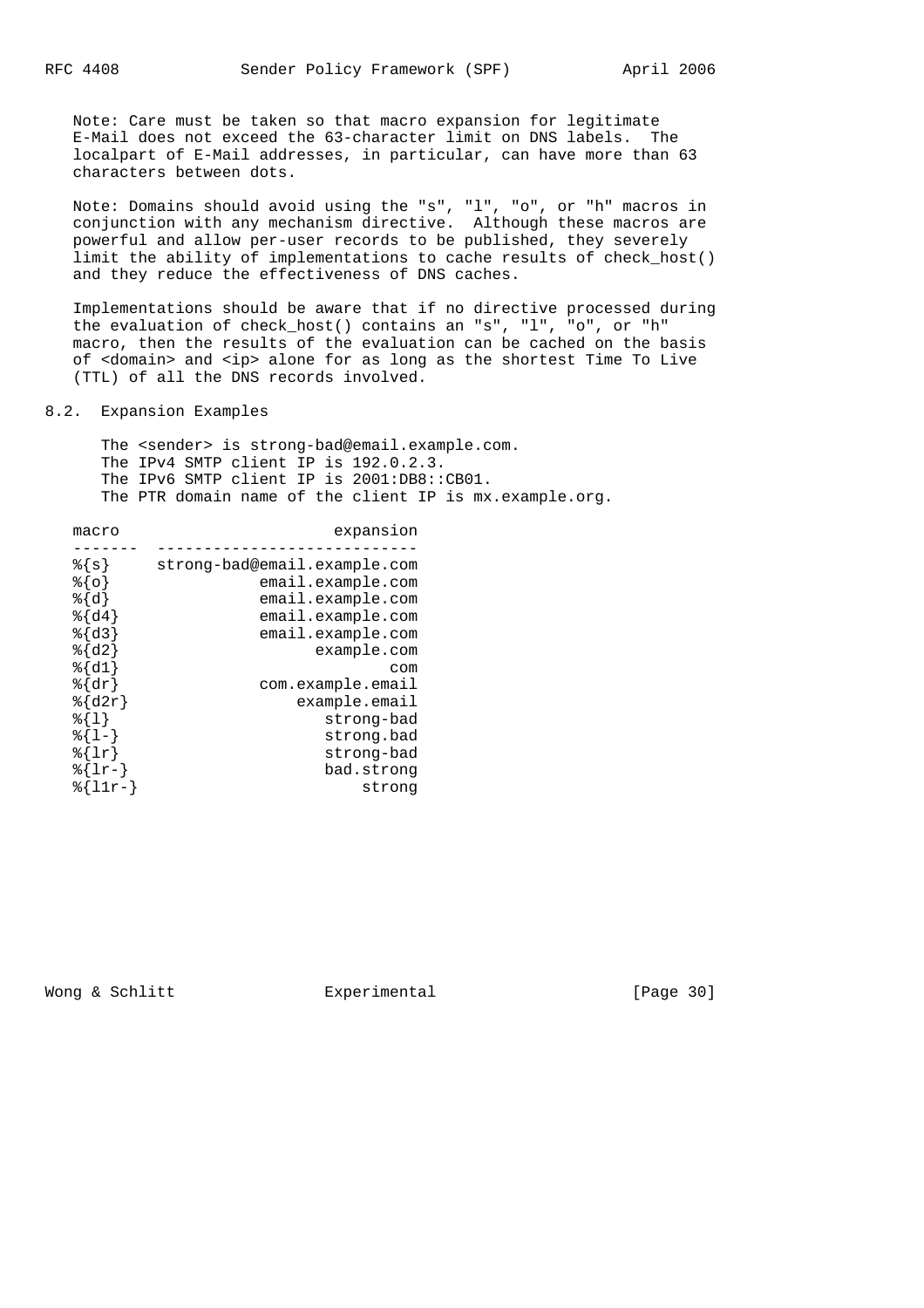macro-string expansion --------------------------------------------------------------------  ${\rm s\{ir\}}.{\rm s\{v\}}.{\rm s\}$   ${\rm spf.}$   ${\rm s\{d2\}}$  3.2.0.192.in-addr.\_spf.example.com %{lr-}.lp.\_spf.%{d2} bad.strong.lp.\_spf.example.com  ${\{lr-\}.lp.\{\{ir\}.\{\{v\}.\_spf.\{\{d2\}\}\}\$  bad.strong.lp.3.2.0.192.in-addr.\_spf.example.com  ${\{ir\}.\\ {\forall}$  .  ${\forall}$  .  ${\{11r-\}.1p._spf.{\{\d}2\}}$  3.2.0.192.in-addr.strong.lp.\_spf.example.com %{d2}.trusted-domains.example.net example.com.trusted-domains.example.net IPv6:  ${\frac{1}{2} \{ir\}. \{v\}.$  spf.  ${\{d2\}}$  1.0.B.C.0.0.0.0. 0.0.0.0.0.0.0.0.0.0.0.0.0.0.0.0.8.B.D.0.1.0.0.2.ip6.\_spf.example.com

# 9. Implications

 This section outlines the major implications that adoption of this document will have on various entities involved in Internet E-Mail. It is intended to make clear to the reader where this document knowingly affects the operation of such entities. This section is not a "how-to" manual, or a "best practices" document, and it is not a comprehensive list of what such entities should do in light of this document.

This section is non-normative.

## 9.1. Sending Domains

 Domains that wish to be compliant with this specification will need to determine the list of hosts that they allow to use their domain name in the "HELO" and "MAIL FROM" identities. It is recognized that forming such a list is not just a simple technical exercise, but involves policy decisions with both technical and administrative considerations.

 It can be helpful to publish records that include a "tracking exists:" mechanism. By looking at the name server logs, a rough list may then be generated. For example:

v=spf1 exists:\_h.%{h}.\_l.%{l}.\_o.%{o}.\_i.%{i}.\_spf.%{d} ?all

Wong & Schlitt **Experimental** Experimental [Page 31]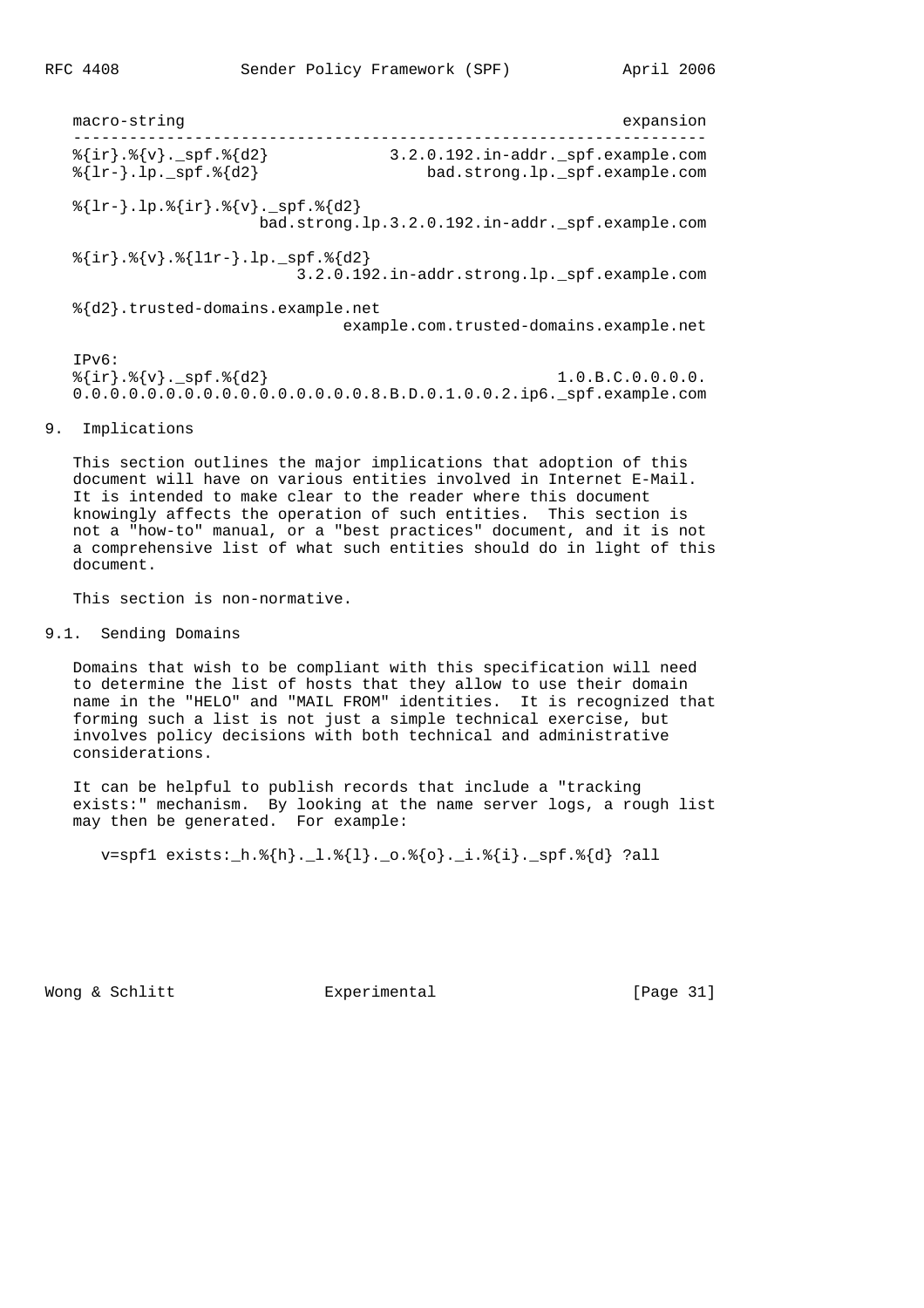# 9.2. Mailing Lists

 Mailing lists must be aware of how they re-inject mail that is sent to the list. Mailing lists MUST comply with the requirements in [RFC2821], Section 3.10, and [RFC1123], Section 5.3.6, that say that the reverse-path MUST be changed to be the mailbox of a person or other entity who administers the list. Whereas the reasons for changing the reverse-path are many and long-standing, SPF adds enforcement to this requirement.

 In practice, almost all mailing list software in use already complies with this requirement. Mailing lists that do not comply may or may not encounter problems depending on how access to the list is restricted. Such lists that are entirely internal to a domain (only people in the domain can send to or receive from the list) are not affected.

9.3. Forwarding Services and Aliases

 Forwarding services take mail that is received at a mailbox and direct it to some external mailbox. At the time of this writing, the near-universal practice of such services is to use the original "MAIL FROM" of a message when re-injecting it for delivery to the external mailbox. [RFC1123] and [RFC2821] describe this action as an "alias" rather than a "mail list". This means that the external mailbox's MTA sees all such mail in a connection from a host of the forwarding service, and so the "MAIL FROM" identity will not, in general, pass authorization.

 There are three places that techniques can be used to ameliorate this problem.

1. The beginning, when E-Mail is first sent.

 1. "Neutral" results could be given for IP addresses that may be forwarders, instead of "Fail" results. For example:

"v=spf1 mx -exists:%{ir}.sbl.spamhaus.example.org ?all"

 This would cause a lookup on an anti-spam DNS blacklist (DNSBL) and cause a result of "Fail" only for E-Mail coming from listed sources. All other E-Mail, including E-Mail sent through forwarders, would receive a "Neutral" result. By checking the DNSBL after the known good sources, problems with incorrect listing on the DNSBL are greatly reduced.

Wong & Schlitt Experimental [Page 32]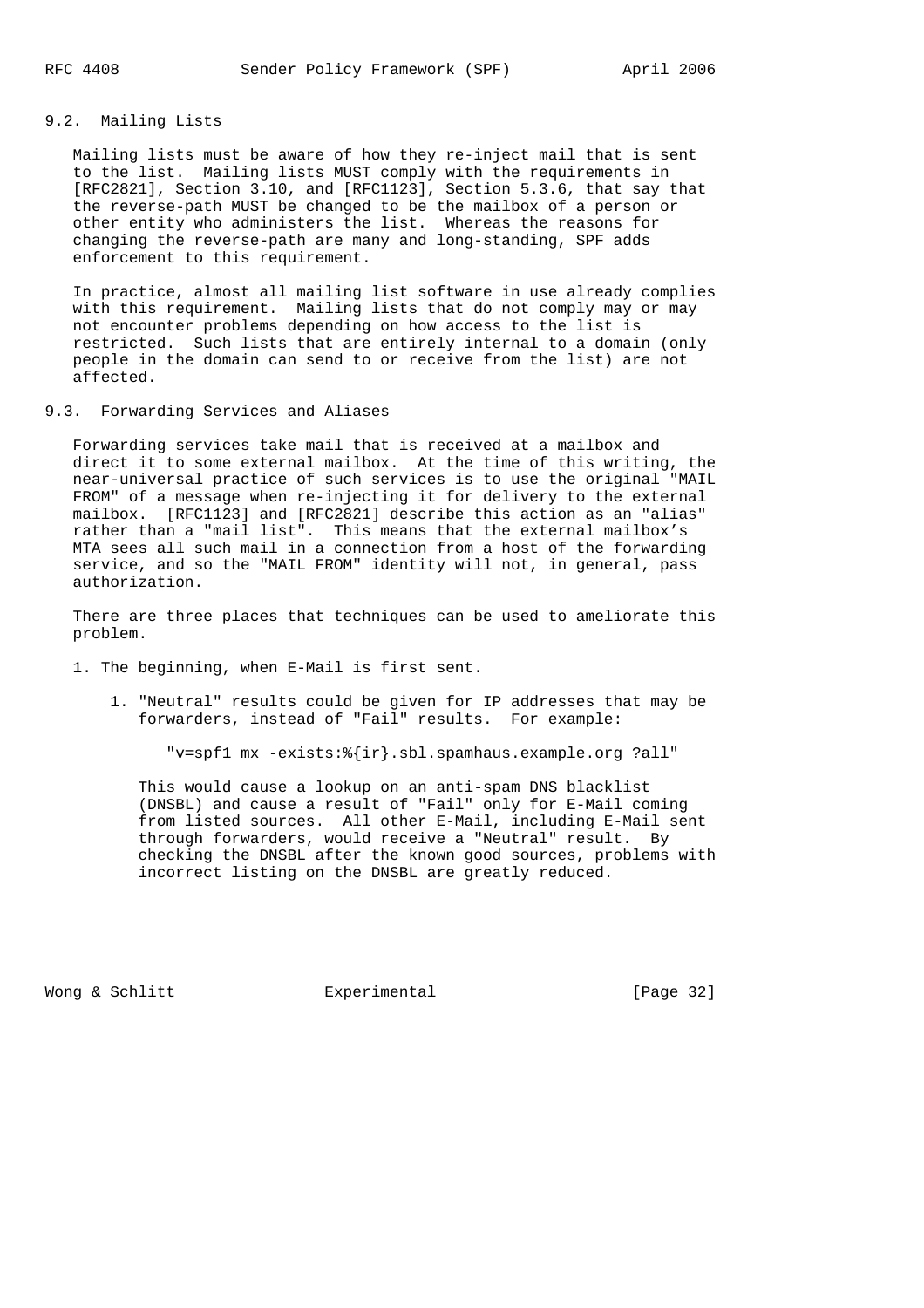2. The "MAIL FROM" identity could have additional information in the localpart that cryptographically identifies the mail as coming from an authorized source. In this case, such an SPF record could be used:

"v=spf1 mx exists:%{1}. spf verify.%{d} -all"

 Then, a specialized DNS server can be set up to serve the spf verify subdomain that validates the localpart. Although this requires an extra DNS lookup, this happens only when the E-Mail would otherwise be rejected as not coming from a known good source.

 Note that due to the 63-character limit for domain labels, this approach only works reliably if the localpart signature scheme is guaranteed either to only produce localparts with a maximum of 63 characters or to gracefully handle truncated localparts.

 3. Similarly, a specialized DNS server could be set up that will rate-limit the E-Mail coming from unexpected IP addresses.

"v=spf1 mx exists:%{ir}.\_spf\_rate.%{d} -all"

 4. SPF allows the creation of per-user policies for special cases. For example, the following SPF record and appropriate wildcard DNS records can be used:

"v=spf1 mx redirect=% $\{11r+\}$ .\_at\_.% $\{o\}$ .\_spf.% $\{d\}$ "

- 2. The middle, when E-Mail is forwarded.
	- 1. Forwarding services can solve the problem by rewriting the "MAIL FROM" to be in their own domain. This means that mail bounced from the external mailbox will have to be re-bounced by the forwarding service. Various schemes to do this exist though they vary widely in complexity and resource requirements on the part of the forwarding service.
	- 2. Several popular MTAs can be forced from "alias" semantics to "mailing list" semantics by configuring an additional alias with "owner-" prepended to the original alias name (e.g., an alias of "friends: george@example.com, fred@example.org" would need another alias of the form "owner-friends: localowner").

Wong & Schlitt Experimental [Page 33]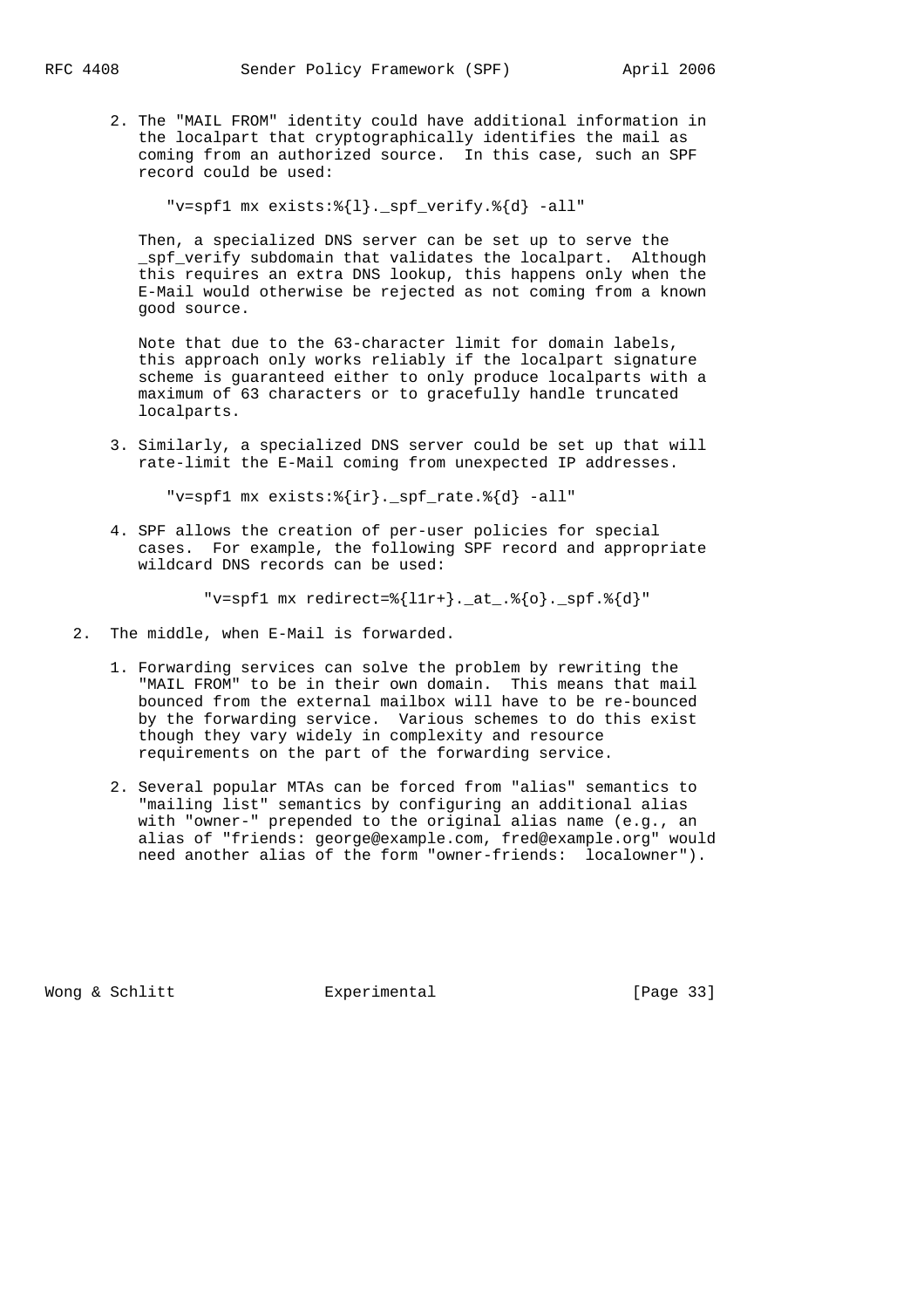- 3. The end, when E-Mail is received.
	- 1. If the owner of the external mailbox wishes to trust the forwarding service, he can direct the external mailbox's MTA to skip SPF tests when the client host belongs to the forwarding service.
	- 2. Tests against other identities, such as the "HELO" identity, may be used to override a failed test against the "MAIL FROM" identity.
	- 3. For larger domains, it may not be possible to have a complete or accurate list of forwarding services used by the owners of the domain's mailboxes. In such cases, whitelists of generally-recognized forwarding services could be employed.

## 9.4. Mail Services

 Service providers that offer mail services to third-party domains, such as sending of bulk mail, may want to adjust their setup in light of the authorization check described in this document. If the "MAIL FROM" identity used for such E-Mail uses the domain of the service provider, then the provider needs only to ensure that its sending host is authorized by its own SPF record, if any.

 If the "MAIL FROM" identity does not use the mail service provider's domain, then extra care must be taken. The SPF record format has several options for the third-party domain to authorize the service provider's MTAs to send mail on its behalf. For mail service providers, such as ISPs, that have a wide variety of customers using the same MTA, steps should be taken to prevent cross-customer forgery (see Section 10.4).

# 9.5. MTA Relays

 The authorization check generally precludes the use of arbitrary MTA relays between sender and receiver of an E-Mail message.

 Within an organization, MTA relays can be effectively deployed. However, for purposes of this document, such relays are effectively transparent. The SPF authorization check is a check between border MTAs of different domains.

 For mail senders, this means that published SPF records must authorize any MTAs that actually send across the Internet. Usually, these are just the border MTAs as internal MTAs simply forward mail to these MTAs for delivery.

Wong & Schlitt **Experimental** Experimental [Page 34]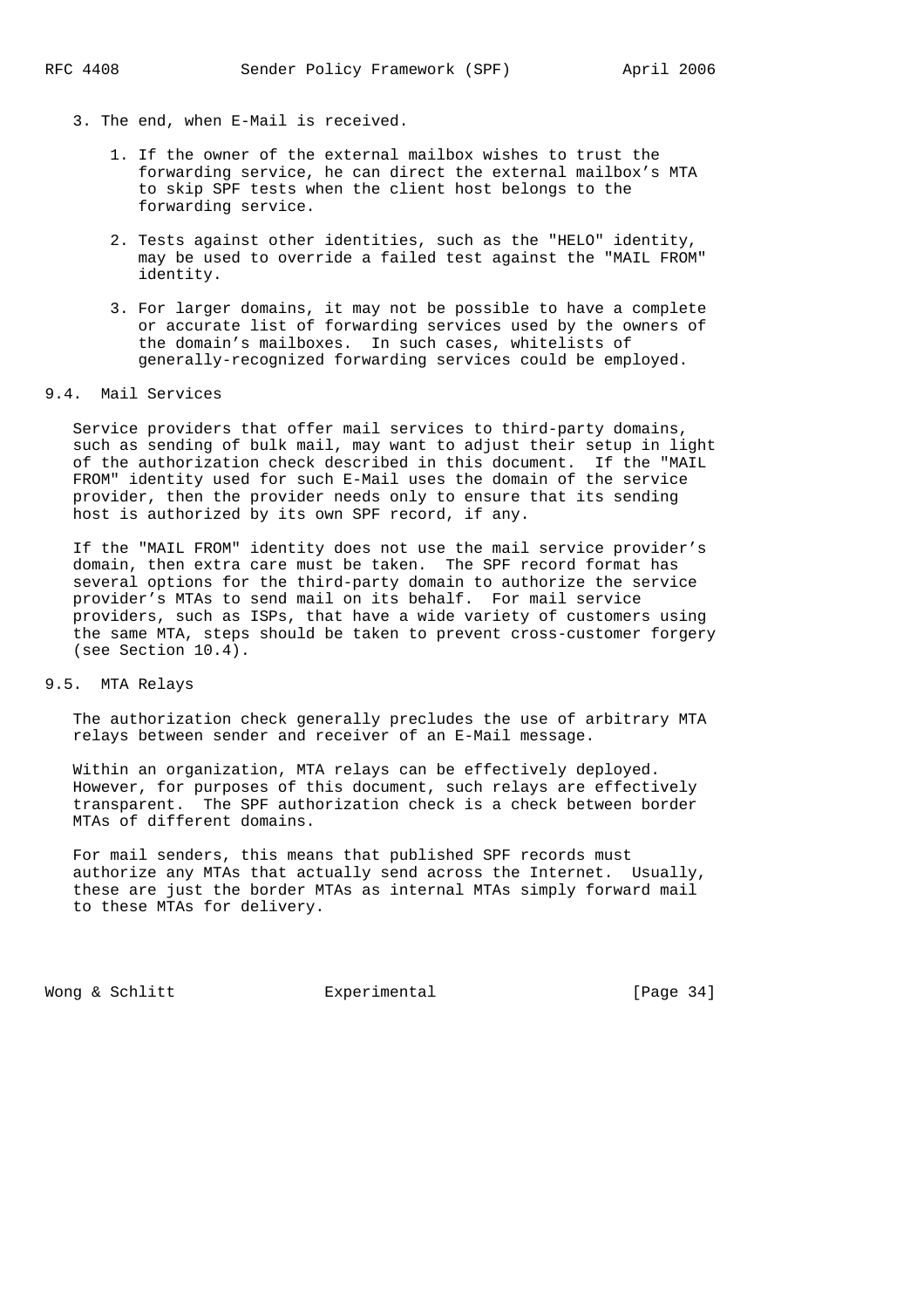Mail receivers will generally want to perform the authorization check at the border MTAs, specifically including all secondary MXs. This allows mail that fails to be rejected during the SMTP session rather than bounced. Internal MTAs then do not perform the authorization test. To perform the authorization test other than at the border, the host that first transferred the message to the organization must be determined, which can be difficult to extract from the message header. Testing other than at the border is not recommended.

## 10. Security Considerations

#### 10.1. Processing Limits

 As with most aspects of E-Mail, there are a number of ways that malicious parties could use the protocol as an avenue for a Denial-of-Service (DoS) attack. The processing limits outlined here are designed to prevent attacks such as the following:

- o A malicious party could create an SPF record with many references to a victim's domain and send many E-Mails to different SPF clients; those SPF clients would then create a DoS attack. In effect, the SPF clients are being used to amplify the attacker's bandwidth by using fewer bytes in the SMTP session than are used by the DNS queries. Using SPF clients also allows the attacker to hide the true source of the attack.
- o Whereas implementations of check\_host() are supposed to limit the number of DNS lookups, malicious domains could publish records that exceed these limits in an attempt to waste computation effort at their targets when they send them mail. Malicious domains could also design SPF records that cause particular implementations to use excessive memory or CPU usage, or to trigger bugs.
- o Malicious parties could send a large volume of mail purporting to come from the intended target to a wide variety of legitimate mail hosts. These legitimate machines would then present a DNS load on the target as they fetched the relevant records.

 Of these, the case of a third party referenced in the SPF record is the easiest for a DoS attack to effectively exploit. As a result, limits that may seem reasonable for an individual mail server can still allow an unreasonable amount of bandwidth amplification. Therefore, the processing limits need to be quite low.

 SPF implementations MUST limit the number of mechanisms and modifiers that do DNS lookups to at most 10 per SPF check, including any lookups caused by the use of the "include" mechanism or the

Wong & Schlitt **Experimental** [Page 35]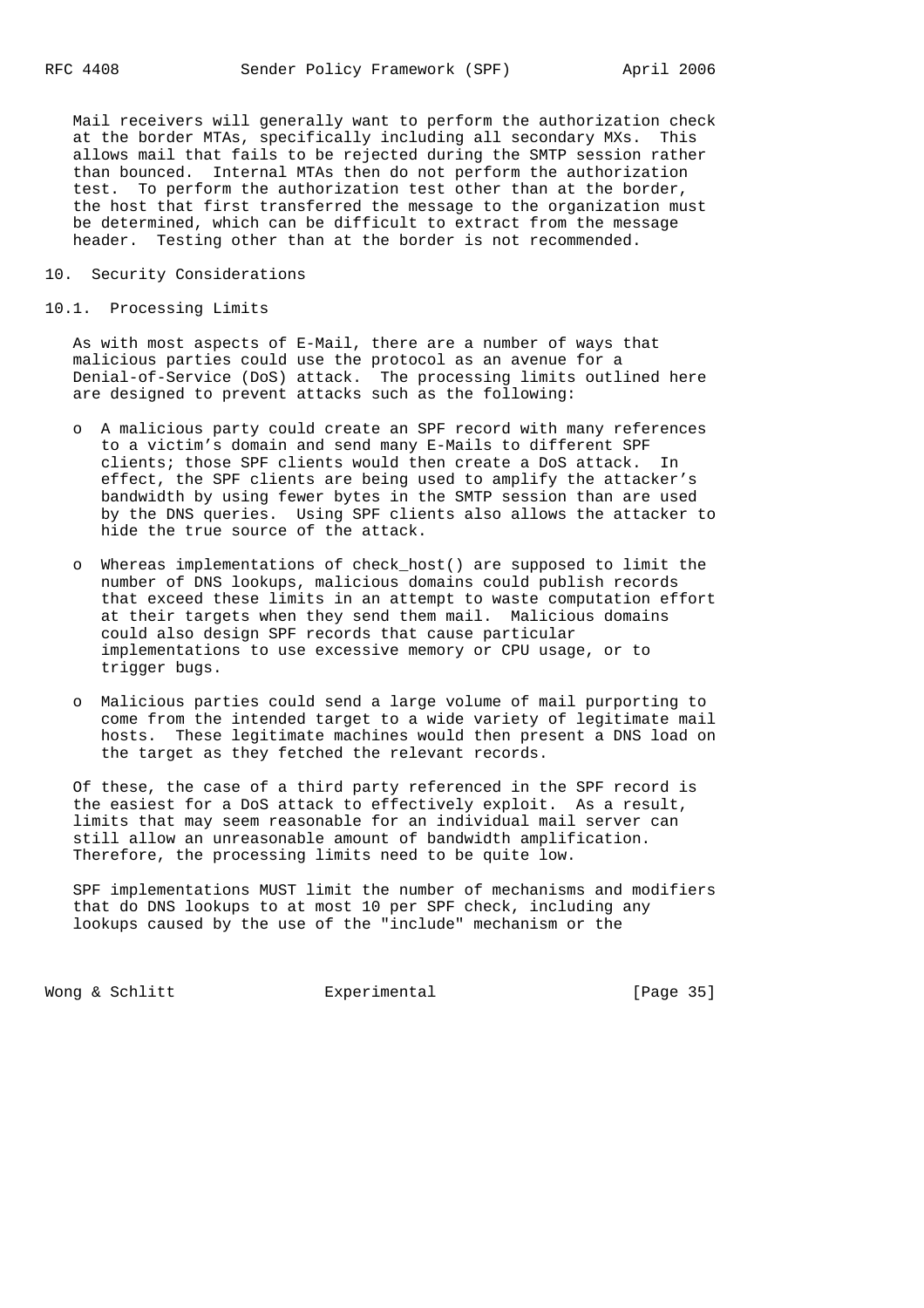"redirect" modifier. If this number is exceeded during a check, a PermError MUST be returned. The "include", "a", "mx", "ptr", and "exists" mechanisms as well as the "redirect" modifier do count against this limit. The "all", "ip4", and "ip6" mechanisms do not require DNS lookups and therefore do not count against this limit. The "exp" modifier does not count against this limit because the DNS lookup to fetch the explanation string occurs after the SPF record has been evaluated.

When evaluating the "mx" and "ptr" mechanisms, or the  ${\frac{1}{2}}$  macro, there MUST be a limit of no more than 10 MX or PTR RRs looked up and checked.

 SPF implementations SHOULD limit the total amount of data obtained from the DNS queries. For example, when DNS over TCP or EDNS0 are available, there may need to be an explicit limit to how much data will be accepted to prevent excessive bandwidth usage or memory usage and DoS attacks.

 MTAs or other processors MAY also impose a limit on the maximum amount of elapsed time to evaluate check\_host(). Such a limit SHOULD allow at least 20 seconds. If such a limit is exceeded, the result of authorization SHOULD be "TempError".

 Domains publishing records SHOULD try to keep the number of "include" mechanisms and chained "redirect" modifiers to a minimum. Domains SHOULD also try to minimize the amount of other DNS information needed to evaluate a record. This can be done by choosing directives that require less DNS information and placing lower-cost mechanisms earlier in the SPF record.

For example, consider a domain set up as follows:

| example.com.              | IN MX  | 10 mx.example.com.                    |
|---------------------------|--------|---------------------------------------|
| $mx \text{.example.com.}$ | IN A   | 192.0.2.1                             |
| a.example.com.            | IN TXT | "v=spf1 mx:example.com -all"          |
| b.example.com.            |        | IN TXT "v=spf1 a:mx.example.com -all" |
| c.example.com.            |        | IN TXT "v=spf1 ip4:192.0.2.1 -all"    |

 Evaluating check\_host() for the domain "a.example.com" requires the MX records for "example.com", and then the A records for the listed hosts. Evaluating for "b.example.com" requires only the A records. Evaluating for "c.example.com" requires none.

 However, there may be administrative considerations: using "a" over "ip4" allows hosts to be renumbered easily. Using "mx" over "a" allows the set of mail hosts to be changed easily.

Wong & Schlitt Experimental [Page 36]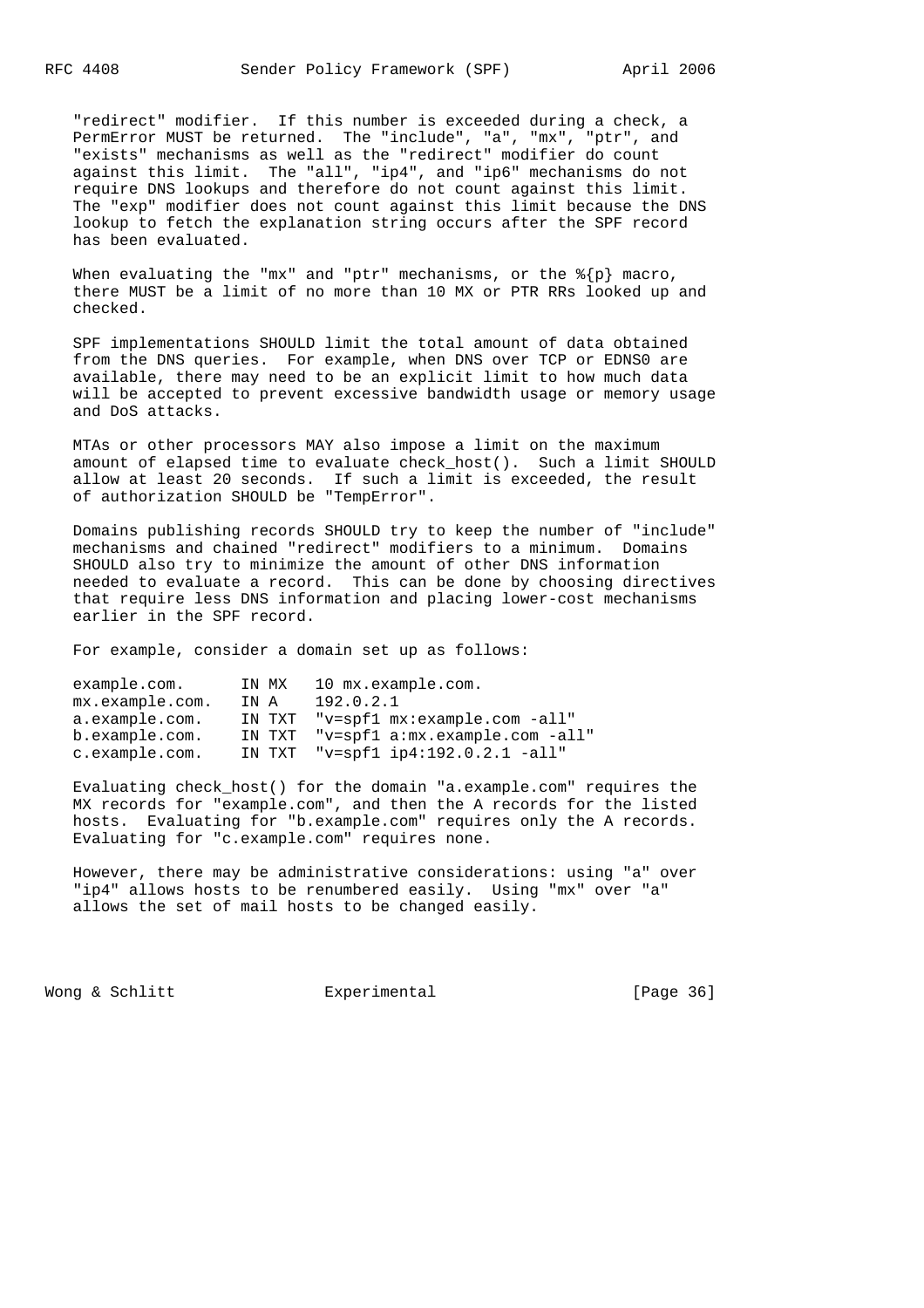## 10.2. SPF-Authorized E-Mail May Contain Other False Identities

 The "MAIL FROM" and "HELO" identity authorizations must not be construed to provide more assurance than they do. It is entirely possible for a malicious sender to inject a message using his own domain in the identities used by SPF, to have that domain's SPF record authorize the sending host, and yet the message can easily list other identities in its header. Unless the user or the MUA takes care to note that the authorized identity does not match the other more commonly-presented identities (such as the From: header field), the user may be lulled into a false sense of security.

#### 10.3. Spoofed DNS and IP Data

 There are two aspects of this protocol that malicious parties could exploit to undermine the validity of the check\_host() function:

- o The evaluation of check\_host() relies heavily on DNS. A malicious attacker could attack the DNS infrastructure and cause check\_host() to see spoofed DNS data, and then return incorrect results. This could include returning "Pass" for an <ip> value where the actual domain's record would evaluate to "Fail". See [RFC3833] for a description of DNS weaknesses.
- o The client IP address, <ip>, is assumed to be correct. A malicious attacker could spoof TCP sequence numbers to make mail appear to come from a permitted host for a domain that the attacker is impersonating.

# 10.4. Cross-User Forgery

 By definition, SPF policies just map domain names to sets of authorized MTAs, not whole E-Mail addresses to sets of authorized users. Although the "l" macro (Section 8) provides a limited way to define individual sets of authorized MTAs for specific E-Mail addresses, it is generally impossible to verify, through SPF, the use of specific E-Mail addresses by individual users of the same MTA.

 It is up to mail services and their MTAs to directly prevent cross-user forgery: based on SMTP AUTH ([RFC2554]), users should be restricted to using only those E-Mail addresses that are actually under their control (see [RFC4409], Section 6.1). Another means to verify the identity of individual users is message cryptography such as PGP ([RFC2440]) or S/MIME ([RFC3851]).

Wong & Schlitt **Experimental** Experimental [Page 37]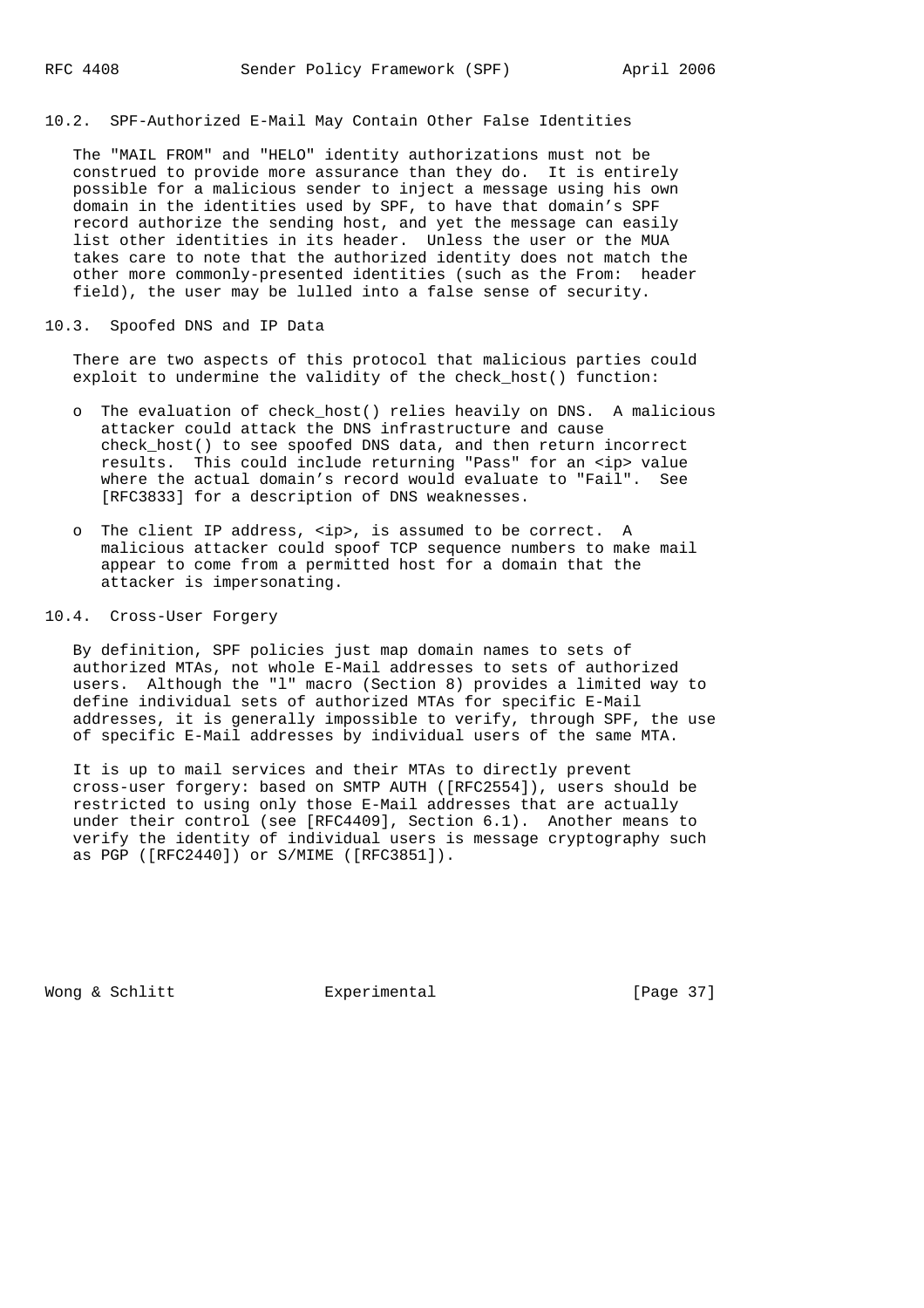## 10.5. Untrusted Information Sources

 SPF uses information supplied by third parties, such as the "HELO" domain name, the "MAIL FROM" address, and SPF records. This information is then passed to the receiver in the Received-SPF: trace fields and possibly returned to the client MTA in the form of an SMTP rejection message. This information must be checked for invalid characters and excessively long lines.

 When the authorization check fails, an explanation string may be included in the reject response. Both the sender and the rejecting receiver need to be aware that the explanation was determined by the publisher of the SPF record checked and, in general, not the receiver. The explanation may contain malicious URLs, or it may be offensive or misleading.

 This is probably less of a concern than it may initially seem since such messages are returned to the sender, and the explanation strings come from the sender policy published by the domain in the identity claimed by that very sender. As long as the DSN is not redirected to someone other than the actual sender, the only people who see malicious explanation strings are people whose messages claim to be from domains that publish such strings in their SPF records. In practice, DSNs can be misdirected, such as when an MTA accepts an E-Mail and then later generates a DSN to a forged address, or when an E-Mail forwarder does not direct the DSN back to the original sender.

# 10.6. Privacy Exposure

 Checking SPF records causes DNS queries to be sent to the domain owner. These DNS queries, especially if they are caused by the "exists" mechanism, can contain information about who is sending E-Mail and likely to which MTA the E-Mail is being sent. This can introduce some privacy concerns, which may be more or less of an issue depending on local laws and the relationship between the domain owner and the person sending the E-Mail.

### 11. Contributors and Acknowledgements

 This document is largely based on the work of Meng Weng Wong and Mark Lentczner. Although, as this section acknowledges, many people have contributed to this document, a very large portion of the writing and editing are due to Meng and Mark.

 This design owes a debt of parentage to [RMX] by Hadmut Danisch and to [DMP] by Gordon Fecyk. The idea of using a DNS record to check the legitimacy of an E-Mail address traces its ancestry further back through messages on the namedroppers mailing list by Paul Vixie

Wong & Schlitt **Experimental** Experimental [Page 38]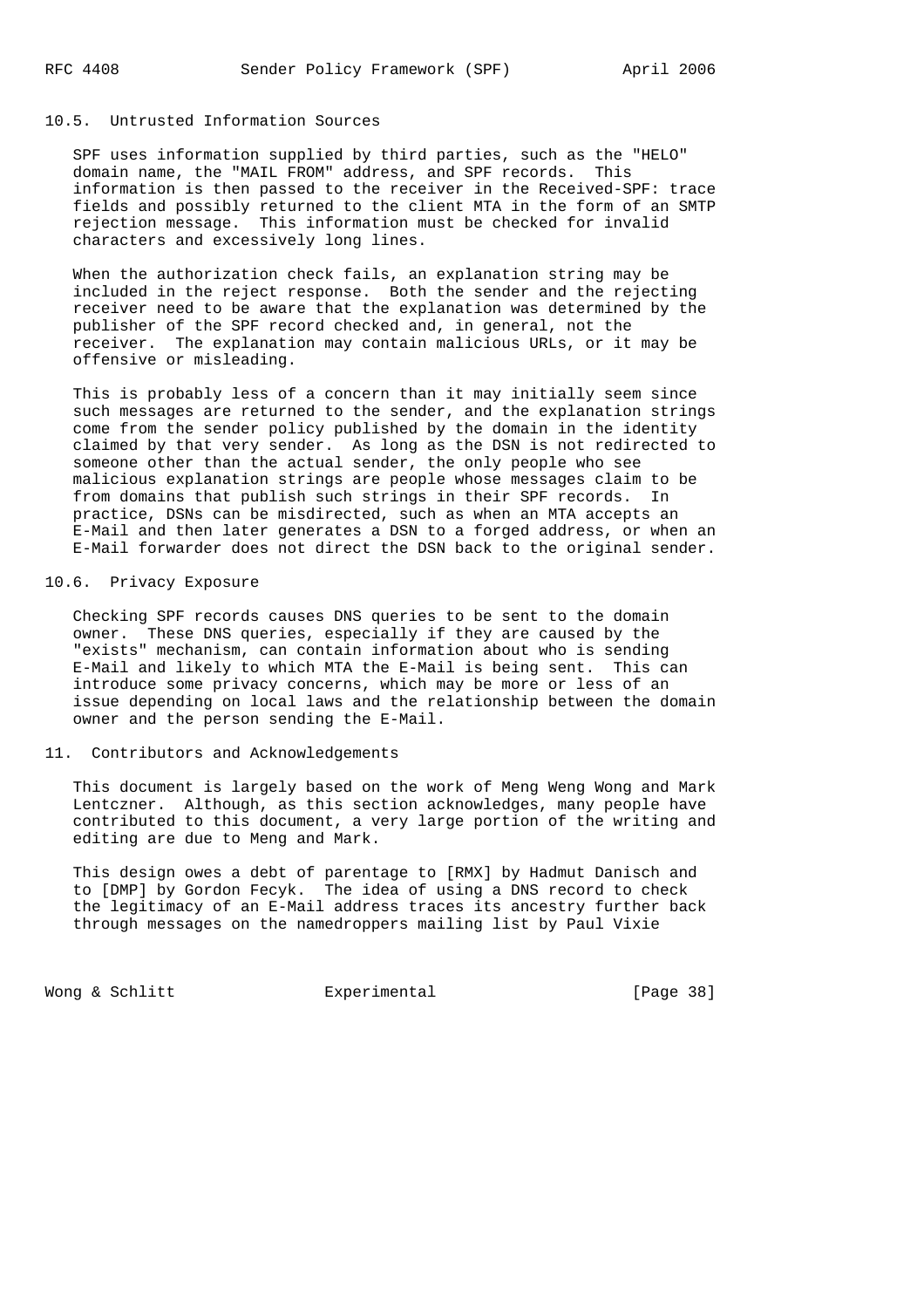[Vixie] (based on suggestion by Jim Miller) and by David Green [Green].

 Philip Gladstone contributed the concept of macros to the specification, multiplying the expressiveness of the language and making per-user and per-IP lookups possible.

 The authors would also like to thank the literally hundreds of individuals who have participated in the development of this design. They are far too numerous to name, but they include the following:

 The folks on the spf-discuss mailing list. The folks on the SPAM-L mailing list. The folks on the IRTF ASRG mailing list. The folks on the IETF MARID mailing list. The folks on #perl.

12. IANA Considerations

12.1. The SPF DNS Record Type

 The IANA has assigned a new Resource Record Type and Qtype from the DNS Parameters Registry for the SPF RR type with code 99.

12.2. The Received-SPF Mail Header Field

 Per [RFC3864], the "Received-SPF:" header field is added to the IANA Permanent Message Header Field Registry. The following is the registration template:

 Header field name: Received-SPF Applicable protocol: mail ([RFC2822]) Status: Experimental Author/Change controller: IETF Specification document(s): RFC 4408 Related information: Requesting SPF Council review of any proposed changes and additions to this field are recommended. For information about the SPF Council see http://www.openspf.org/Council

13. References

- 13.1. Normative References
	- [RFC1035] Mockapetris, P., "Domain names implementation and specification", STD 13, RFC 1035, November 1987.

Wong & Schlitt Experimental [Page 39]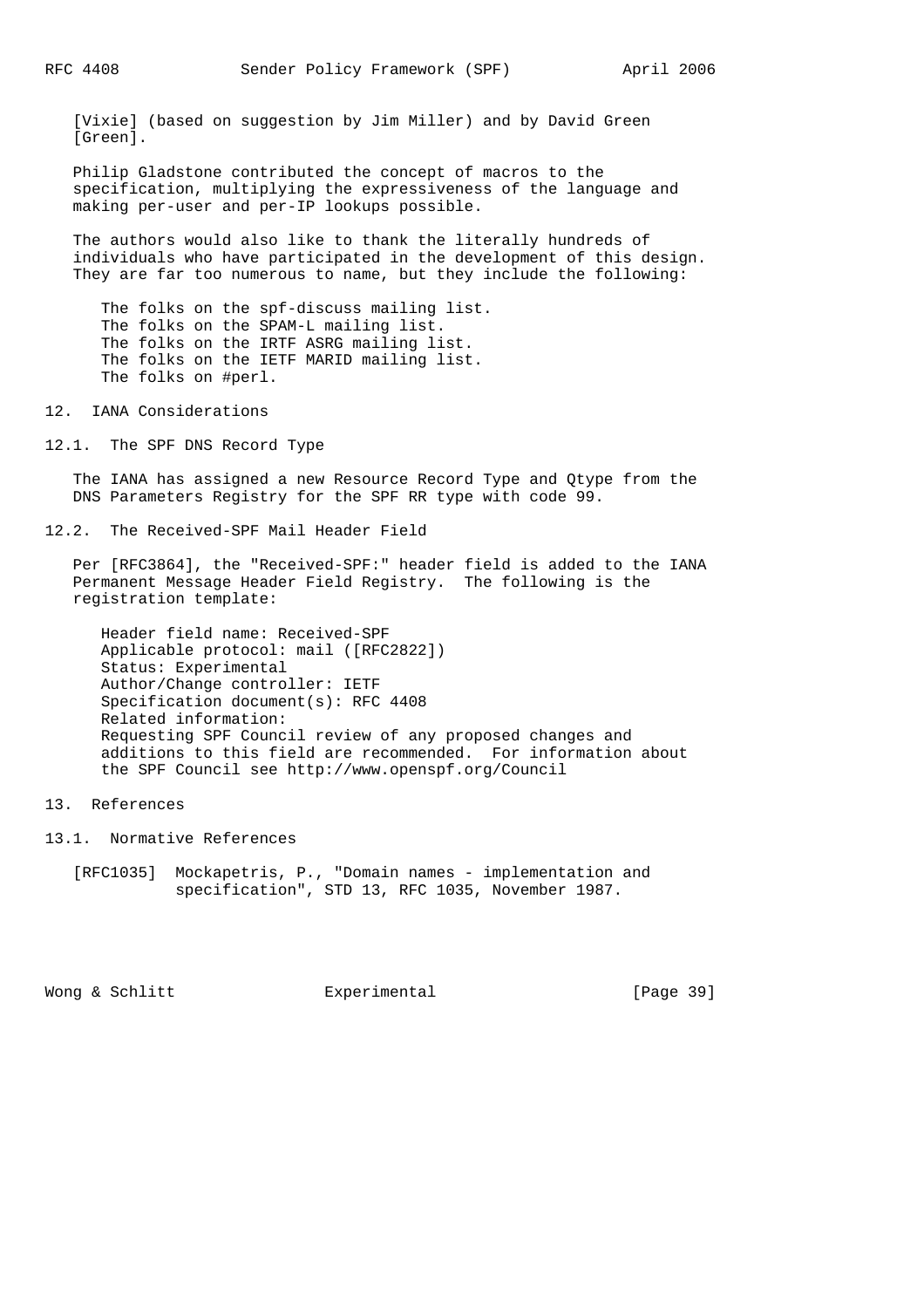- [RFC1123] Braden, R., "Requirements for Internet Hosts Application and Support", STD 3, RFC 1123, October 1989.
- [RFC2119] Bradner, S., "Key words for use in RFCs to Indicate Requirement Levels", BCP 14, RFC 2119, March 1997.
- [RFC2821] Klensin, J., "Simple Mail Transfer Protocol", RFC 2821, April 2001.
- [RFC2822] Resnick, P., "Internet Message Format", RFC 2822, April 2001.
- [RFC3464] Moore, K. and G. Vaudreuil, "An Extensible Message Format for Delivery Status Notifications", RFC 3464, January 2003.
- [RFC3513] Hinden, R. and S. Deering, "Internet Protocol Version 6 (IPv6) Addressing Architecture", RFC 3513, April 2003.
- [RFC3864] Klyne, G., Nottingham, M., and J. Mogul, "Registration Procedures for Message Header Fields", BCP 90, RFC 3864, September 2004.
- [RFC3986] Berners-Lee, T., Fielding, R., and L. Masinter, "Uniform Resource Identifier (URI): Generic Syntax", STD 66, RFC 3986, January 2005.
- [RFC4234] Crocker, D. and P. Overell, "Augmented BNF for Syntax Specifications: ABNF", RFC 4234, October 2005.
- [US-ASCII] American National Standards Institute (formerly United States of America Standards Institute), "USA Code for Information Interchange, X3.4", 1968.
- ANSI X3.4-1968 has been replaced by newer versions with slight modifications, but the 1968 version remains definitive for the Internet.
- 13.2 Informative References
	- [RFC1034] Mockapetris, P., "Domain names concepts and facilities", STD 13, RFC 1034, November 1987.
	- [RFC1983] Malkin, G., "Internet Users' Glossary", RFC 1983, August 1996.
	- [RFC2440] Callas, J., Donnerhacke, L., Finney, H., and R. Thayer, "OpenPGP Message Format", RFC 2440, November 1998.

Wong & Schlitt Experimental [Page 40]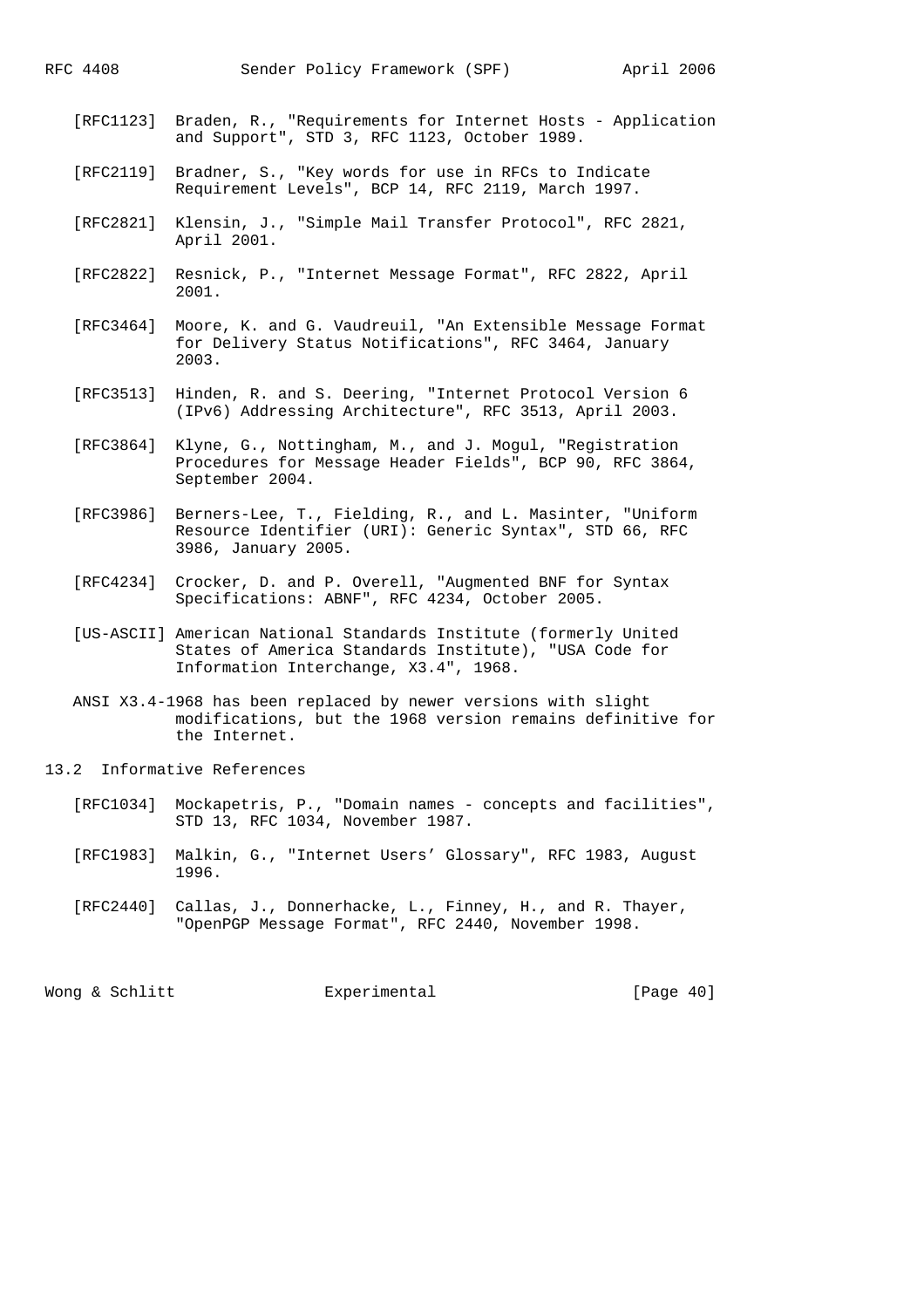- [RFC2554] Myers, J., "SMTP Service Extension for Authentication", RFC 2554, March 1999.
- [RFC3696] Klensin, J., "Application Techniques for Checking and Transformation of Names", RFC 3696, February 2004.
- [RFC3833] Atkins, D. and R. Austein, "Threat Analysis of the Domain Name System (DNS)", RFC 3833, August 2004.
- [RFC3851] Ramsdell, B., "Secure/Multipurpose Internet Mail Extensions (S/MIME) Version 3.1 Message Specification", RFC 3851, July 2004.
- [RFC4409] Gellens, R. and J. Klensin, "Message Submission for Mail", RFC 4409, April 2006.
- [RMX] Danish, H., "The RMX DNS RR Type for light weight sender authentication", Work In Progress
- [DMP] Fecyk, G., "Designated Mailers Protocol", Work In Progress
- [Vixie] Vixie, P., "Repudiating MAIL FROM", 2002.
- [Green] Green, D., "Domain-Authorized SMTP Mail", 2002.

Wong & Schlitt **Experimental** Experimental [Page 41]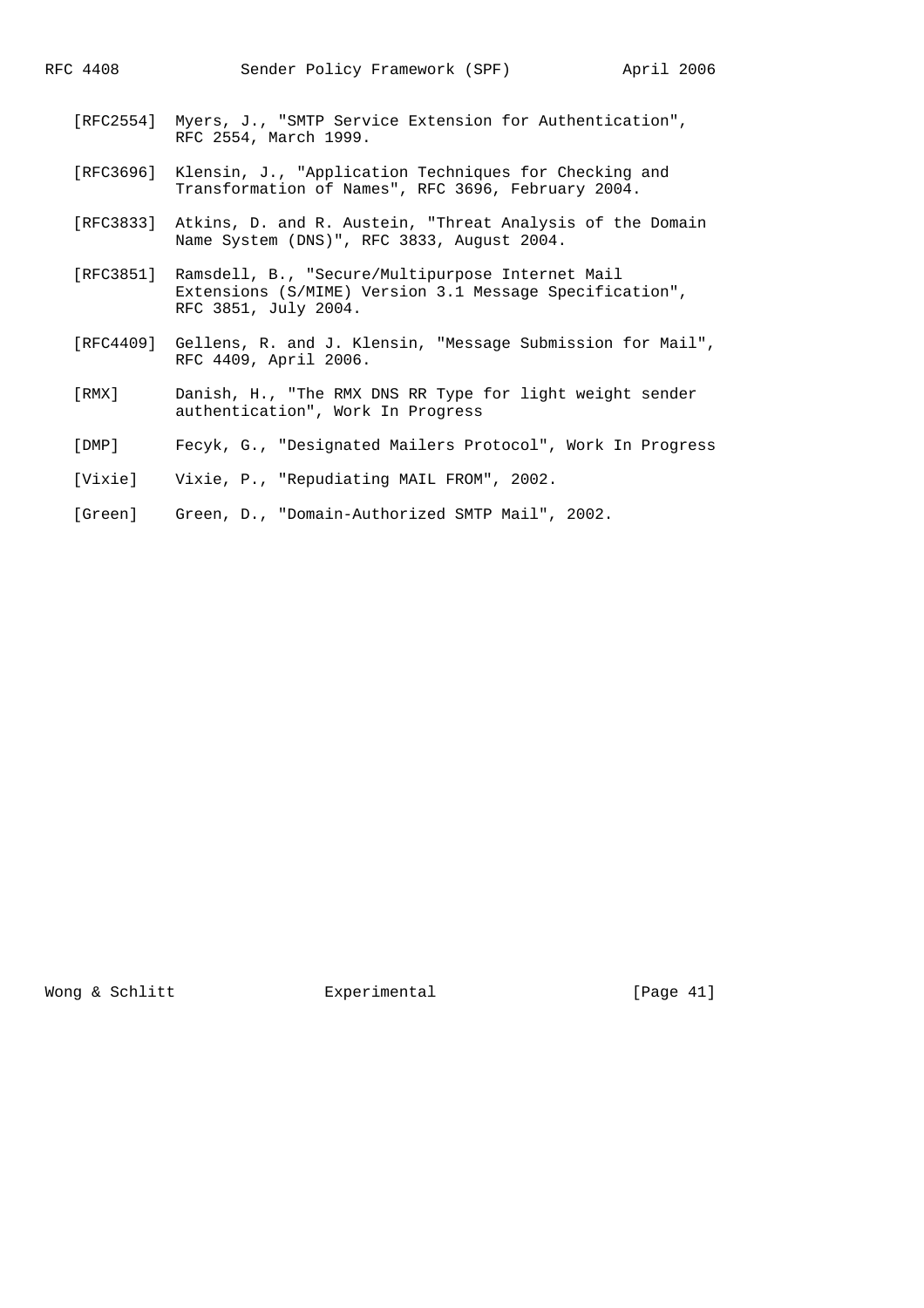RFC 4408 Sender Policy Framework (SPF) April 2006

Appendix A. Collected ABNF

record = version terms \*SP

 This section is normative and any discrepancies with the ABNF fragments in the preceding text are to be resolved in favor of this grammar.

 See [RFC4234] for ABNF notation. Please note that as per this ABNF definition, literal text strings (those in quotes) are case insensitive. Hence, "mx" matches "mx", "MX", "mX", and "Mx".

version = "v=spf1" terms  $= * ( 1 * SP ( 1 * CP )$ directive = [ qualifier ] mechanism qualifier = "+" / "-" / "?" / "˜" mechanism = ( all / include / A / MX / PTR / IP4 / IP6 / exists ) all  $=$  "all" include = "include" ":" domain-spec A = "a" [ ":" domain-spec ] [ dual-cidr-length ] MX = "mx" [ ":" domain-spec ] [ dual-cidr-length ] PTR = "ptr" [ ":" domain-spec ] IP4 = "ip4" ":" ip4-network [ ip4-cidr-length ] IP6 = "ip6" ":" ip6-network [ ip6-cidr-length ] exists = "exists" ":" domain-spec modifier = redirect / explanation / unknown-modifier redirect = "redirect" "=" domain-spec explanation = "exp" "=" domain-spec unknown-modifier = name "=" macro-string ip4-cidr-length = "/" 1\*DIGIT ip6-cidr-length = "/" 1\*DIGIT dual-cidr-length = [ ip4-cidr-length ] [ "/" ip6-cidr-length ] ip4-network = qnum "." qnum "." qnum "." qnum qnum = DIGIT ; 0-9 / %x31-39 DIGIT ; 10-99 / "1" 2DIGIT ; 100-199 / "2" %x30-34 DIGIT ; 200-249 / "25" %x30-35 ; 250-255 ; conventional dotted quad notation. e.g., 192.0.2.0  $ip6-network$  = <as per [RFC 3513], section 2.2> ; e.g., 2001:DB8::CD30

Wong & Schlitt Experimental [Page 42]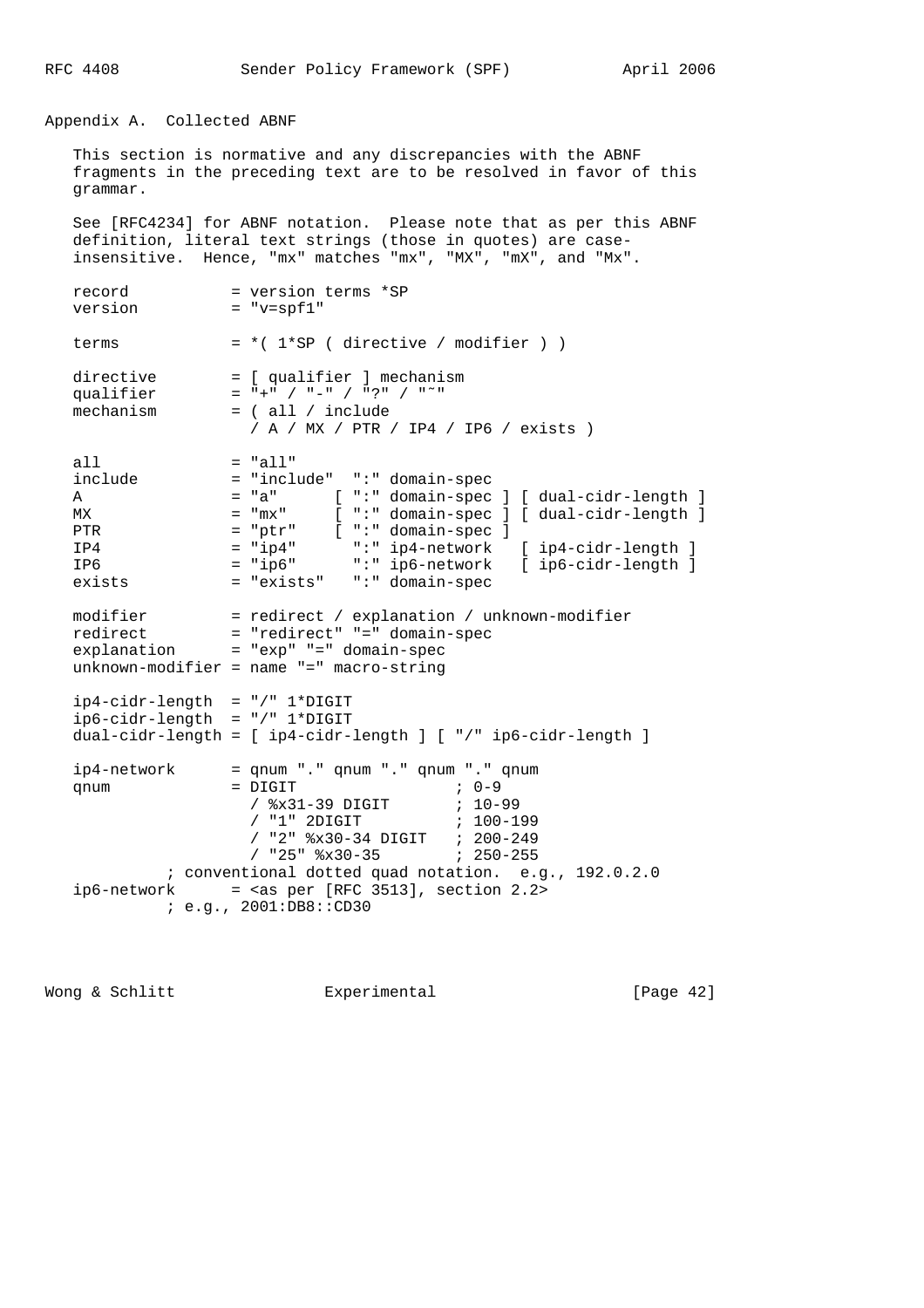| RFC 4408                                                    | Sender Policy Framework (SPF)<br>April 2006                                                                                                                                                                                                                                                                                                                                                                                    |  |
|-------------------------------------------------------------|--------------------------------------------------------------------------------------------------------------------------------------------------------------------------------------------------------------------------------------------------------------------------------------------------------------------------------------------------------------------------------------------------------------------------------|--|
| domain-spec<br>domain-end<br>toplabel                       | = macro-string domain-end<br>= ( "." toplabel [ "." ] ) / macro-expand<br>= ( *alphanum ALPHA *alphanum ) /<br>(1*alphanum "-" * (alphanum / "-" ) alphanum )<br>; LDH rule plus additional TLD restrictions<br>; (see [RFC3696], Section 2)                                                                                                                                                                                   |  |
| alphanum                                                    | $=$ ALPHA / DIGIT                                                                                                                                                                                                                                                                                                                                                                                                              |  |
| explain-string                                              | $= *$ (macro-string / SP )                                                                                                                                                                                                                                                                                                                                                                                                     |  |
| macro-string<br>macro-expand<br>macro-literal               | = *( macro-expand / macro-literal )<br>= ( "%{" macro-letter transformers *delimiter "}" )<br>/ "응응 " / "응 " / "응-"<br>$=$ $x21-24$ / $x26-7E$                                                                                                                                                                                                                                                                                 |  |
| macro-letter                                                | ; visible characters except "%"<br>= "s" / "l" / "o" / "d" / "i" / "p" / "h" /<br>"c" / "r" / "t"                                                                                                                                                                                                                                                                                                                              |  |
| transformers<br>delimiter                                   | $=$ *DIGIT $[$ "r" $]$<br>$=$ "," / "-" / "+" / "," / "/" / " " / "="                                                                                                                                                                                                                                                                                                                                                          |  |
| name                                                        | = ALPHA *( ALPHA / DIGIT / "-" / "_" / "." )                                                                                                                                                                                                                                                                                                                                                                                   |  |
| header-field                                                | = "Received-SPF:" [CFWS] result FWS [comment FWS]<br>[ key-value-list ] CRLF                                                                                                                                                                                                                                                                                                                                                   |  |
| result                                                      | = "Pass" / "Fail" / "SoftFail" / "Neutral" /<br>"None" / "TempError" / "PermError"                                                                                                                                                                                                                                                                                                                                             |  |
| key-value-list                                              | = key-value-pair *( ";" [CFWS] key-value-pair )<br>$[$ "; "]                                                                                                                                                                                                                                                                                                                                                                   |  |
| key-value-pair                                              | = key [CFWS] "=" ( dot-atom / quoted-string )                                                                                                                                                                                                                                                                                                                                                                                  |  |
| key                                                         | = "client-ip" / "envelope-from" / "helo" /<br>"problem" / "receiver" / "identity" /<br>mechanism / "x-" name / name                                                                                                                                                                                                                                                                                                            |  |
| identity                                                    | = "mailfrom" ; for the "MAIL FROM" identity<br>/ "helo" ; for the "HELO" identity<br>/ name (a) i other identities                                                                                                                                                                                                                                                                                                             |  |
| dot-atom<br>quoted-string<br>comment<br>CFWS<br>FWS<br>CRLF | = <unquoted [rfc2822]="" as="" per="" word=""><br/>= <quoted [rfc2822]="" as="" per="" string=""><br/>= <comment [rfc2822]="" as="" per="" string=""><br/>= <comment [rfc2822]="" as="" folding="" or="" per="" space="" white=""><br/>= <folding [rfc2822]="" as="" per="" space="" white=""><br/>= <standard [rfc2822]="" as="" end-of-line="" per="" token=""></standard></folding></comment></comment></quoted></unquoted> |  |

Wong & Schlitt **Experimental** Experimental [Page 43]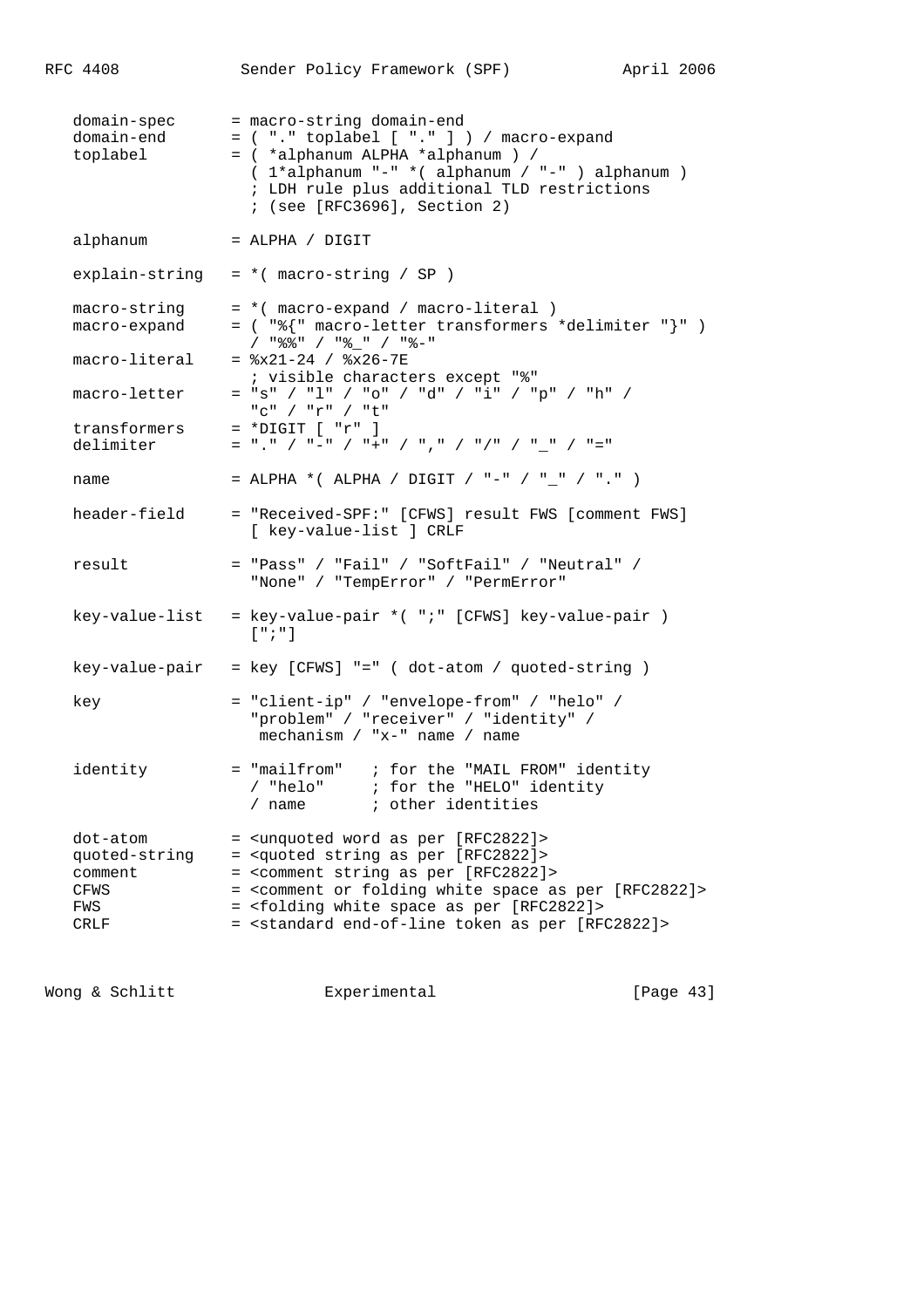Appendix B. Extended Examples These examples are based on the following DNS setup: ; A domain with two mail servers, two hosts ; and two servers at the domain name \$ORIGIN example.com. @ MX 10 mail-a MX 20 mail-b A 192.0.2.10 A 192.0.2.11 amy A 192.0.2.65 bob A 192.0.2.66 mail-a A 192.0.2.129 mail-b A 192.0.2.130 www CNAME example.com. ; A related domain \$ORIGIN example.org. @ MX 10 mail-c mail-c A 192.0.2.140 ; The reverse IP for those addresses \$ORIGIN 2.0.192.in-addr.arpa. 10 PTR example.com. 11 PTR example.com. 65 PTR amy.example.com. 66 PTR bob.example.com.<br>129 PTR mail-a.example.c PTR mail-a.example.com. 130 PTR mail-b.example.com. 140 PTR mail-c.example.org. ; A rogue reverse IP domain that claims to be ; something it's not \$ORIGIN 0.0.10.in-addr.arpa. 4 PTR bob.example.com. B.1. Simple Examples These examples show various possible published records for example.com and which values if <ip> would cause check\_host() to return "Pass". Note that <domain> is "example.com". v=spf1 +all -- any <ip> passes v=spf1 a -all -- hosts 192.0.2.10 and 192.0.2.11 pass

Wong & Schlitt Experimental Experimental [Page 44]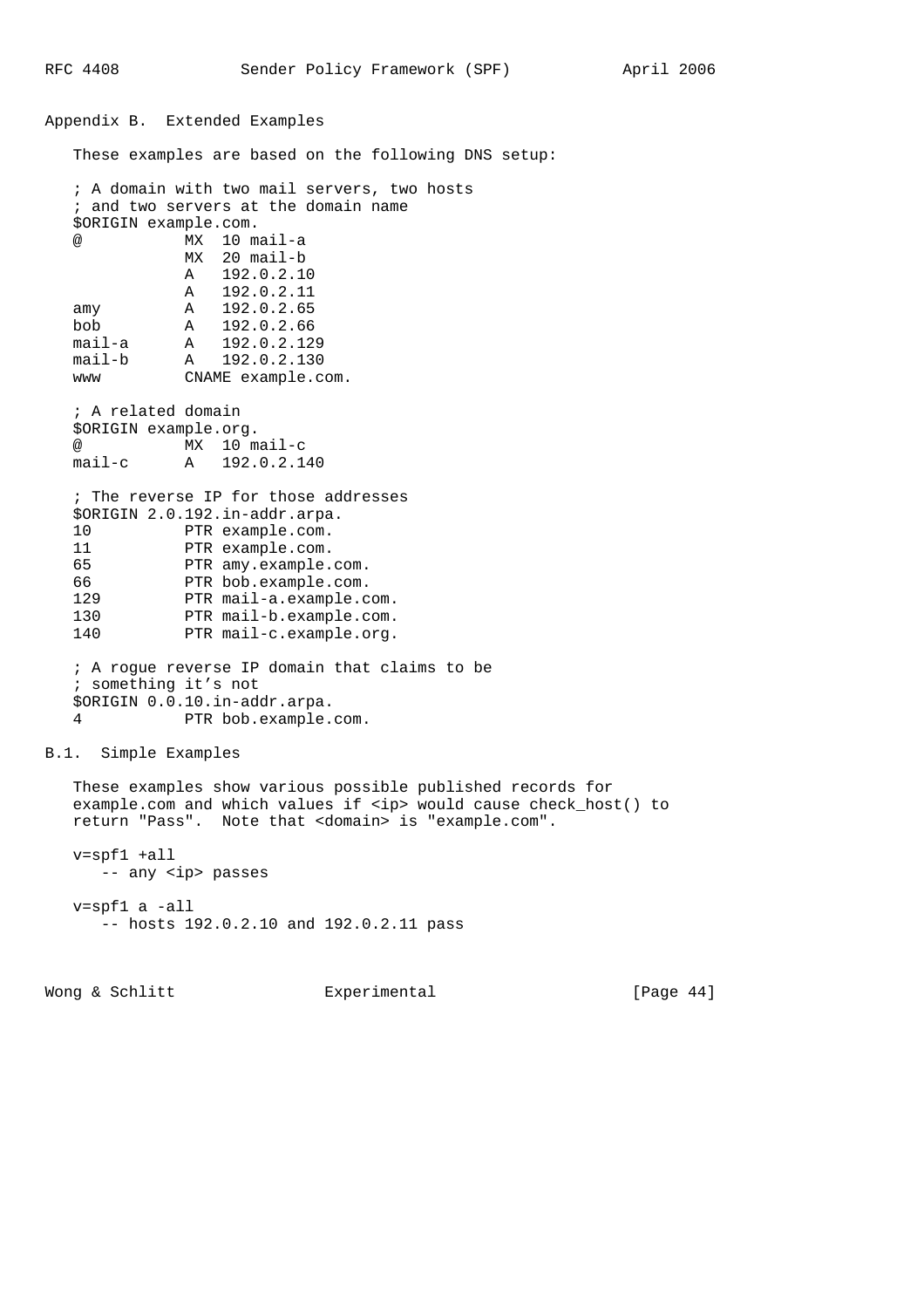v=spf1 a:example.org -all -- no sending hosts pass since example.org has no A records v=spf1 mx -all -- sending hosts 192.0.2.129 and 192.0.2.130 pass v=spf1 mx:example.org -all -- sending host 192.0.2.140 passes v=spf1 mx mx:example.org -all -- sending hosts 192.0.2.129, 192.0.2.130, and 192.0.2.140 pass v=spf1 mx/30 mx:example.org/30 -all -- any sending host in 192.0.2.128/30 or 192.0.2.140/30 passes v=spf1 ptr -all -- sending host 192.0.2.65 passes (reverse DNS is valid and is in example.com) -- sending host 192.0.2.140 fails (reverse DNS is valid, but not in example.com) -- sending host 10.0.0.4 fails (reverse IP is not valid) v=spf1 ip4:192.0.2.128/28 -all -- sending host 192.0.2.65 fails -- sending host 192.0.2.129 passes B.2. Multiple Domain Example These examples show the effect of related records: example.org: "v=spf1 include:example.com include:example.net -all" This record would be used if mail from example.org actually came through servers at example.com and example.net. Example.org's designated servers are the union of example.com's and example.net's designated servers. la.example.org: "v=spf1 redirect=example.org" ny.example.org: "v=spf1 redirect=example.org" sf.example.org: "v=spf1 redirect=example.org"

 These records allow a set of domains that all use the same mail system to make use of that mail system's record. In this way, only the mail system's record needs to be updated when the mail setup changes. These domains' records never have to change.

Wong & Schlitt Experimental [Page 45]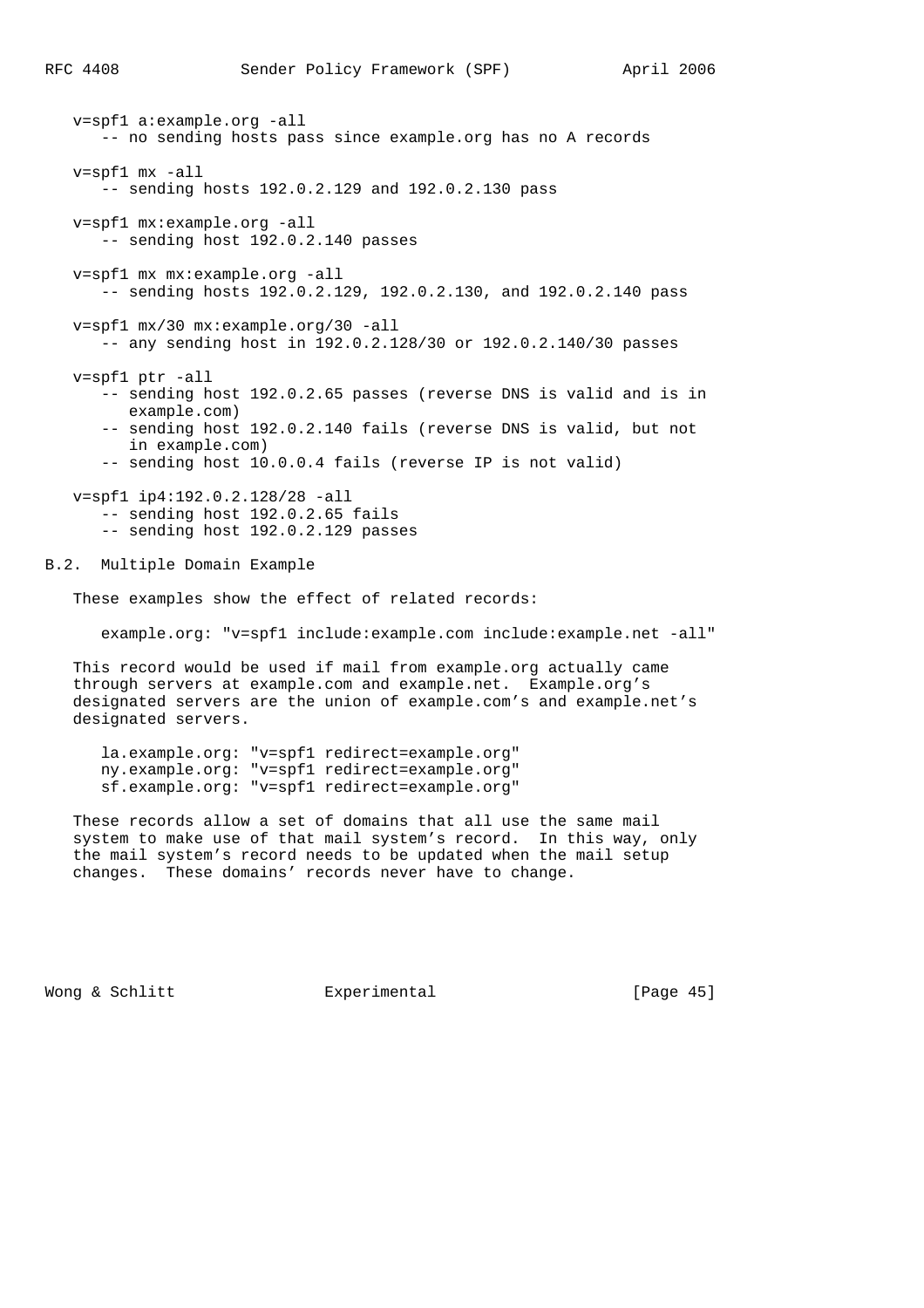B.3. DNSBL Style Example

 Imagine that, in addition to the domain records listed above, there are these:

\$ORIGIN \_spf.example.com. mary.mobile-users<br>127.0.0.2 fred.mobile-users A 127.0.0.2 127.0.0.2 fred.mobile-users A 127.0.0.2 15.15.168.192.joel.remote-users A 127.0.0.2 16.15.168.192.joel.remote-users A 127.0.0.2

 The following records describe users at example.com who mail from arbitrary servers, or who mail from personal servers.

example.com:

 v=spf1 mx include:mobile-users.\_spf.%{d} include:remote-users.\_spf.%{d} -all

mobile-users.\_spf.example.com:

v=spf1 exists:%{l1r+}.%{d}

remote-users.\_spf.example.com:

v=spf1 exists:%{ir}.%{l1r+}.%{d}

B.4. Multiple Requirements Example

 Say that your sender policy requires both that the IP address is within a certain range and that the reverse DNS for the IP matches. This can be done several ways, including the following:

example.com. SPF ( "v=spf1 " "-include:ip4.\_spf.%{d} " "-include:ptr.\_spf.%{d} "  $"+all"$ ) ip4.\_spf.example.com. SPF "v=spf1 -ip4:192.0.2.0/24 +all" ptr.\_spf.example.com. SPF "v=spf1 -ptr +all"

 This example shows how the "-include" mechanism can be useful, how an SPF record that ends in "+all" can be very restrictive, and the use of De Morgan's Law.

Wong & Schlitt Experimental [Page 46]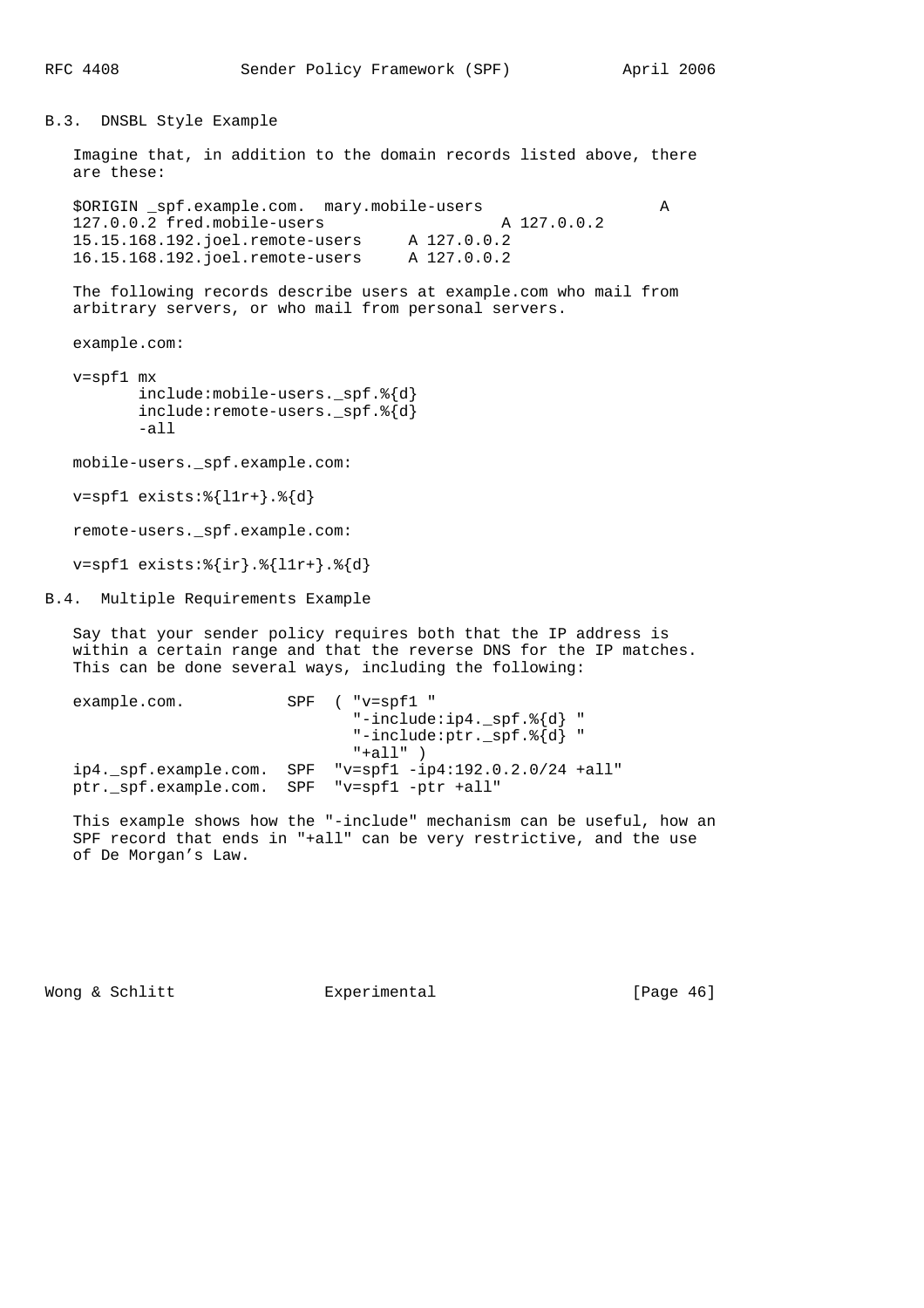Authors' Addresses

 Meng Weng Wong Singapore

EMail: mengwong+spf@pobox.com

 Wayne Schlitt 4615 Meredeth #9 Lincoln Nebraska, NE 68506 United States of America

 EMail: wayne@schlitt.net URI: http://www.schlitt.net/spf/

Wong & Schlitt **Experimental** Experimental [Page 47]